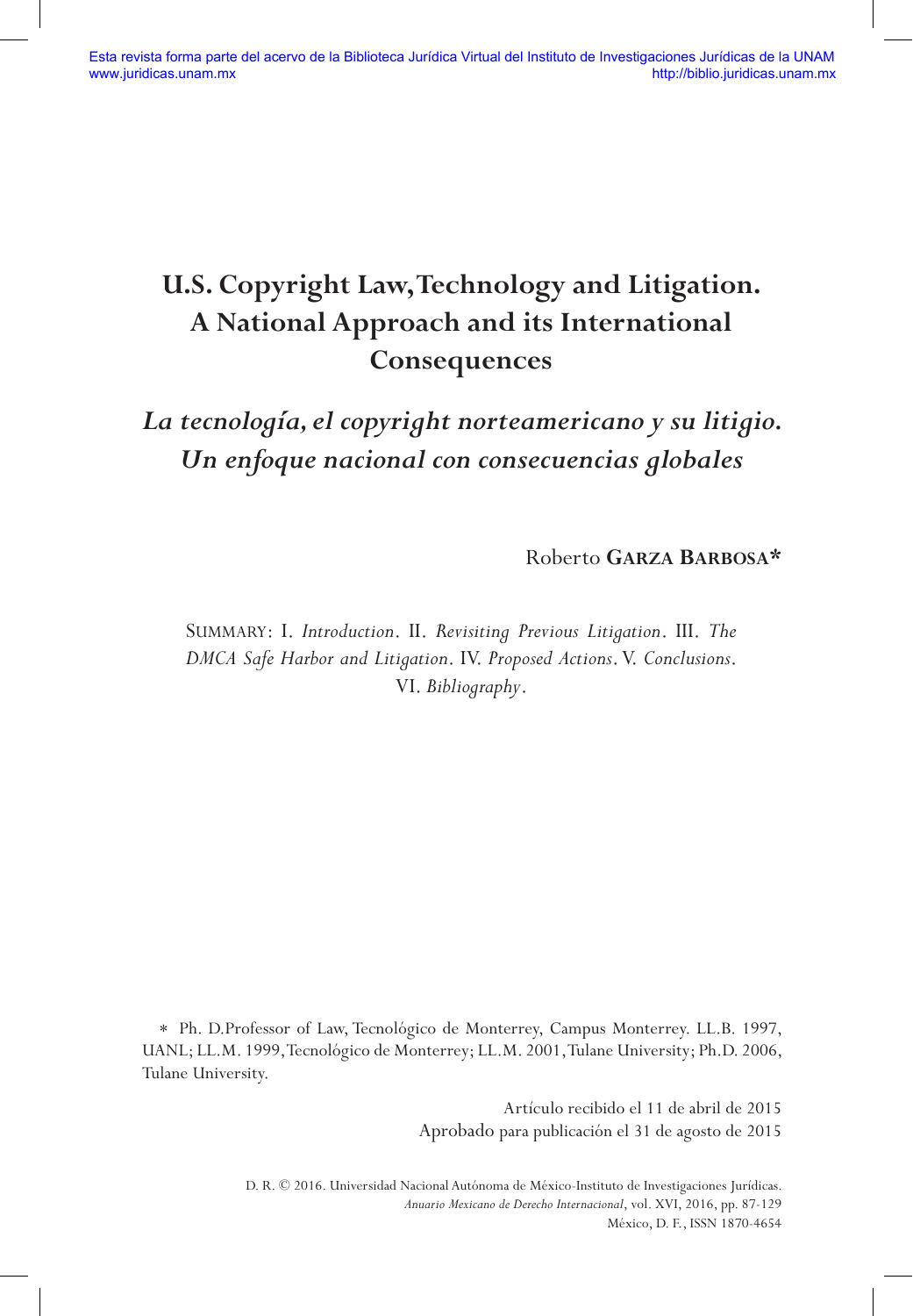Abstract: U.S. copyright law is facing an interesting moment, where technology is far ahead of the law, and where the evolution of law seems to lead nowhere. This article focuses on recent technological evolution and subsequent legal developments, especially the safe harbor provisions for Internet service providers established by the Digital Millennium Copyright Act (DMCA) and its judicial interpretation. The main idea is to suggest a different direction on the evolution of U.S. copyright law. The proposal is based on a rather simple approach that would adapt copyright law to new technology. It is about redefining the red flag knowledge contained on the safe harbor provisions of the DMCA. In order to overcome opposition, the article suggests discontinuing the use of ineffective approaches.

**Key words:** DMCA, U.S. Copyright Litigation, Internet Service Providers Liability, ACTA, SOPA, PIPA.

Resumen: El presente artículo está enfocado en desarrollos tecnológicos recientes y la subsecuente evolución de los preceptos legales sobre derechos de autor o *copyrights* en el sistema jurídico norteamericano, específicamente en la limitante de responsabilidad de los proveedores de servicios de Internet, contenida en el denominado *Digital Millennium Copyright Act (DMCA)* y su interpretación judicial. La idea principal es proponer un cambio en la dirección en esta evolución. Es una propuesta basada en un enfoque sencillo consistente en redefinir las definiciones que la legislación prevé en el DMCA, respecto la responsabilidad de los proveedores de servicios de Internet. También se propone dejar de perseguir objetivos que en el pasado han probado ser ineficaces.

**Palabras clave:** DMCA, litigio derechos de autor en EEUU, responsabilidad proveedores de servicios de Internet en EEUU, ACTA, SOPA, PIPA.

Résumé: Cet article se concentre sur les développements technologiques récents et l'évolution ultérieure des dispositions juridiques sur le droit d'auteur ou le Copyright dans le système judiciaire américain, en particulier la limitation de la responsabilité des fournisseurs de services Internet contenues dans la soi-disant *Digital Millennium Copyright Act* (DMCA) et son interprétation judiciaire. L'idée principale est de proposer un changement de direction dans cette évolution. Il est une proposition basée sur une approche simple de redéfinir les définitions prévues dans la loi DMCA, concernant la responsabilité des fournisseurs de services Internet. Il a également bintention darrêter la poursuite dobjectifs dans le passé se sont avérées inefficaces.

**Mots-clés:** Droit d'auteur DMCA contentieux aux Etats-Unis, la responsabilité des fournisseurs de services Internet aux États-Unis, l›ACTA, SOPA, PIPA.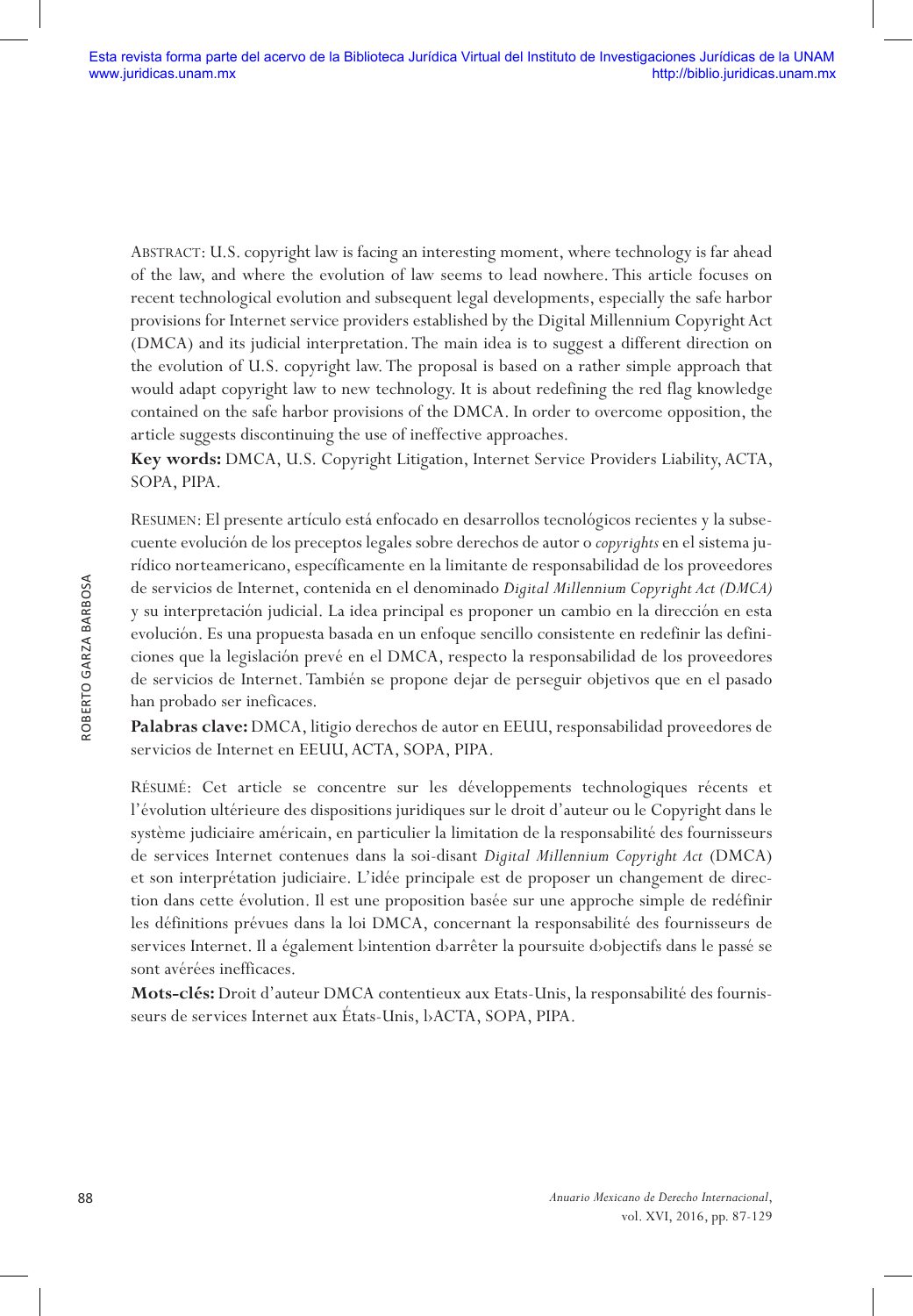#### **I.** Introduction

The present article is about U.S. Copyright Law. The relevance of this comparative study is the result of the global consequences Internet gives to many of the regulated activities here described. Also, this article may show the path that legislators of other jurisdictions may follow or, better avoid.

Copyright law was created as a result of a new technology, and has continued to evolve and adapt to each new invention. The starting point established by the creation of print set the recurrent path over years: any important new invention or technology results sooner or later in some sort of legal adaptation. That is copyright history. However, today copyright law is facing an interesting moment, where technology is far ahead of the law. Legal developments and technology affecting copyright law, and reactive strategies taken by a number of holders have led to an environment that does not protect copyrights effectively. On the contrary, simple measures are perceived as over-reactive. As a result, in some cases, copyright infringement is no longer perceived as a reprehensive behavior in society. Nevertheless, the original purpose of copyright law still matters: the encouragement of the learned men to produce useful works for society.

This article is focused on recent technological evolution and subsequent developments in copyright law, like the safe harbor provisions for Internet service providers established by the Digital Millennium Copyright Act (DMCA) and its judicial interpretation. These developments put copyrights in a difficult situation. The great number of protected works hosted without authorization in services like *Grooveshark* proves how difficult the problem has become. Those services are located not in a copyright heaven but in the U.S. and are offered by U.S.-based companies. Highly popular web service providers and highly unpopular measures taken by a number of copyright holders seem to lead to a dead end. The reaction of the copyright industry includes failed bills like the Stop Online Piracy Act (SOPA), or the Protect IP Act (PIPA). In the international arena, efforts included the unsuccessful proposal called Anti-counterfeiting Trade Agreement (ACTA).

The importance of copyrights is related to the production of new works. If there is not adequate protection of copyrights, there will be less production of new works in the future. A business model based on trespassing on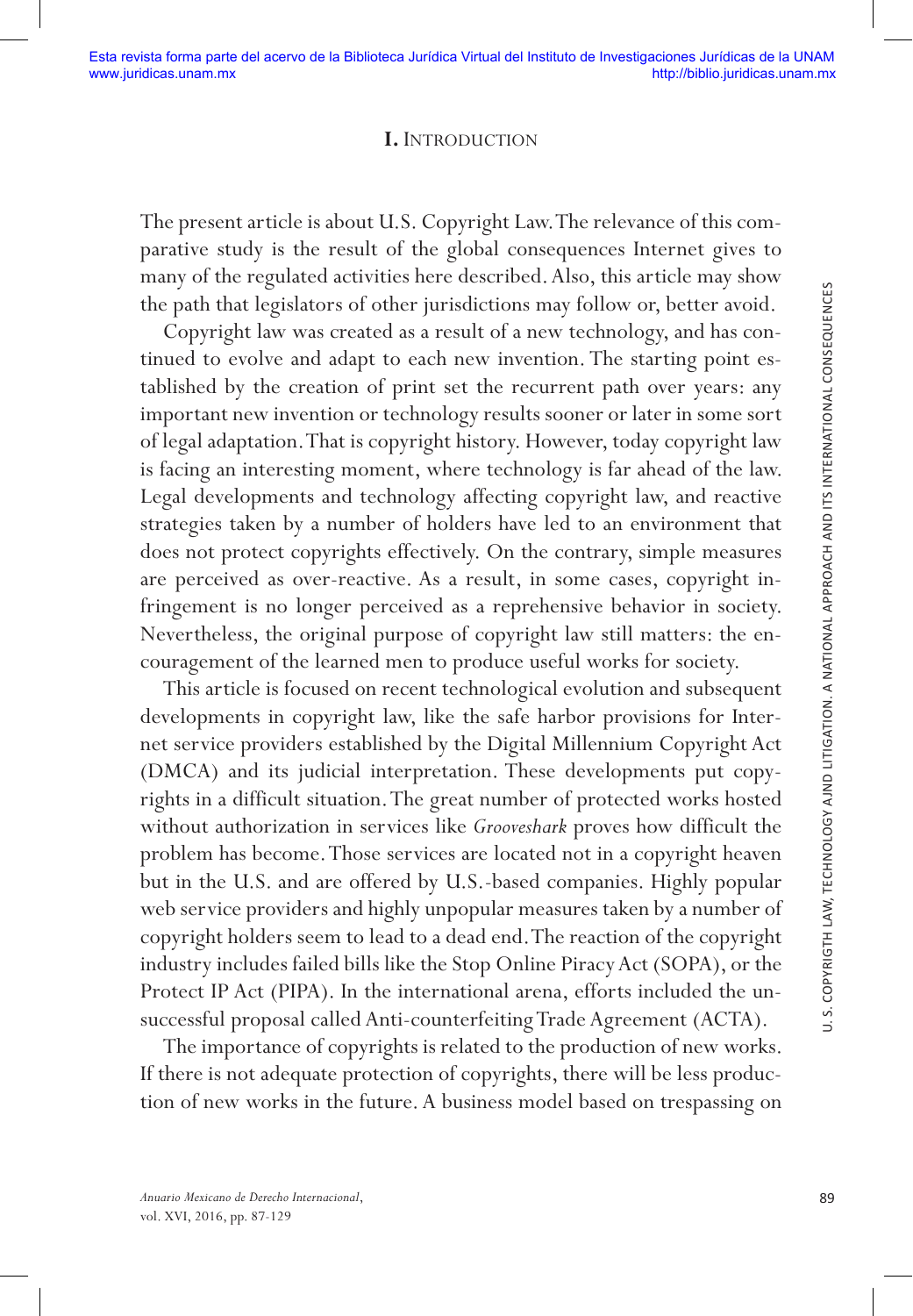another's rights will result in weakening those rights. Therefore, the cost of such a business model will be the lack of new works

There is something wrong when copyright holders cannot make a case against huge Internet service providers, who have complacently blinded while hosting hundreds of thousands of infringing materials, but prevailing in cases condemning around one million dollars against individuals for having shared about a dozen of music files, without even understanding how.

I will revisit recent evolution in law related to such issues and suggest a direction for the evolution of copyright law. The proposal is based on a rather simple approach that would adapt copyright law to new technology. This approach is not based on actions like the SOPA, the PIPA, the ACTA, or even suing individuals to face statutory damages because such actions have created more problems than they have solved. In fact, similar actions should be avoided. The proposed approach is a legislative revision to clarify section 512 of the Copyright Act.

The first chapter presents important cases related to comparatively recent technological developments, starting with *Sony v. Universal City Studios,*  Inc.,<sup>1</sup> and completing the saga with *Metro Goldwyn Mayer Studios v. Grokster*.<sup>2</sup> Those cases show how outcomes can be different when the legal issue is related to the scope of judiciary created doctrines, such as secondary liability or fair use. Then, the second chapter covers representative DMCA safe harbor litigation like *Viacom International v. YouTube*, and *UMG Recordings, Inc. Veoh Networks Inc*. <sup>3</sup> Finally, the third chapter identifies current problems, proceedings to avoid, and also proposes a change in the evolution of copyright law.

#### **II.** Revisiting Previous Litigation

In this chapter I will revisit several copyright law developments caused by technological evolution, from video home recording to sharing mu-

<sup>1</sup> 464 U.S. 417 (1984).

<sup>2</sup> 545 U.S. 913 (2005).

<sup>3</sup> Viacom International v. YouTube, Inc. 676 F. 3d 19 (2nd Cir. 2012), UMG Recordings, Inc. Veoh Networks Inc. 667 F.3d 1022 (9th Cir. 2011).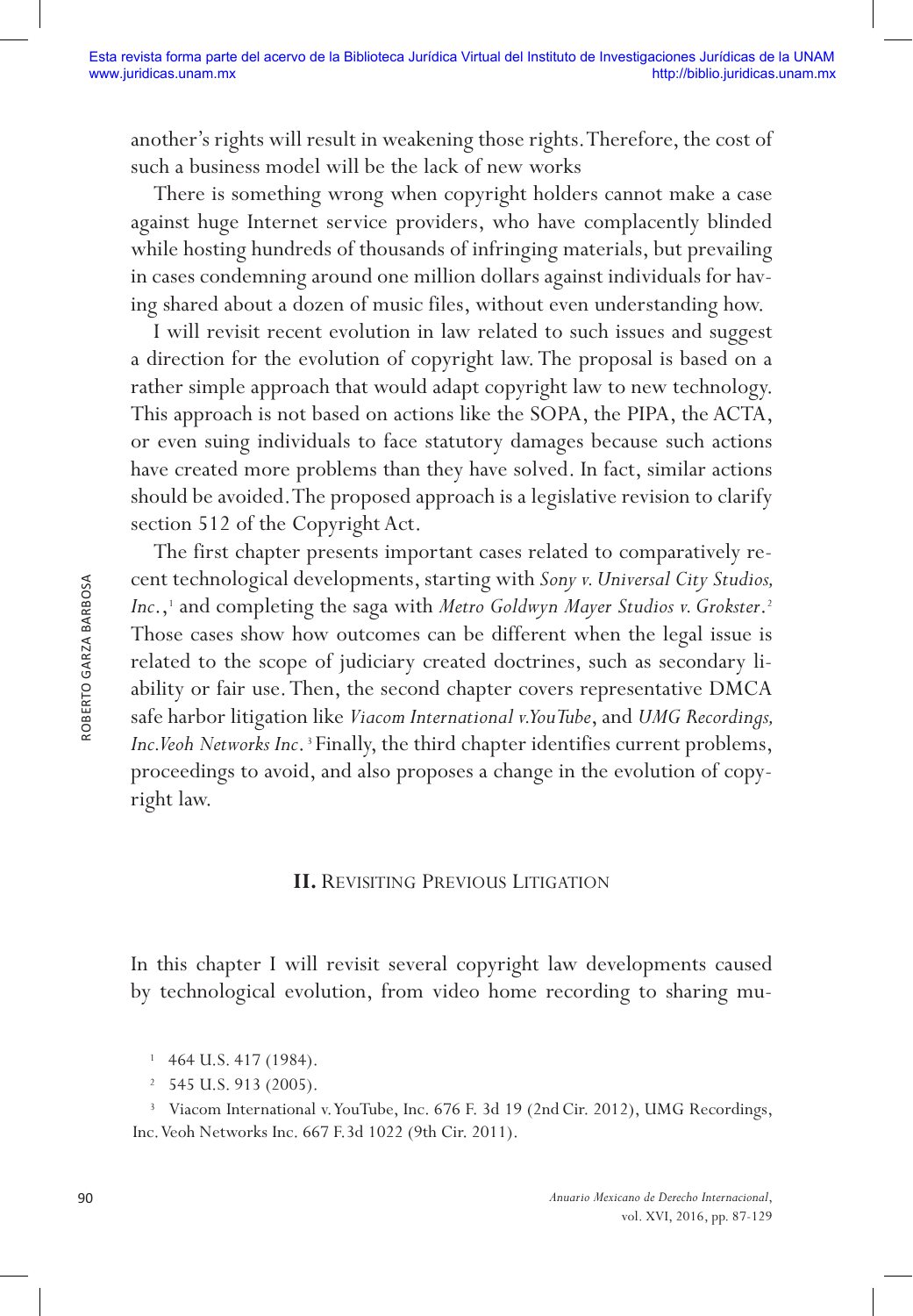sic files. As recognized, in the U.S. legal system, legal principles evolve through legislative process and also through litigation. Case law and *stare decisis* principles seem to respond to technological changes at an earlier stage. In some cases, technology developments are perceived as a response of a legal development, either judicial or legislative.<sup>4</sup> The starting point is the *Sony* case, a litigation occurring in the 80's, and subsequent litigation, that twenty years later concerned the very same legal argument, called contributory infringement. Other cases also cover vicarious infringement, a form of secondary liability not present in *Sony*. These cases were about defendants making available technology frequently used to infringe, or defendants inducing infraction.<sup>5</sup>

# **1.** *Sony Corp. v. Universal City Studios, Inc.*<sup>6</sup>

The first case to mention is about the famous *Betamax* video tape recorder (VTR). Defendants were sued not for direct copyright infringement, but for contributory infringement. This is an important case because it was the first one in which the U.S. Supreme Court interpreted the U.S. Copyright Act of 1976,7 particularly, the relation of statutory provisions with the judicially created doctrine of contributory infringement. This decision also briefly discussed vicarious liability, even though defendants were not sued for it. The case was initially filed in the Central District Court of California, for the infringement committed by "some individuals," using the VTR manufactured and marketed by the defendants.8 The District Court denied any relief, holding that the defendants were not liable for copies made by their consumers such as homemade recording for time shifting purposes,

<sup>4</sup> *See* Liebowitz, Stan, "MP3s and Copyright Collectives: A Cure Worse than the Disease?", in Takeyama, Lisa N. *et al.*, *Developments in the Economics of Copyright*, Cheltenham, Edward Elgar Publishing Limited, 2005, p. 37.

<sup>5</sup> *See* Ginsburg, Jane C., "Separating the Sony Sheep from the Grokster Goats: Reckoning the Future Business Plans of Copyright-Dependent Technology Entrepreneurs", *Arizona Law Review*, vol. 50, 2008, pp. 577, 582, 583.

<sup>6</sup> 464 U.S. 417 (1984).

<sup>7</sup> *See* Menell, Peter S. and Nimmer, David, *"*Unwiding Sony", *California Law Review*, vol. 95, 2007, p. 941.

<sup>8</sup> *See* Sony Corp. v. Universal City Studios, Inc., 464 U.S. 417, 420 (1984).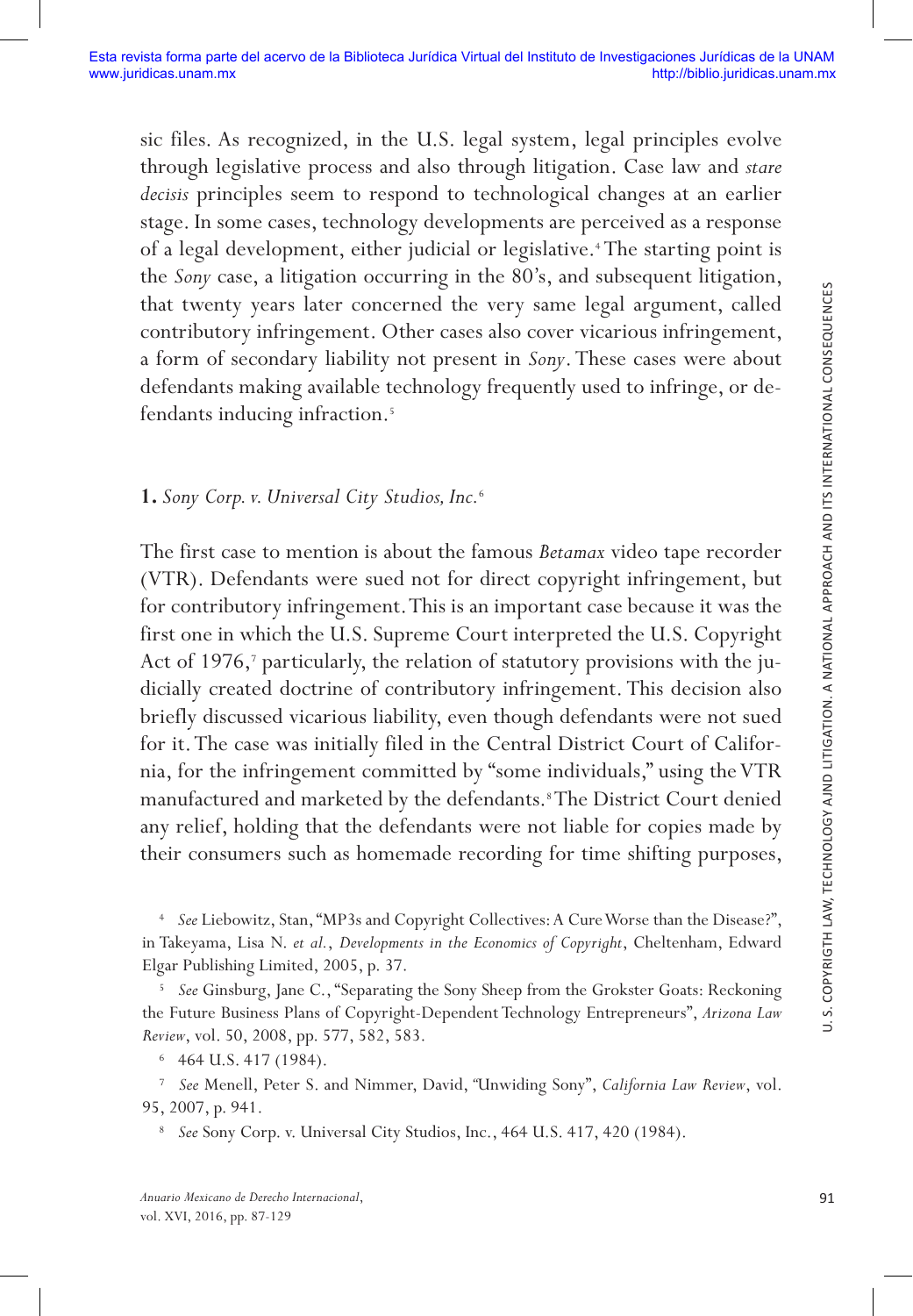because it considered such recording a fair use.<sup>9</sup> It also introduced into the copyrights field the patent doctrine called "staple article".10 None of the consumers allegedly committing the direct infringement were sued.

The Supreme Court granted certiorari in order to review the decision in which the Court of Appeals for the Ninth Circuit reversed the previously mentioned District Court judgment. The Supreme Court set aside the Ninth Circuit conclusions, reaffirming the original District Court decision.11 After stating the facts of the case, and both decisions below, the Supreme Court proceeded to describe copyrights from constitutional basis to statutory definitions, remedies and the fair use defense contained in section 107 of the Copyright Act.<sup>12</sup> The Supreme Court also stated that: "[f]rom its beginning, the law of copyright has developed in response to significant changes in technology".<sup>13</sup>

Noting that contributory infringement is not expressly provided by the Copyright Act as it is in the Patent Act, the Supreme Court recognized that in spite of the differences between patents and copyrights, the application of this doctrine is adequate for the copyright area in order to protect the monopoly granted by Congress to authors.<sup>14</sup> Then it upheld the application of the patent doctrine staple article to copyrights in order to balance holders' rights and the right of others to engage in commerce.<sup>15</sup> Recognizing that unauthorized "time shifting" recording is a fair use;<sup>16</sup> the Supreme Court concluded that since the VTR is "capable of substantial non-infringing uses," the marketing of such product is not copyright contributory infringement.<sup>17</sup>

Therefore, the manufacturer of a device that can be used by users to infringe copyrights, but also capable of substantial non infringing uses, like

<sup>10</sup> *See ibidem,* p. 426. *See also* Menell, Peter S. and Nimmer, David, *op. cit.*, p. 951, for an explanation of how the "staple article doctrine" present in the Patent Act was introduced into the copyright field without paying too much attention to legislative history or the structure of both statutes.

<sup>11</sup> *See* Sony Corp. v. Universal City Studios, Inc., 464 U.S. 417, 420, 421 (1984).

- <sup>12</sup> *See ibidem,* pp. 421- 435.
- <sup>13</sup> *Ibidem,* p. 430.
- <sup>14</sup> *See ibidem,* pp. 434, 442.
- <sup>15</sup> *See idem.*
- <sup>16</sup> *See ibidem*, p. 455.
- <sup>17</sup> *See ibidem,* p. 456.

<sup>9</sup> *See ibidem*, pp. 425, 455.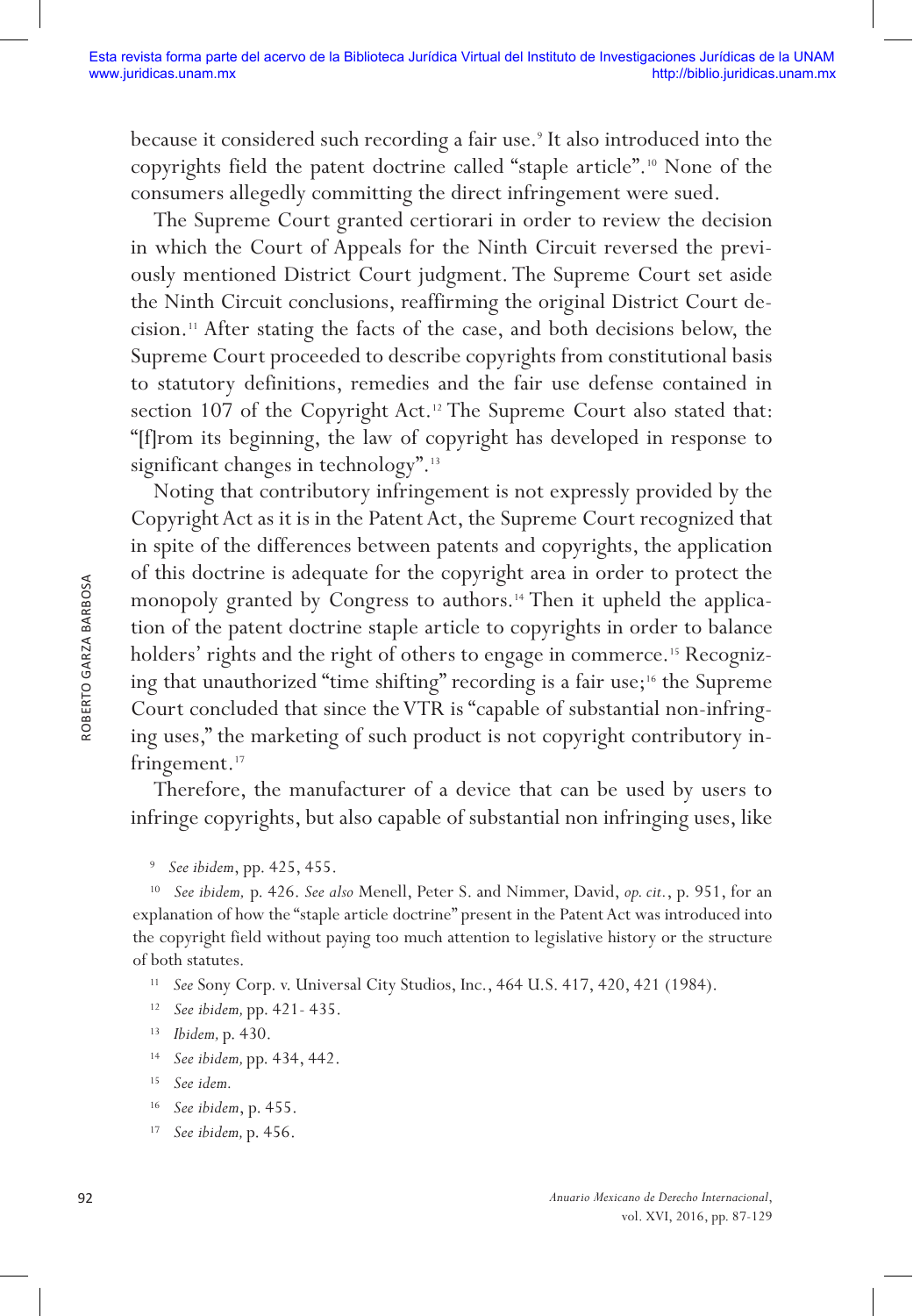time shifting is not liable for copyright contributory infringement. The next case, twenty years later, exemplifies how *Sony* was argued and interpreted later with different technology, players, and circumstances, thus obtaining a different result. However, the case relates to the same principles; the only change is the vehicle, from atoms to bits.18

# **2.** *A & M Records, Inc. v. Napster, Inc.*<sup>19</sup>

The enabling device developed by the defendant in this case was a system to share *MP3* music files among users.<sup>20</sup> This system operated through a process called *peer to peer*, in which different users acquired a computer program called *MusicShare* from the Napster Internet homepage.<sup>21</sup> After installing the software on his or her personal computer, a user would be able to store *MP3* music files in a special folder located on the hard drive of his or her computer.22 Then, by accessing the defendant's system using the *MusicShare* software, the user could make those files available to other users by listing them in a directory hosted by the defendant. 23 The defendant hosted no specific music files, but only the directory containing users' music files; and when a particular user looked for a specific song, which happened to be on another user's computer, the system would redirect to it.<sup>24</sup> Therefore, the transmission and copying of music files occurred between users' computers. This *peer to peer* system allowed users to share their music files and search for more music files on other users' computers.

Napster did not infringe music rights directly, but contributed to infraction by providing the means by which its users would directly infringe music copyright. This action was based on the doctrine of contributory in-

<sup>18</sup> *See* Nimmer, David, "Brains and other Paraphernalia of the Digital Age", *Harvard Journal of Law & Technology*, vol. 10, 1996, pp. 1, 7.

<sup>19</sup> 239 F.3d 1004 (9th Cir. 2001).

<sup>20</sup> The format was originally called MPEG-3 in reference to its creators: "Moving Pictures Experts Group." *See ibid,* p. 1010. This format allows music to be stored in less space than the traditional "audio CD" format called WAV. *See idem.* 

- <sup>23</sup> *See idem*.
- <sup>24</sup> *See ibidem,* p. 1012.

<sup>21</sup> *See ibidem,* p. 1011.

<sup>22</sup> *See idem*.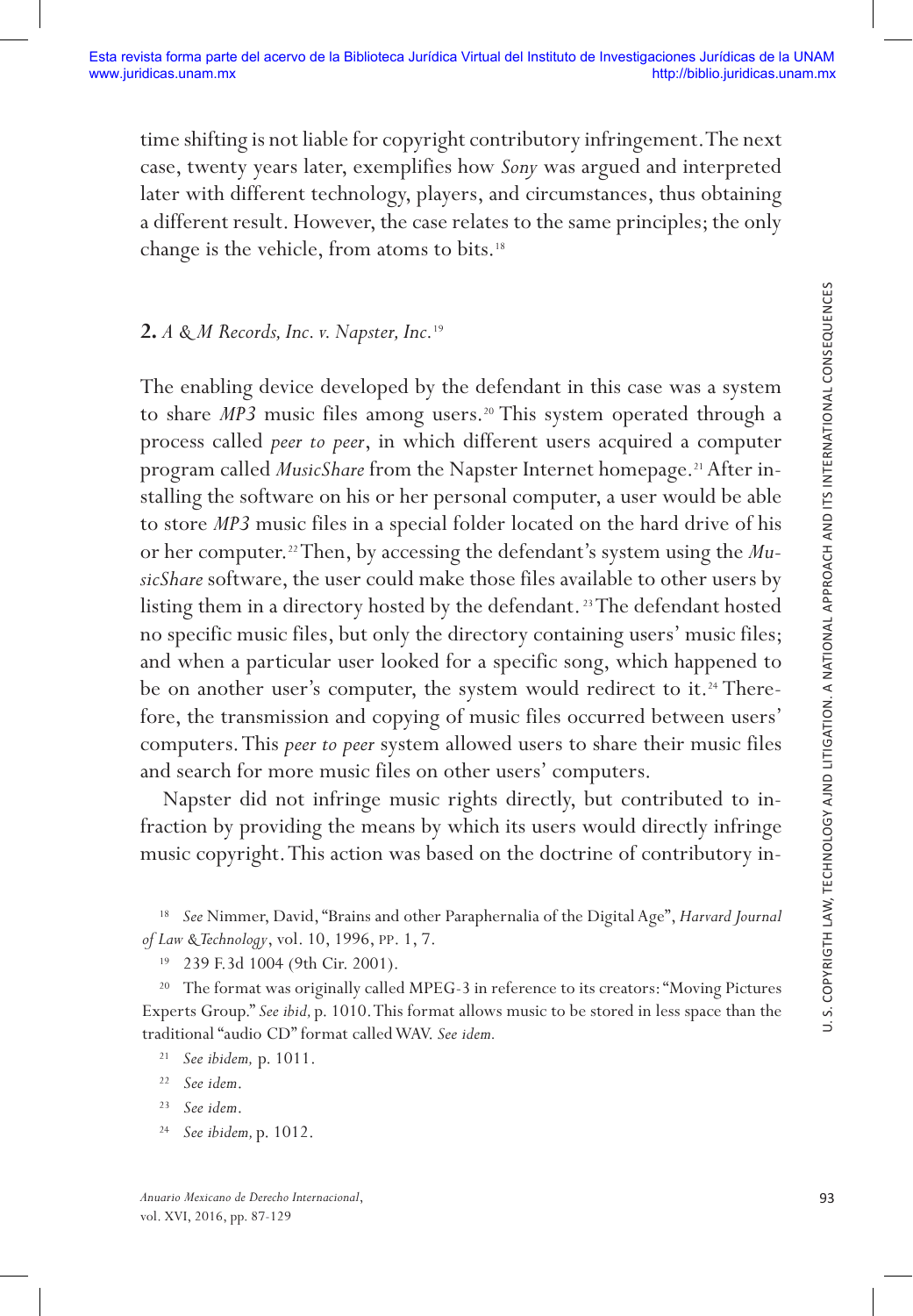fringement just like *Sony*, the previously mentioned case. The Ninth Circuit first analyzed the infringement made by Napster users, including fair use defenses those users may have, and then it analyzed Napster's secondary liability under the doctrine of contributory infringement.

As recognized by this decision, in order to prevail in a copyright infringement action, the plaintiff must prove ownership of a valid copyright, and also prove the infringement of at least one of the exclusive rights contained in section 106 of the Copyright Act.<sup>25</sup> In this case, the plaintiffs demonstrated copyright ownership of over 70% of the files available on the system. They also proved that over eighty seven percent of the files were copyright protected songs.<sup>26</sup> Moreover, the Ninth Circuit recognized that two exclusive rights contained in section 106 of the Copyright Act were infringed: reproduction and distribution right.<sup>27</sup> Users who uploaded the music files names to the index violated the distribution right, and users who downloaded the files violated the reproduction right.<sup>28</sup>

Then, the decision went on the analysis of the fair use defense alleged by Napster. As any copyright contributory or vicarious infringement action, such a defense was in relation to the direct infringement committed by users.<sup>29</sup> The fair use defense, enacted in section 107 of the Copyright Act,<sup>30</sup> enumerates four factors to consider: 1) the purpose, whether commercial or not; 2) the nature of the work, referring to the originality of the work; 3) the amount taken in relation to the entire work; and 4) the effect upon the market, a factor strongly related to the first one. The doctrine was developed by series of nineteenth-century cases. According to legislative history of the Copyright Act of 1976, the codification of these four factors was meant to endorse those judicial developments, with no intention to freeze them, but allow them to evolve: "there is no disposition to freeze the

<sup>26</sup> *See ibidem,* p. 1014.

<sup>28</sup> *See idem.*

<sup>30</sup> 17 U.S.C. § 107.

<sup>25</sup> *See ibidem,* p. 1013.

<sup>27</sup> *See idem.*

<sup>29</sup> For an analysis of the appropriateness or inaptness of such a defense in the digital era in relation to private uses *see* Litman, Jessica, "Lawful Personal Use", *Texas Law Review*, vol. 85, 2007, p. 1871.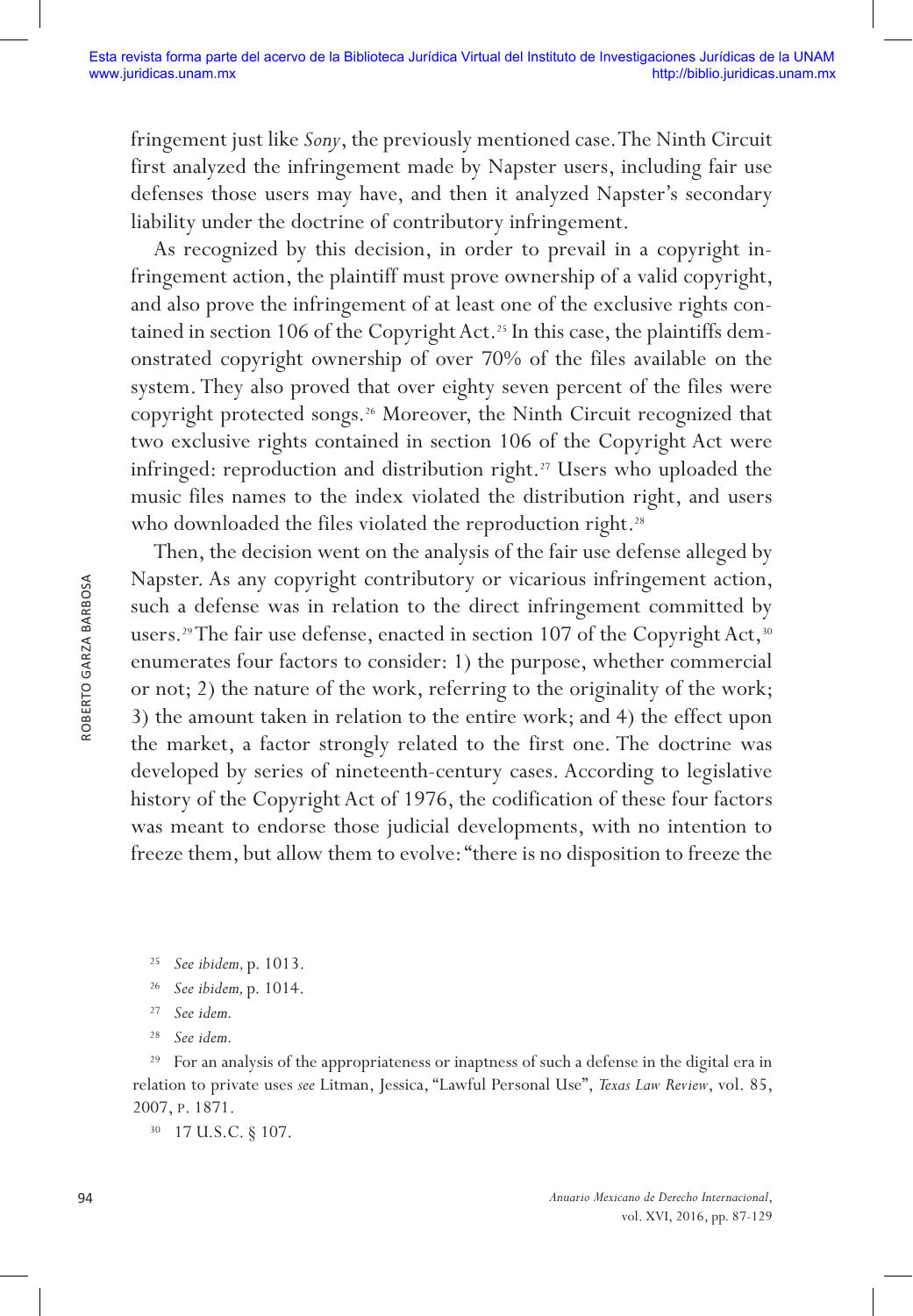doctrine in the statute, especially during a period of rapid technological change".31 Thus, courts have great deference in considering these factors.

According to the Ninth Circuit, the fair use first factor weighed against Napster users because the "repeated and exploitative unauthorized copies of copyrighted works were made to save the expense of purchasing authorized copies".32 This interpretation was a departure from the traditional meaning of commercial use, in which individuals receive money in exchange for something that in this case would be the unauthorized distribution or reproduction. This has been considered as an unjustified expansion of the meaning of "commercial," thus turning otherwise private non-commercial uses into commercial ones, when the individual committed the unauthorized action in order to avoid paying for the original material.33 However, even if users of Napster did not receive money for their infringing actions, the alleged private non-commercial use is quite different than traditional private uses, like the *Sony* time shifting, because it involves pervasive distribution of files in an environment outside the privacy of a household.

In relation to the second factor, the original and creative character of the work, in this case songs, the balance weighted against the infringers because the works were "closer to the core of intended copyright protection",<sup>34</sup> which means originality. Since the works were copied entirely, the third factor also weighed against the infringers. As for the fourth factor, the Ninth Circuit upheld the District Court findings that the infringing activities harmed the market of those protected music songs in two different ways: reducing the sale of original CDs among young college students, and precluding the entrance of plaintiffs into the online digital market.<sup>35</sup>

After analyzing and rejecting the fair use defense, the Ninth Circuit went on to analyze Napster contributory infringement. It quoted a defi-

- <sup>33</sup> *See* Litman, Jessica, *op. cit.,* note 29, pp. 1913, 1914.
- <sup>34</sup> A & M Records, Inc. v. Napster, Inc., 239 F.3d 1004, 1016 (9th Cir. 2001).
- <sup>35</sup> *See idem.*

<sup>31</sup> H. R. Rep. No. 94-1476, at 66. For a discussion of the appropriateness of those fair use factors, technology and balancing between copyright and public benefit, *see* Lunney, Jr., Glynn S., "Fair Use and Market Failure: Sony Revisited", *Boston University Law Review*, vol. 82, 2002, p. 975.

<sup>32</sup> A & M Records, Inc. v. Napster, Inc., 239 F.3d 1004, 1015 (9th Cir. 2001).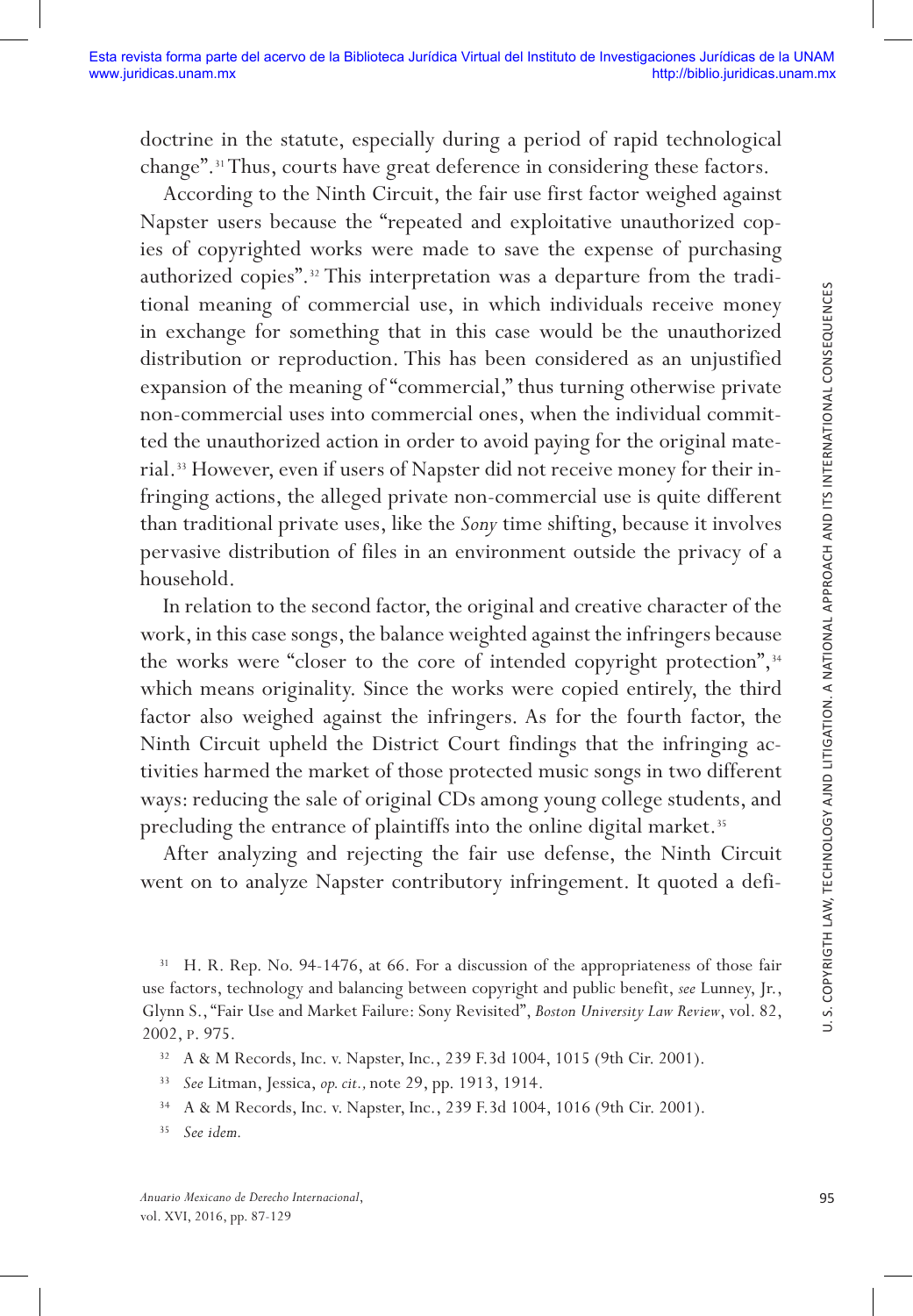nition from the Second Circuit,<sup>36</sup> establishing that "one who with knowledge of the infringing activity, induces, causes or materially contributes to the infringing conduct of another, may be held liable as a 'contributory' infringer".37 According to this accepted definition, the first element of contributory infringement is the knowledge of the infringing activity. The Ninth Circuit upheld the District Court findings that Napster had actual and constructive knowledge of "specific acts of infringement".<sup>38</sup> In order to held actual knowledge of infringement, the District Court relied on the following circumstances: one of the cofounders accepted in a document that they should ignore real identities and IP addresses of users because "they are exchanging pirated music";<sup>39</sup> evidence of 12,000 infringing files still available at that time; and some Napster executives had experience in the music industry even enforcing copyrights; furthermore, those executives had downloaded music files by themselves, and had promoted the site listing infringing music files.<sup>40</sup>

Having upheld District Court findings about actual knowledge, the Ninth Circuit established that the alleged defense of Napster based on the *Sony* staple article doctrine for potential non infringing uses of its system was inapplicable to Napster.<sup>41</sup> This was because of the previously mentioned knowledge that Napster had of particular acts of infringement. According to the Ninth Circuit, in *Sony* the limited knowledge of the defendant about infractions was relevant to limiting the liability based on the possibility of substantial non infringing uses.42 Therefore, *Sony* was distinguished because of the actual knowledge of the defendant in this case.

Napster was also held liable for vicarious infringement. The Ninth Circuit acknowledged that Sony's staple article doctrine was inapplicable to vicarious infringement liability.<sup>43</sup> The two elements needed for the application of this doctrine were explained as "the right and ability to supervise the

<sup>36</sup> *See* Gershwin Publ'g Corp v. Columbia Artists Mgmt., Inc., 443 F.2d 1159, 1162 (2nd Cir. 1971). This case was also cited by the Supreme Court in Sony.

- <sup>37</sup> A & M Records, Inc. v. Napster, Inc., 239 F.3d 1004, 1016 (9th Cir. 2001).
- <sup>38</sup> *See ibidem*, p. 1020.
- <sup>39</sup> *Idem.*
- <sup>40</sup> *See idem.*
- <sup>41</sup> *See idem.*
- <sup>42</sup> *See idem.*
- <sup>43</sup> *See ibidem,* p. 1022.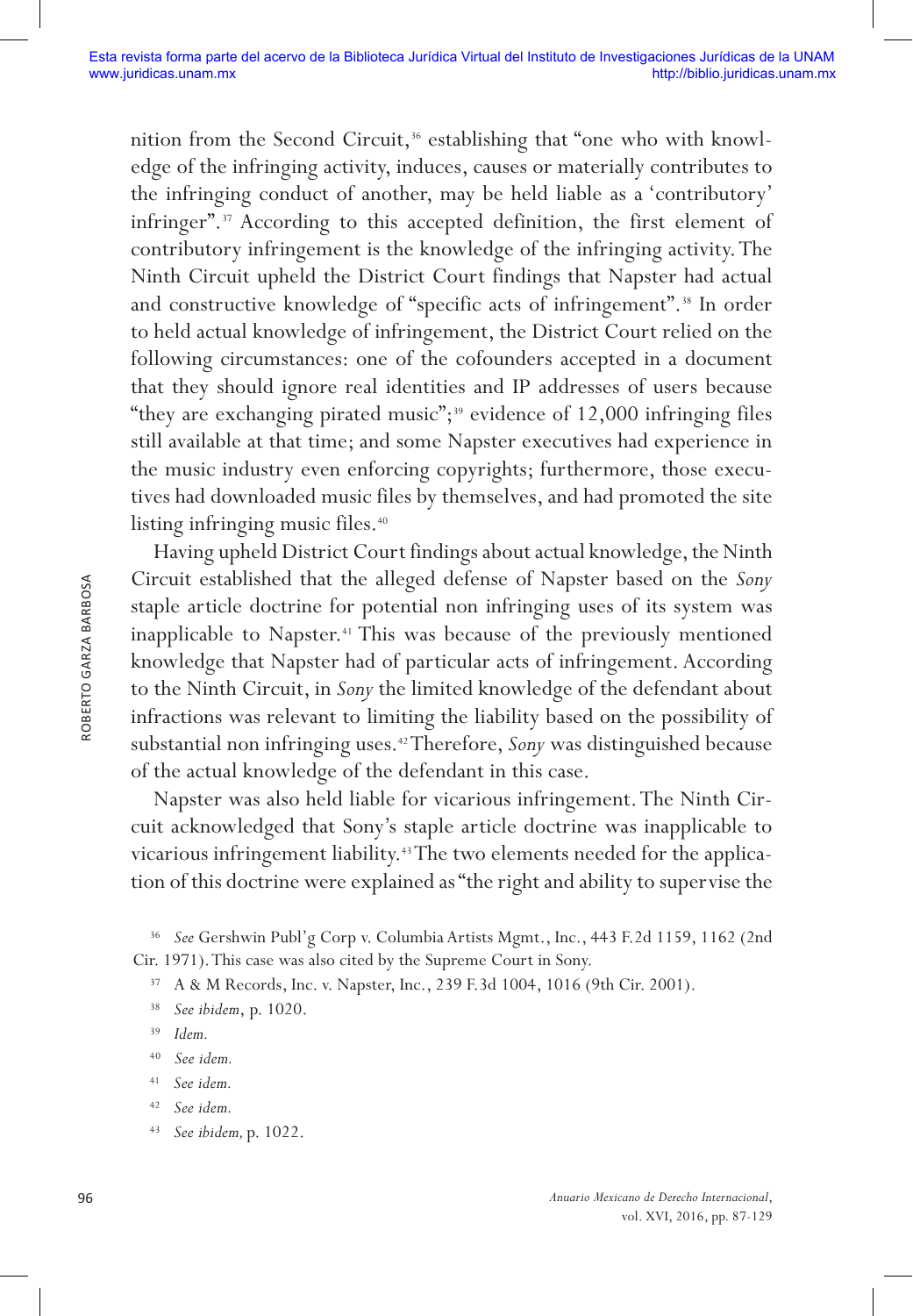infringing activity and also...a direct financial interest in such activities".<sup>44</sup> In this instance, Napster fulfilled both elements, because the infringing materials attracted more users, and more users would increase the defendant's future revenues. As for the second element, it was determined that Napster had "the right and ability to police its system", and failed to do so.<sup>45</sup>

During the same litigation, the District Court held that Napster was not covered by any of the limitations of liability for Internet service providers established by the DMCA.<sup>46</sup> According to the District Court, the statute requires that information be "transmitted or routed through the Napster system," in order to fit the statutory definition of service provider.<sup>47</sup> In this case the information was transmitted through users' computers, beyond Napster's system.

## **3.** *Metro-Goldwyn Mayer Studios. Inc. v. Grokster, Ltd<sup>48</sup>*

*Metro-Goldwyn Mayer Studios. Inc. v. Grokster, Ltd* is the next case in the legal and technological evolution described in this article. The *peer to peer* technology here did not need any central server containing a directory like Napster's technology did. Each of the defendants, Gorkster, Ltd. and StreamCast Networks, Inc, developed its own *peer to peer* software in order to share files. Users only needed to access the webpage of one of the defendants in order to obtain the chosen software. Grokster's software employed a technology called *FastTrack*, and StreamCast a technology called *Guntella*, and each software was compatible with the others.<sup>49</sup> Without a central server, the system was still capable of enabling users to upload music files and make them available to other users using the same or compatible software.50

<sup>44</sup> *Idem.* quoting Fonovisa, Inc. v. Cherry Auction, Inc., 76 F.3d 259, 262 (9th Cir. 1996), and Gershwin Publ'g Corp. v. Columbia Artists Mgmt., Inc. 443 F.2d 1159, 1162 (2nd Cir. 1971).

- <sup>45</sup> *See ibidem,* p. 1023.
- <sup>46</sup> *See* 17 U.S.C. §512.
- <sup>47</sup> *See* A & M Records, Inc. v. Napster 2000 U.S. Dist. LEXIS 6243, 1, 13 (2000).
- <sup>48</sup> *See* 545 U.S. 913 (2005).
- <sup>49</sup> *See ibidem,* p. 921.

<sup>50</sup> *See idem.* The Supreme Court noted several characteristic features of this peer-to-peer system. *See ibidem,* p. 920.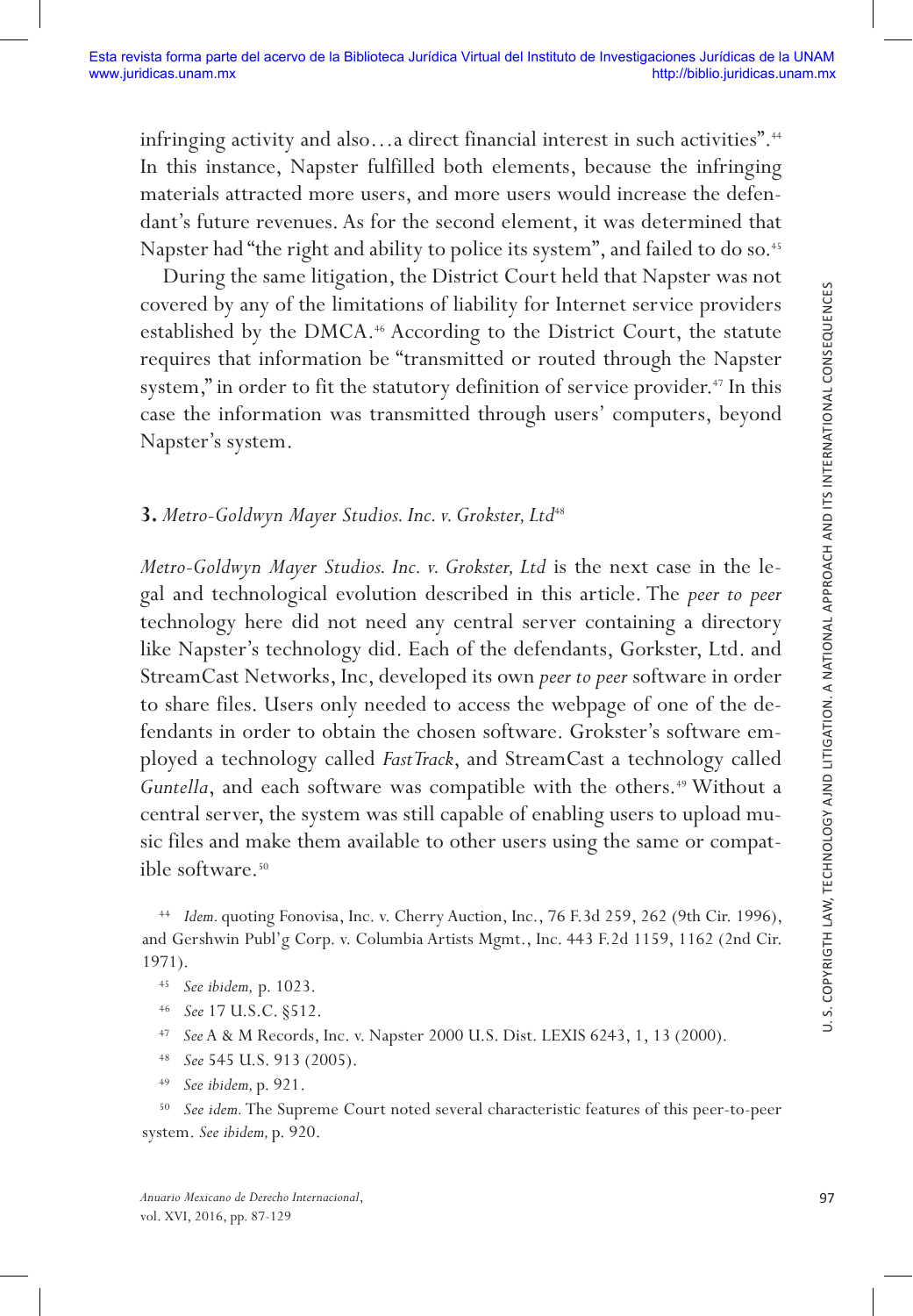The District Court held that the defendants were not liable for direct infringement, because the music files were transmitted directly by the users.<sup>51</sup> The defendants were also not liable for contributory infringement because the system did "not provide [them] with actual knowledge of specific acts of infringement".52 The Ninth Circuit affirmed, holding that defendants were not liable for contributory infringement if the product they distribute is capable of substantial non infringing uses, as long as they have no knowledge of specific infringements.53 This decision was based on the Ninth Circuit interpretation of *Sony v. Universal City Studios*.<sup>54</sup> Since the system was decentralized, defendants lacked the required actual knowledge of particular infringements that would have been possible within a central directory. The Supreme Court granted certiorari and reversed.<sup>55</sup>

The record of the case showed that 90% of the files available in the system were protected copyright works.<sup>56</sup> More than a 100 million copies of the software were downloaded and "billions" of music files were shared each month; according to the Supreme Court those numbers represented a "staggering" copyright infringement.<sup>57</sup> There was also evidence that defendants encouraged infringement and distributed their free software with the announced purpose of downloading copyrighted works.<sup>58</sup> The business model of both defendants was to attract users, usually those of Napster, and provide them with software, free of charge, for downloading copyrighted music songs. The revenue was to come from advertising; the more users, the greater revenue from advertising.<sup>59</sup>

According to the Supreme Court, the Ninth Circuit misapplied *Sony*, because it "has read Sony's limitation to mean that whenever a product is capable of substantial lawful use, the producer can never be held contributorily liable for third parties' infringing use of it... even when actual purpose to cause infringing use is shown…unless the distributors had 'spe-

- <sup>54</sup> *See idem. See also* Sony Corp. v. Universal City Studios, Inc., 464 U.S. 417 (1984).
- <sup>55</sup> *See* Metro-Goldwyn Mayer Studios Inc. v. Grokster, Ltd 545 U.S. 913, 928 (2005).
- <sup>56</sup> *See ibidem,* p. 923.
- <sup>57</sup> *See idem.*
- <sup>58</sup> *See ibidem,* p. 924.
- <sup>59</sup> *See ibidem,* p. 926.

<sup>51</sup> *See ibidem,* p. 927.

<sup>52</sup> *Idem.*

<sup>53</sup> *See ibidem.*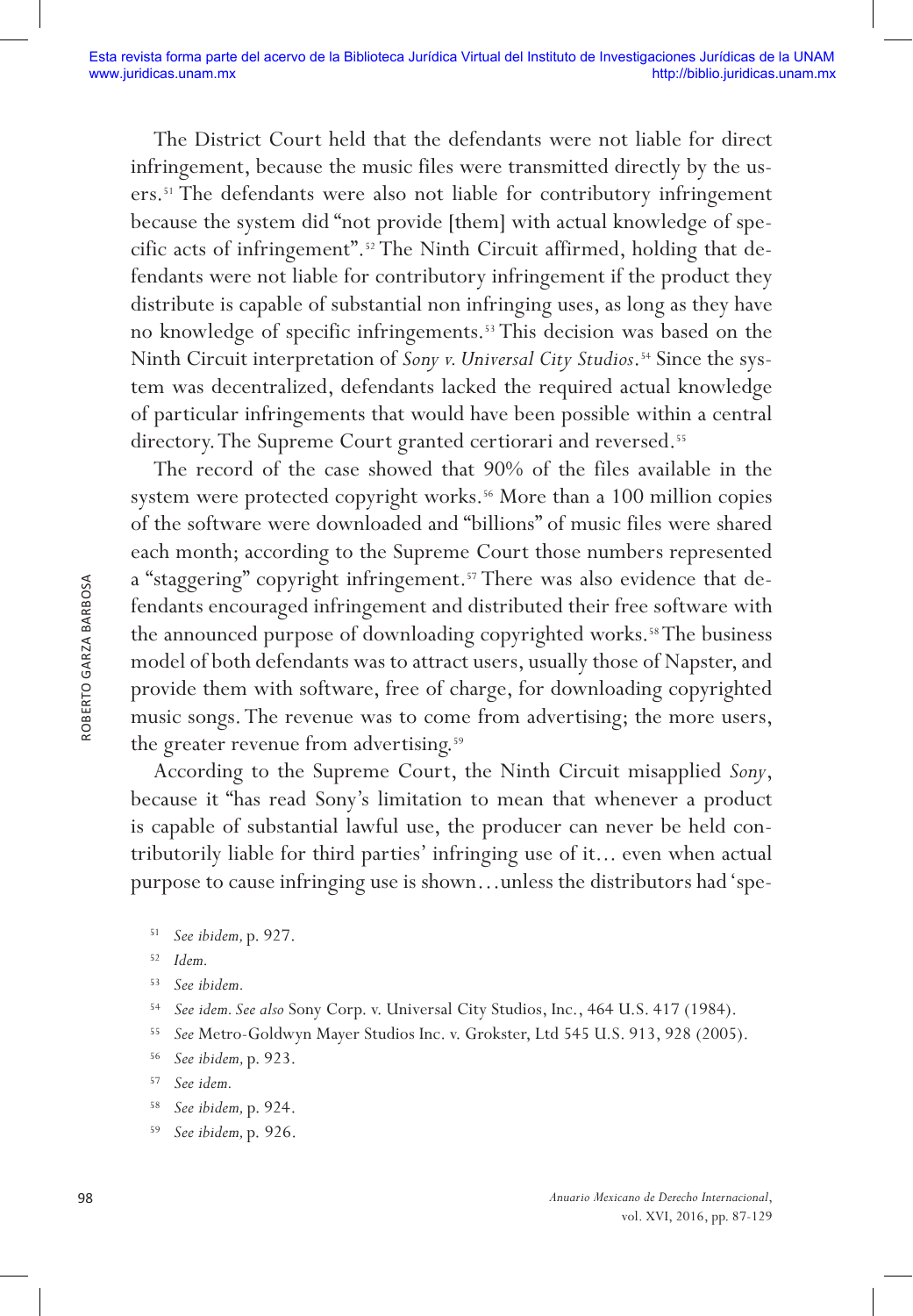cific knowledge of infringement...".60 For the Supreme Court, *Sony* did not displace the intention on secondary liability cases, so evidence on the purpose of causing infringement should not be ignored.61 Defendants had alleged potential non infringing uses such as new performers trying to gain new audiences by distributing freely their songs in *peer to peer* networks, or even the distribution of unprotected works like Shakespeare.<sup>62</sup> However, the Supreme Court distinguished *Sony* from the present case because in *Sony* there was no evidence of intentional inducement of infringement;<sup>63</sup> while in this case, the record was "replete" with such evidence and the unlawful objective to cause infringement was "unmistakable."<sup>64</sup>

# **III. THE DMCA SAFE HARBOR AND LITIGATION**

## **1.** *DMCA, the nineties and the Web 2.0*

*Viacom International, Inc. v. YouTube, Inc.*65 is different than the above mentioned cases. The legal discussion here was about a statutory limitation of liability having different origins than the previously analyzed doctrines, such as fair use defense, or the doctrines of contributory and vicarious infringement, coming from judicial developments.<sup>66</sup> Therefore, in *YouTube* the legal

- <sup>60</sup> *Ibidem,* p. 934.
- <sup>61</sup> *See idem.*
- <sup>62</sup> *See ibidem,* p*.* 923.
- <sup>63</sup> *See ibidem,* p*.* 937.
- <sup>64</sup> *See ibidem,* pp*.* 937, 940.
- <sup>65</sup> *See* 676 F.3d 19 (2nd Cir. 2012).

<sup>66</sup> *See* Imfeld, Cassandra and Smith Ekstrand ,Victoria, "The Music Industry and the Legislative Development of the Digital Millenium Copyright Act's Online Service Provider Provision", *Communication Law & Policy*, vol. 10, 2005, p. 291, discussing and analyzing legislative process, debate, negotiations and even case law arisen prior DMCA enactment. This process was contrary to the enactment of the fair use defense on §107 of the Copyright Act, which aimed to recognize judicial evolution and let it evolve. Doctrines of contributory and vicarious infringement are not even present in the Copyright Act. *See* Lunney, Jr, Glynn S., *op. cit*., p. 997, noting that the fair use doctrine was originally developed at the beginnings of the nineteenth century. *See also* Sony Corp. v. Universal City Studios, Inc., 464 U.S. 417, 430, 434, 442 (1984).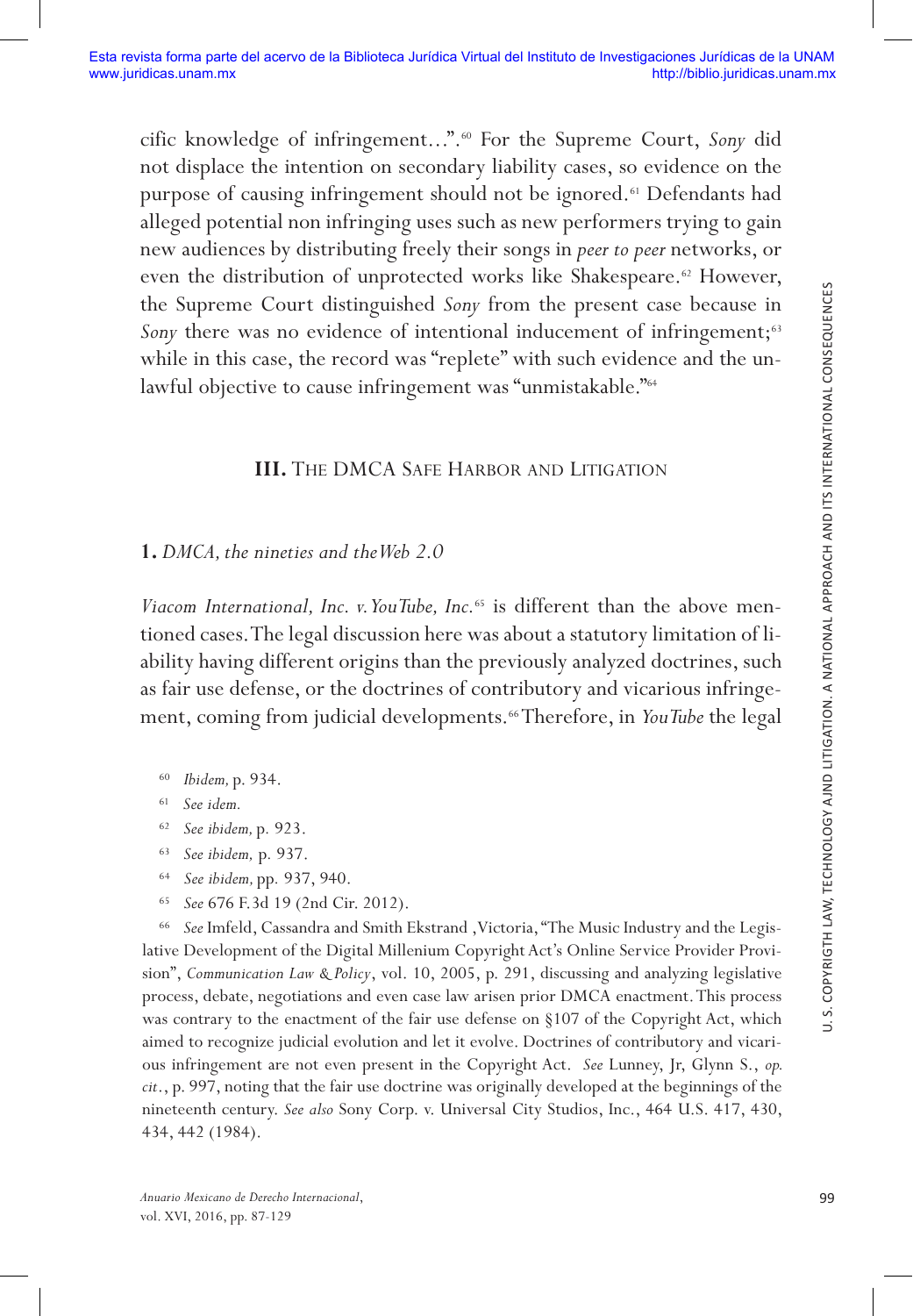analysis was limited to statutory interpretation, regardless of the purpose of the service or even if infringement was pervasive. Since this liability limitation came from the statute itself, courts have focused on the statutory interpretation. The factual context is also different, because the underlying facts occurred in what has been called "Web 2.0", which implies Internet services focused on users and interactivity, and abundant "user generated content", referring to materials uploaded by users.<sup>67</sup> Another important feature of Web 2.0 is that technical capacities are higher than those of the nineties when the statutory limitation of liability was enacted.<sup>68</sup>

Internet service providers have different kinds of services and activities including, among others, hosting, Internet access, caching and searching. It is also common for providers to receive and send packets of digital information not directed to their own consumers. Most of these activities are part of automated processes requiring no human intervention, and occurring in seconds. All this information may include protected works, transmitted or made available without proper authorization.<sup>69</sup> Therefore, Internet service providers are potentially exposed to liability for either direct copyright infringement, or contributory and vicarious infringement. Section 512 of the Copyright Act contains limitations of liability for different kinds of Internet service providers' activities.70 The case is about the scope of this provision, especially paragraph (c), designed to limit liability of providers for hosting activities.71

<sup>67</sup> *See* Robins, Martin B., "A Good Idea at the Time: Recent Digital Millennium Copyright Act §512(c) Safe Harbor Jurisprudence Analysis and Critique of Current Applications and Implications", *Tulane Journal of Technology & Intellectual Property*, vol. 2012, p. 1, 4. *See also* Arsham, Bryan E., "Monetarizing Infringement: A New Legal Regime for Host of User-Generated Content", *Georgetown Law Journal*, vol. 101, 2013, p. 778. For discussion about origins and definitions of the term Web 2.0 *see* Murley, Diane, "What is all the Fuss about Library 2.0?", *Law Library Journal*, vol. 100, 2008, p. 197.

<sup>68</sup> *See* Monseau, Susanna, "Fostering Web 2.0 Innovation: The Role of the Judicial Interpretation of the DMCA Safe Harbor, Secondary Liability and Fair Use", *John Marshall Intellectual Property Law Review*, vol. 12, 2012, pp. 69, 84.

<sup>69</sup> *See* Steerling, J. A. L., *World Copyright Law*, 2nd. ed., London, Sweet & Maxwell, 2003, §13.42

<sup>70</sup> *See* 17 U.S.C. §512

<sup>71</sup> It reads as follows: "...[a] service provider shall not be liable for monetary relief... for infringement of copyright by reason of the storage at the direction of a user of material that resides on a system or network controlled or operated by or for the service provider, if the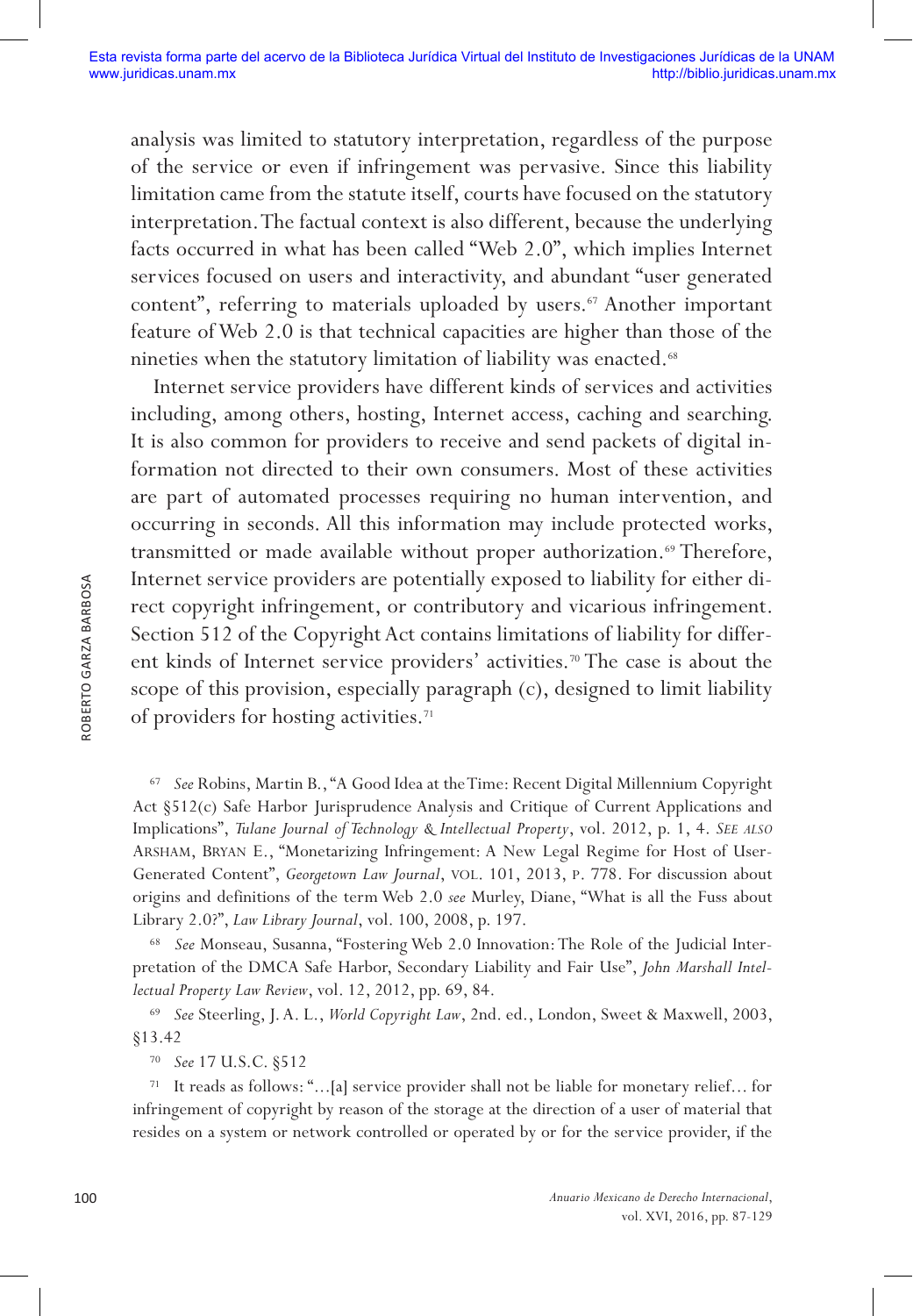Copyright holders played an active role and influence in DMCA legislative process, achieving advantageous provisions for themselves, like the subpoena judicial power under section 512(h), which has been considered an important tool in *peer to peer* cases.<sup>72</sup> The legislative process also included other actors like Internet service providers and was intended to balance Internet innovation and copyright protection.73 The detailed and lengthy prose of the entire section 512 resulted from these lobbying efforts; the final provision was 10 times longer than the original draft.<sup>74</sup>

Nevertheless, years have passed and section 512 has proven to be uncertain and problematic at the least. While, section 512 safe harbor provisions have been criticized as lacking to provide certainty to Internet service providers,75 courts have interpreted them broadly, putting the burden to search for infringing materials on copyright holders.<sup>76</sup> It has been noted that "take-down" provisions included on section 512 do not bind to "staydown", representing double efforts to copyright holders which have to send take down notices several times.<sup>77</sup>

service provider—  $(A)(i)$  does not have actual knowledge that the material or an activity using the material on the system or network is infringing; (ii) in the absence of such actual knowledge, is not aware of facts or circumstances from which infringing activity is apparent; or (iii) upon obtaining such knowledge or awareness, acts expeditiously to remove, or disable access to, the material; (B) does not receive a financial benefit directly attributable to the infringing activity, in a case in which the service provider has the right and ability to control such activity; and (C) upon notification of claimed infringement as described in paragraph (3), responds expeditiously to remove, or disable access to, the material that is claimed to be infringing...", 17 U.S.C. §512(c).

<sup>72</sup> *See* Imfeld, Cassandra and Smith Ekstrand, Victoria, *op. cit.*, p. 310.

See Katyal, Sonia K. and Schultz, Jason M., "The Unending Search for the Optimal Infringement Filter," *Columbia Law Review Sidebar*, vol. 112, 2012, pp. 83, 85.

<sup>74</sup> *See* Imfeld, Cassandra and Smith Ekstrand, Victoria, *op. cit.* pp. 310 and 311.

<sup>75</sup> *See* Helman, Lital and Parchomovsky, Gideon, "The Best Available Technology Standard", *Columbia Law Review*, vol. 111, 2011, pp. 1194, 1200. *See also* Castree, III, Sam, "Cyber-Plagiarism for Sale!: The Growing Problem of Blatant Copyright Infringement in Online Digital Media Stores", *Texas Review of Entertainment & Sports Law*, vol. 14, 2012, p. 25, 44.

<sup>76</sup> *See* Helman, Lital and Parchomovsky, Gideon, *op. cit.*, p. 1214; *See aslo* Castree, III; Sam, *op. cit.,* p. 29.

<sup>77</sup> *See ibidem,* p*.* 1204.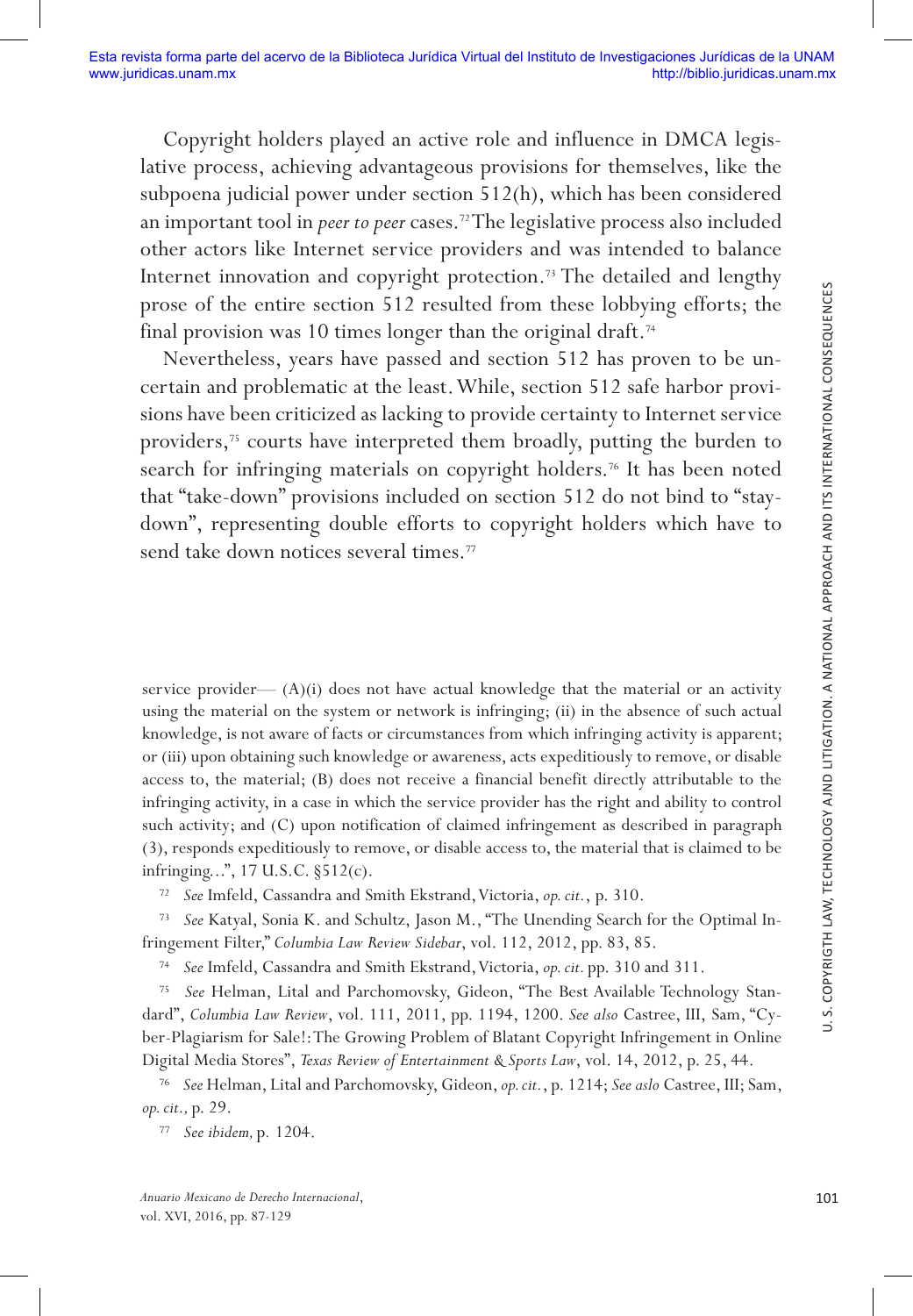Esta revista forma parte del acervo de la Biblioteca Jurídica Virtual del Instituto de Investigaciones Jurídicas de la UNAM www.juridicas.unam.mx http://biblio.juridicas.unam.mx

#### **2.** *Viacom International, Inc. v. YouTube, Inc*

In the present case, several copyright holders, among them Viacom International Inc. and the Football Association Premier League Ltd. sued You-Tube, Inc., YouTube LLC., and Google, Inc. for direct and secondary copyright infringement.78 The alleged infringed exclusive rights were public performance, display and reproduction of about 79,000 audiovisual works appearing on the YouTube webpage.<sup>79</sup> The District Court favored YouTube and plaintiffs appealed.

The legal issue in front of the Court of Appeals for the Second Circuit was whether section 512(c) requires "actual knowledge" or "awareness" of "specific and identifiable infringements".<sup>80</sup> There were two possible interpretations. The first one, considers that in order to be covered by the safe harbor provision, the Internet service provider should not have any "general awareness that there are infringements",<sup>81</sup> which were evident in this case. Under this interpretation, a general knowledge of infringing materials would put the service provider out of the safe harbor. This interpretation is based on what it is known as "red flag" knowledge. For the second interpretation, the safe harbor provision prevails unless the service provider has "actual or constructive knowledge of specific and identifiable",<sup>82</sup> infringing material. Under this interpretation the only way to get this knowledge is through the notification made by the copyright holder to the Internet service provider's designated agent.<sup>83</sup> In this case, failing to remove such material would make the limitation of liability inapplicable. According to this interpretation, YouTube could be aware of hundreds or even thousands of infringing materials; and would not need to remove any video until receiving a specific notification for each infringing video.

The District Court read section 512 according to the second interpretation, meaning that in order to lose safe harbor, there should be knowledge of specific infringing material; it held that general awareness of infringing

- <sup>79</sup> *See ibidem*, pp. 28, 26.
- <sup>80</sup> *See idem,* p. 30.

<sup>83</sup> *See idem.* 

<sup>78</sup> *See* Viacom International, Inc. v. YouTube, Inc., 676 F.3d 19, 20 (2nd Cir. 2012).

<sup>81</sup> *See* Viacom International, Inc. v. YouTube, Inc*.* 718 F. Supp. 2d 514, 519 (S.D.N.Y. 2010).

<sup>82</sup> *See idem.*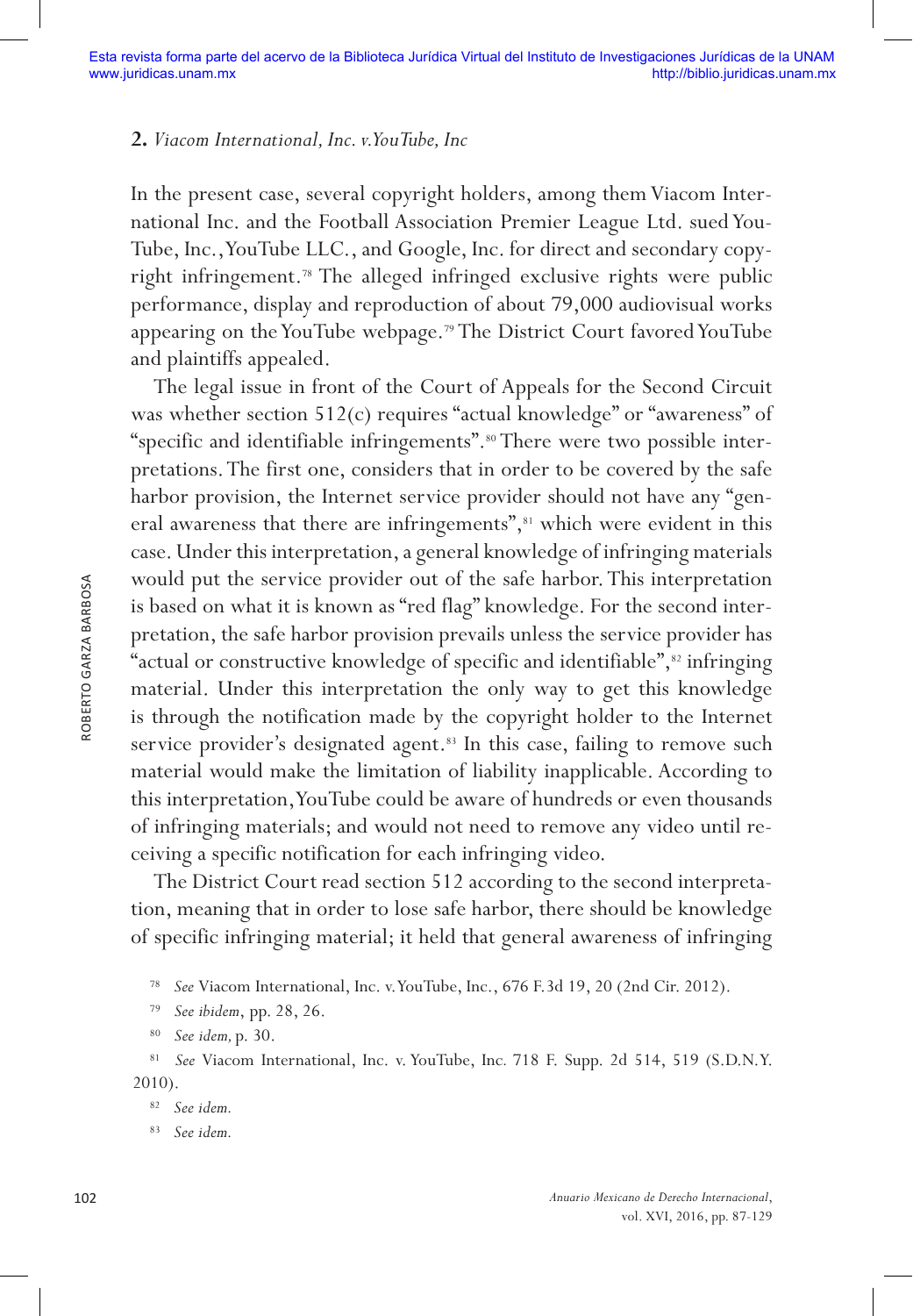videos was not enough.<sup>84</sup> According to the District Court, the service provider would not even have to make any kind of search to look for evidently infringing videos.<sup>85</sup> The resolution analyzed legislative history and case law, concluding that "[g]eneral knowledge that infringement is 'ubiquitous' does not impose a duty on the service provider to monitor or search its service for infringements".<sup>86</sup>

In addition, the District Court interpreted the notification elements of section  $512(c)(3)$ , as requiring not only the name of the work, but also the exact uniform resource locator (URL) of each alleged infringing video.87 This holding is different than previous case law and other circuits' interpretation, making the notification mechanism more difficult for copyright holders.<sup>88</sup> A reading criticized as a rewriting of section  $512(c)(3)(iii)$ , because the statute literally only establishes that information only should be: "...reasonably sufficient to permit the service provider to locate the material".<sup>89</sup> A resulting aspect of this holding is that a single notification of X work, posted several times, is no longer enough; now copyright holders have to make a new notification for every single uploaded video. So, if there are 300 videos of the very same work, there should be 300 notifications.

The Court of Appeals for the Second Circuit affirmed in part and modified in part the District Court's decision.<sup>90</sup> It remanded the case to the District Court to determine several questions. Two important issues to determine on remand were: "...whether... YouTube had knowledge or awareness of any specific infringements...; whether... YouTube willfully blinded

<sup>84</sup> *See ibidem,* p*.* 523.

<sup>85</sup> *See ibidem,* p*.* 522. *See also* Xu, Jing, "DMCA Safe Harbors and the Future of New Digital Music Sharing Platforms", *Duke Law & Technology Review*, 2012, pp. 45, 155.

<sup>86</sup> *Ibidem,* p. 525.

<sup>87</sup> *See ibid,* pp*.* 528, 529.

<sup>88</sup> *See* Schachter, Jeremy A., "Substantially Perfect: The Southern District of New York's Problematic Rewrite of the DMCA's Elements of Notification", *Cardozo Arts & Entertainment Law Journal*, vol. 29, 2011, pp. 495, 505-515.

<sup>89</sup> 17. U.S.C. §512(c)(3)(iii). *See also ibid.* pp. 495, 503*.* The note analyzes this aspect of the present judgment. It starts with a very interesting analogy: "[i]maging you enter a taxi in New York City and instruct the driver to take you to Great Restaurant on forty-ninth Street and Seventh Avenue. The driver says he cannot take you anywhere unless you provide him with the exact street address of your desired destination." *Ibid.* p. 495.

<sup>90</sup> *See* Viacom International, Inc. v. YouTube, Inc., 676 F.3d 19, 25 (2nd. Cir. 2012).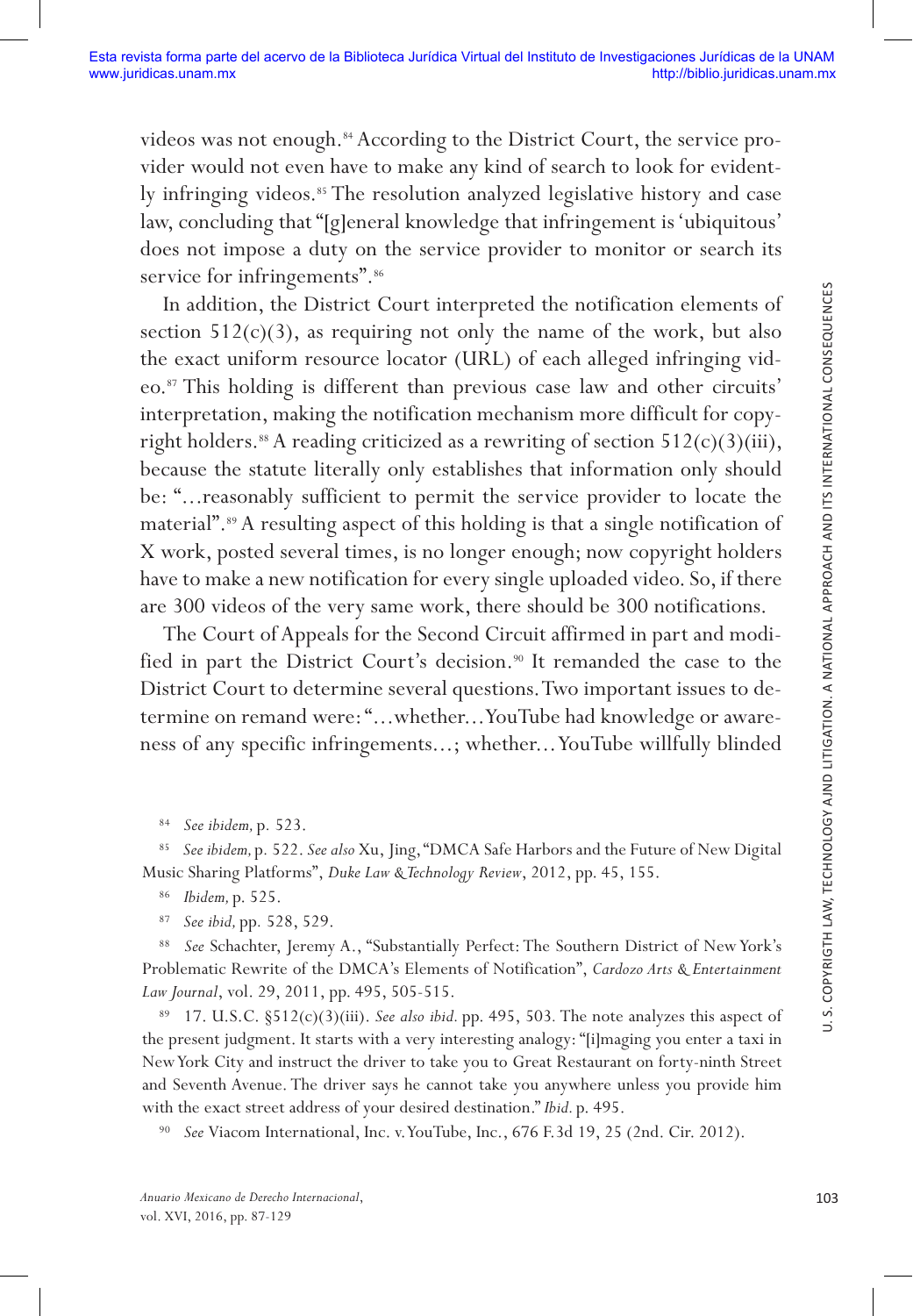itself to specific infringements...".91 However, the Second Circuit affirmed the most important part of the District Court decision, the part that stated that the knowledge or awareness should be of "specific and identifiable instances of infringement...".<sup>92</sup> This is the second interpretation of section 512 explained above. In the resolution, the Second Circuit also noted from the record several e-mails and certain reports made by defendants showing at least general awareness of infringing materials.<sup>93</sup> Therefore, the Second Circuit considered that it was premature for the District Court to grant the summary judgment favoring the defendants.<sup>94</sup> Based on the evidence of general awareness found on the record, it held that it could be possible for plaintiffs to demonstrate that YouTube was aware of specific infringements.<sup>95</sup> This may be considered a winning outcome for Internet service providers because it did not substantially modify the District Court's decision, but only avoided to precipitate it. However, others think this played against Internet service providers.<sup>96</sup> Contrary to the District Court's view in which the only way to have knowledge or awareness of infringement is by receiving the notification of copyright holders,<sup>97</sup> for the Court of Appeals the e-mails and reports could probe such knowledge, leaving the service provider outside the safe harbor.

- <sup>91</sup> *Ibidem,* pp. 59, 60.
- <sup>92</sup> *See ibidem,* p*.* 58.

<sup>93</sup> *See ibidem,* pp*.* 33, 34. The Second Circuit quoted a report prepared by one of the YouTube founders: "[a]s of today[,] episodes and clips of the following well-known shows can still be found...: Family Guy, South Park, MTV Cribs, Daily show... although YouTube is not legally required to monitor content…we would benefit from preemptively removing content that is blatantly illegal...", *ibid.* p. 33. Another example discussed was a survey conducted by defendants showing that about 75 to 80 percent of the materials were copyrighted, and also a Credit Suisse report acting showing that 60% of the uploaded videos were copyrighted materials and only 10% of those videos were authorized. *See ibidem,* p*.* 33. The record also showed e-mails among YouTube founders discussing if they should remove infringing materials. *See idem.*

- <sup>94</sup> *See ibidem,* p*.* 34.
- <sup>95</sup> *See ibidem,* pp*.* 35, 36.

<sup>96</sup> *See* Arsham, Bryan E., *op. cit.*, p. 778. *See also* Drath, Ross, "Hotfile, Megaupload, and the Future of Copyright on the Internet: What Can Cyberlockers Tell Us about DMCA Reform", *John Marshall Review of Intellectual Property Law*, vol. 12, 2012, pp. 204, 229.

<sup>97</sup> *See* Hassanabadi, Amir, "Viacom v. YouTube –All Eyes Blind: The Limits of the DMCA in a Web 2.0 World," *Berkeley Technology Law Journal*, vol. 26, 2011, pp. 405, 437.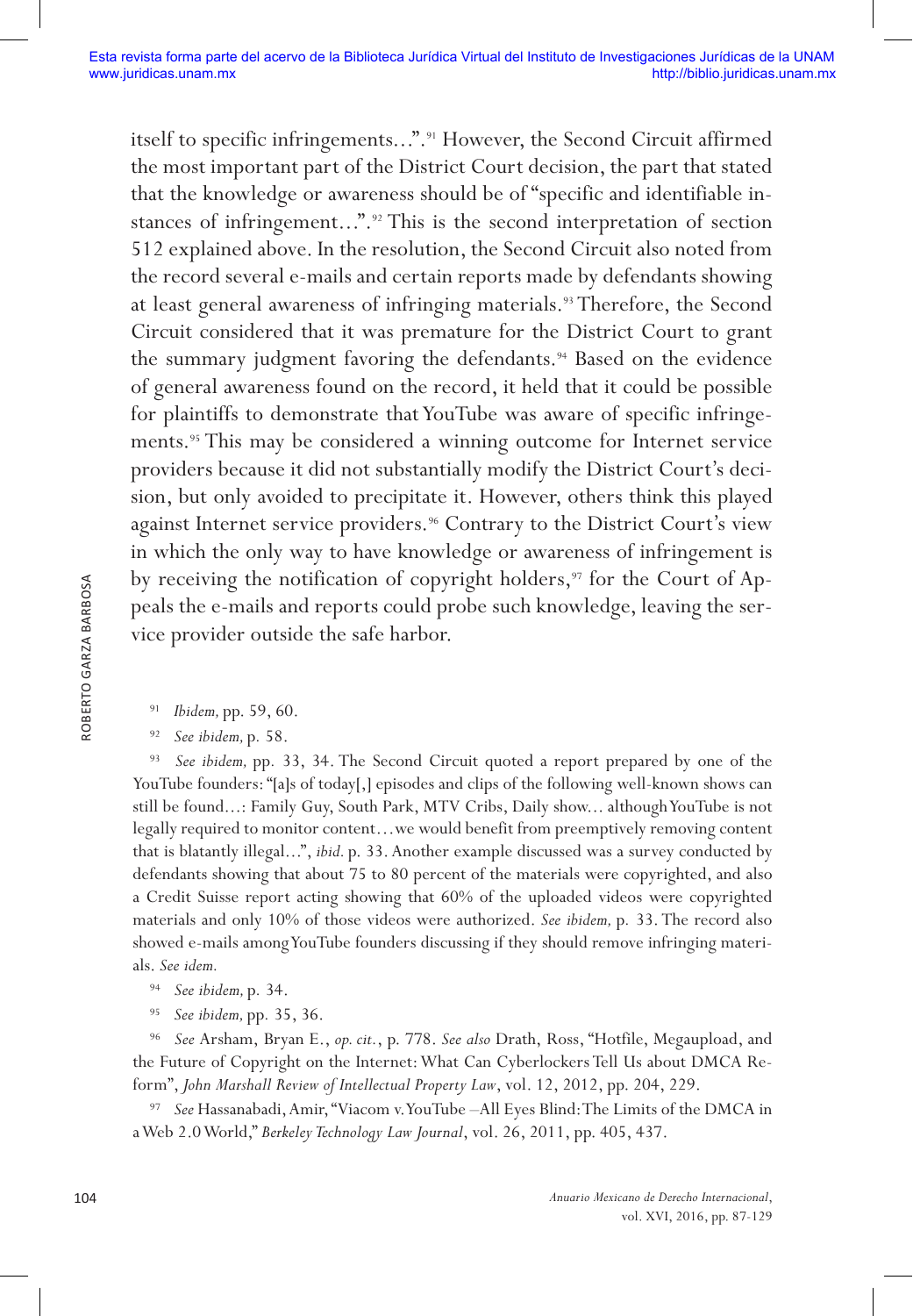According to section  $512(c)$ , the limitation on liability is applicable if the service provider has no knowledge or awareness of infringing activities or materials. However, section 512(m)(1) establishes that the service provider is not conditioned to monitor contents to seek for infringing activities.<sup>98</sup> As a result, there is an unclear line between not having actual knowledge of infringing activities, and not being conditioned to search for infringing contents in order to be covered by the limitation of liability. No matter which interpretation prevails, the one in which the District Court established that the only way to have this knowledge is through the notification, or that of the of the Court of Appeals, who opened the door to other circumstances like those shown on the record; it is very difficult for plaintiffs to prove such knowledge unless they have made a notification for each infringing content, and such material has not been removed by the service provider.99

The resulting problem is that an Internet service provider may have knowledge of pervasive infringement over its service, and simply choose to turn a blind eye. Or it may even design its business model based on infringement, promoting infringement and yet be covered by the safe harbor because it has no obligation to monitor contents. The Second Circuit held that section  $512(m)(1)$  did not abrogate the common law principle called "willful blindness," which it defines as: "[a] person is «willfully blind» or engages in «conscious avoidance»…where the person «was aware of a high probability of the fact in dispute and consciously avoided confirming that fact»".<sup>100</sup> Applying this doctrine to section 512, a defendant could be liable if it can be shown that it willfully blinded itself from infringing activity. However, the Second Circuit held that this doctrine could only be applied to "specific instances of infringement under the DMCA".<sup>101</sup> While the doctrine could be applied to section 512, the requirement of specific acts of infringement would kept immune to those generally blind, and even to

<sup>100</sup> *See* Viacom International, Inc. v. YouTube, Inc., 676 F.3d 19, 35 (2nd Cir. 2012). Citation omitted.

<sup>101</sup> *See ibidem,* p. 35. *See also* Recent Case, "Copyright Law Willful Blindness –Second Circuit Holds that Willful Blindness is Knowledge in Digital Millennium Copyright Act Safe Harbor Provision.—Viacom International, Inc. v. YouTube, Inc., 676 F.3d 19 (2nd. Cir. 2012)", *Harvard Law Review*, vol. 126, 2012, pp. 645, 647-649.

<sup>98</sup> *See* Castree, III*,* Sam *op. cit.,* p. 29.

<sup>99</sup> *See idem.*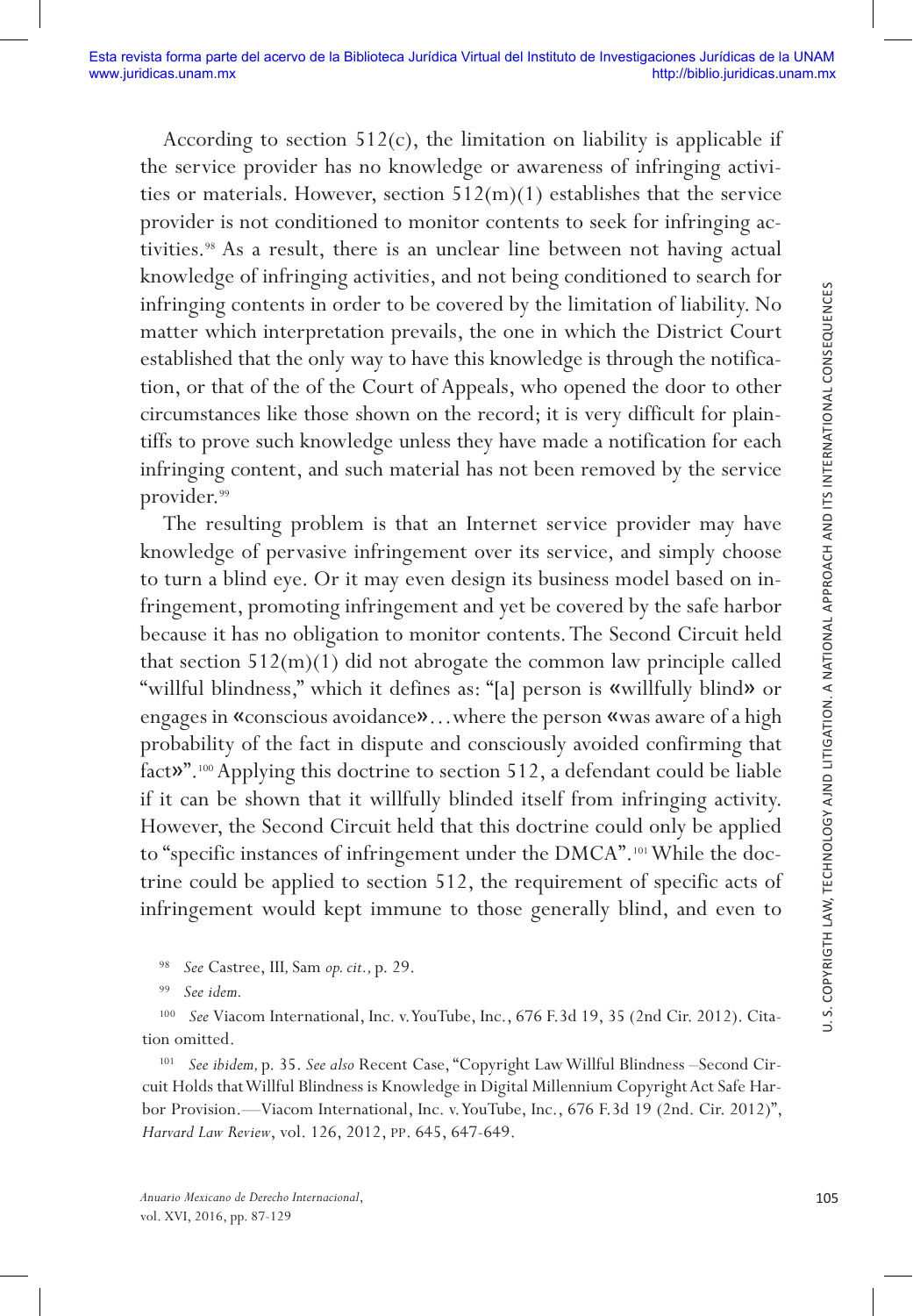those who design business models at the expense of copyright holders. The whole litigation process seems to lead to a strict requirement of specificity: Internet service providers are immune until they receive notification of each infringing material which they would have to remove to keep themselves immune, or when they are aware of specific acts of infringement.

A determination from the District Court on remand about YouTube's actual knowledge of specific infringements, based on the evidence on the record, would be a significant precedent for future cases. However, before the District Court rendered the new resolution on remand, the parties settled the dispute and made the following joint statement: "This settlement reflects the growing collaborative dialogue between our two companies on important opportunities, and we look forward to working more closely together".102

This litigation shows two opposite arguments. The first one is that copyright holders were trying to win what they have already lost in Congress,<sup>103</sup> or the fact that by reading out the red flag knowledge from section 512, courts have misinterpreted the statute and its legislative history.104 As mentioned before, the statute establishes two different ways to obtain knowledge that, without acting upon it, would result in the loss of the safe harbor protection.<sup>105</sup> However, courts have ignored the second way to get that knowledge, the red flag knowledge. In this regard, legislative history reveals that even if the statute does not bind service providers to monitor contents, "if the service provider becomes aware of a 'red flag' from which infringing activity is apparent, it will lose the limitation of liability if it

<sup>104</sup> *See* Chang, Liliana, "The Red Flag Test for Apparent Knowledge Under the DMCA §512(c) Safe Harbor," *Cardozo Arts & Entertainment Law Journal*, vol. 28, 2010, pp. 195, 203.

<sup>105</sup> *See* Sirichit, Methaya*,* "Catching the Conscience: An Analysis of the Knowledge Theory Under §512(C)'s Safe Harbor & the Role of Willful Blindness in the Finding of Red Flags*,*" *Albany Law Journal of Science and Technology*, vol. 23, 2013, pp. 85, 129. Even though the purpose of this article is to show that courts have found apparent red flag knowledge in a series of cases, the article recognizes "judicial reluctance" in find red flag knowledge. *See ibidem,* p. 142. The District Court decision on the above caseViacom International, Inc. v. YouTube, Inc, is an example of this reluctance.

<sup>102</sup> Rabil, Sara, "Google, Viacom Settle YouTube Copyright Suit, Terms Not Disclosed*,*" *BNA World Intellectual Property Report*, vol. 28, 2014, p. 24.

<sup>103</sup> *See* Reichman, Jerome H. *et al.*, "A Reverse Notice and Takedown Regime to Enable Public Interest Uses of Technically Protected Copyrighted Works", *Berkeley Technology Law Journal*, vol. 22, 2007, pp. 981, 994.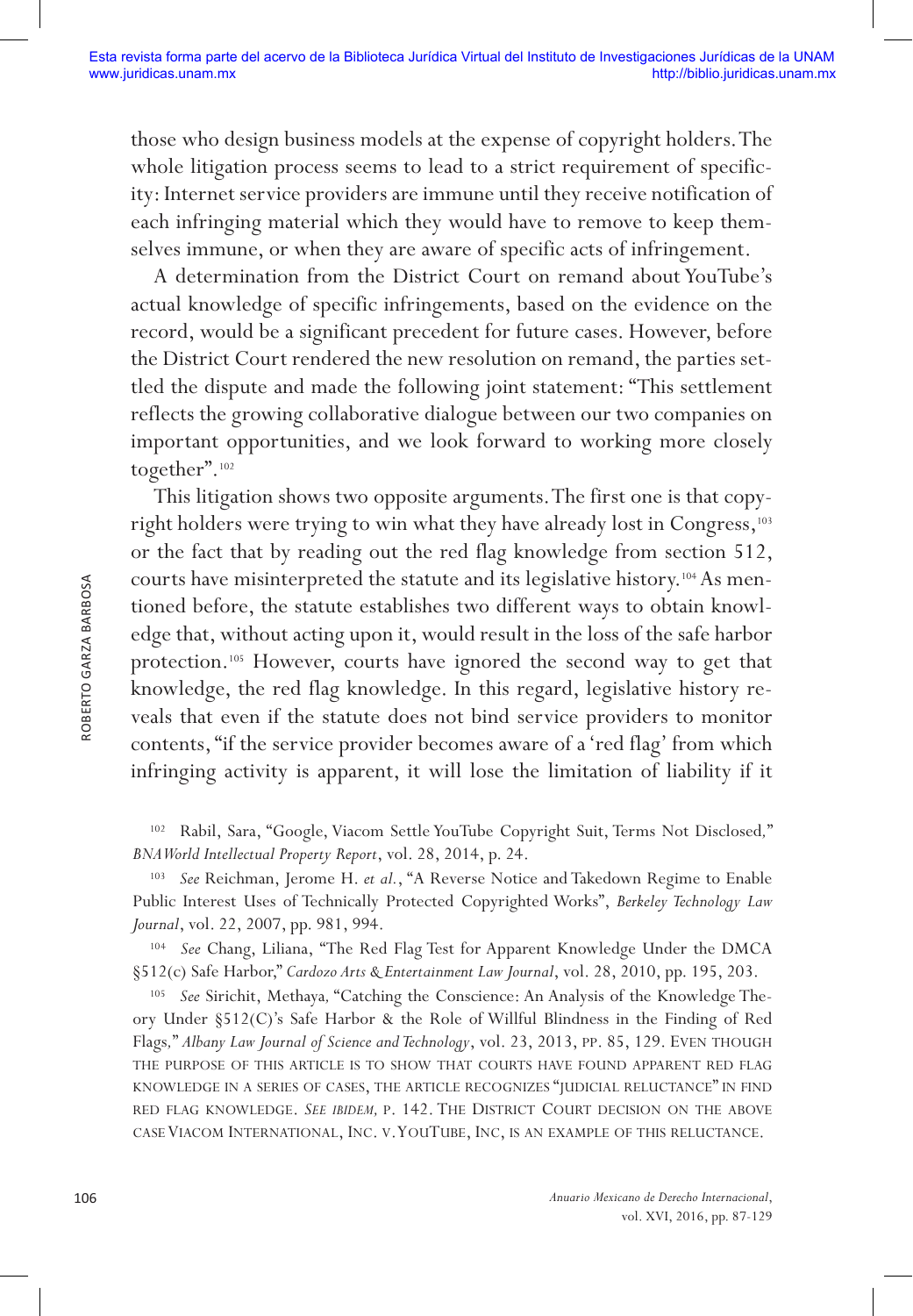takes no action...".106 In order to determine this red flag knowledge, the legislative history mentions a test containing a subjective standard and also an objective standard.<sup>107</sup> Nonetheless, courts have been reluctant to hold knowledge besides the take-down notification of section  $512(c)(1)(A)(i)$ , and by doing so, they have disregarded section  $512(c)(1)(A)(ii)$  from the statute.<sup>108</sup> Hence, the willful blindness discussion of the Second Circuit was a departure of this prevailing interpretation that eliminates red flag knowledge from the statute.<sup>109</sup>

## **3.** *UMG Recordings, Inc. Veoh Networks Inc.*<sup>110</sup>

This Ninth Circuit case is very similar to *Viacom International, Inc. v. YouTube, Inc*. Defendant Veoh Networks, Inc. had a service allowing individuals to share video materials over the Internet. UMG Recordings, Inc. and others filed suit against Veoh for direct infringement, vicarious infringement, and contributory infringement.<sup>111</sup> The District Court held that Veoh was covered by the DMCA safe harbor and the Ninth Circuit affirmed.

UMG argued that Veoh's service was outside of the statutory meaning of "by reason of the storage at the direction of the user..." contained on section  $512(c)(1)$  because the service took the videos and made them available to the public through an automated process.<sup>112</sup> During this automated process, some software changed the format of submitted videos in order to make them accessible to other users.<sup>113</sup> Therefore, under UMG's argument, this automated process was outside the term "storage" required by the statute. However, the Ninth Circuit disagreed and established that the automated process was only intended to convert the video format in order to make it available to users, and that Veoh did not select, preview, upload, or supervise the file uploading.<sup>114</sup>

- <sup>106</sup> S. Rep. No. 105-190, at 44 (1998) [hereinafter DMCA S. Rep.]
- <sup>107</sup> *See idem.*
- <sup>108</sup> *See* Drath, Ross, *op. cit.*, p. 228.
- <sup>109</sup> *See idem.*
- <sup>110</sup> 667 F.3d 1022 (9th Cir. 2011).
- <sup>111</sup> *See ibidem,* p*.* 1029.
- <sup>112</sup> *See ibidem,* p*.* 1031.
- <sup>113</sup> *See ibidem,* p*.* 1035.
- <sup>114</sup> *See ibidem,* p*.* 1031.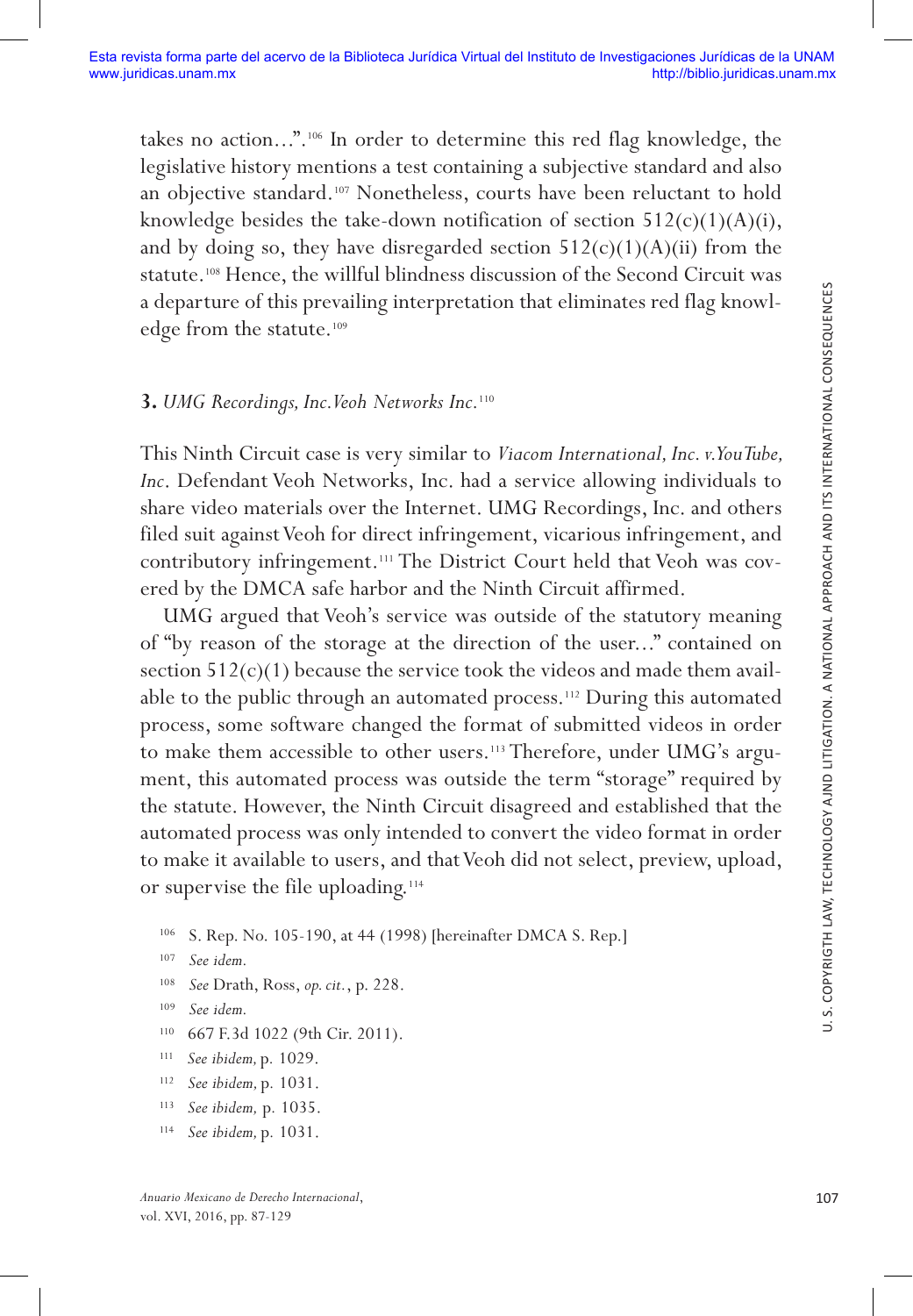Regarding the knowledge that would be required to take action under section 512, the Ninth Circuit focused on the red flag knowledge, This was because UMG did not dispute that Veoh had removed videos upon receiving the DMCA notification contained in §512.115 The Court noticed that UMG had not notified Veoh of any infringing video in accordance to 512(c)  $(1)(A)(i)$ . On the contrary, UMG argued that Veoh "must have known... content was unauthorized, given its general knowledge".116 However, the Court held that hosting copyrighted materials with general knowledge that the service could be used for infringement does not meet the knowledge requirement of §  $512(c)(1)(A)(i)$ , nor the one required by §  $512(c)(1)(A)$  $(ii).<sup>117</sup>$ 

The Ninth Circuit established that Congress put the red flag burden to determine infringing materials on the copyright holders and not on the service providers. The Court based this reasoning on §512(m), which establishes that "[n]othing in this section shall be construed to condition the applicability of subsections (a) through (d) on…a service provider monitoring its service or affirmatively seeking facts indicating infringing activity." The court also relied on its own case law, specifically *Perfect 10, Inc. v. CCBill LLC,*118 a case in which domain names like "illegal.net", and "stolencelebritypics.com", were not considered red flag knowledge by the Ninth Circuit.119 Therefore, the Court held that the alleged general knowledge was not enough to constitute a red flag.<sup>120</sup>

As evidence of red flag knowledge, UMG presented several press articles establishing that Veoh hosted infringing materials. There was also testimony from the Veoh CEO, acknowledging that he had heard about those articles and admitted that "from time to time," there were infringing contents on the service.121 However, the Ninth Circuit held that this evidence was insufficient to demonstrate red flag knowledge. The Court noted that "the notice and takedown procedures would make little sense",<sup>122</sup> if safe harbor

- <sup>118</sup> 488 F.3d 1102, 1114 (9th Cir. 2007).
- <sup>119</sup> *See idem.*
- <sup>120</sup> *See* UMG Recordings, Inc. v. Veoh Networks Inc., 667 F.3d 1022, 1038 (9th Cir. 2011).
- <sup>121</sup> *See ibidem,* pp*.* 1039-1040.
- <sup>122</sup> *Ibidem, p.* 1040.

<sup>115</sup> *See ibidem,* p*.* 1036.

<sup>116</sup> *Idem.*

<sup>117</sup> *See ibidem,* p*.* 1038.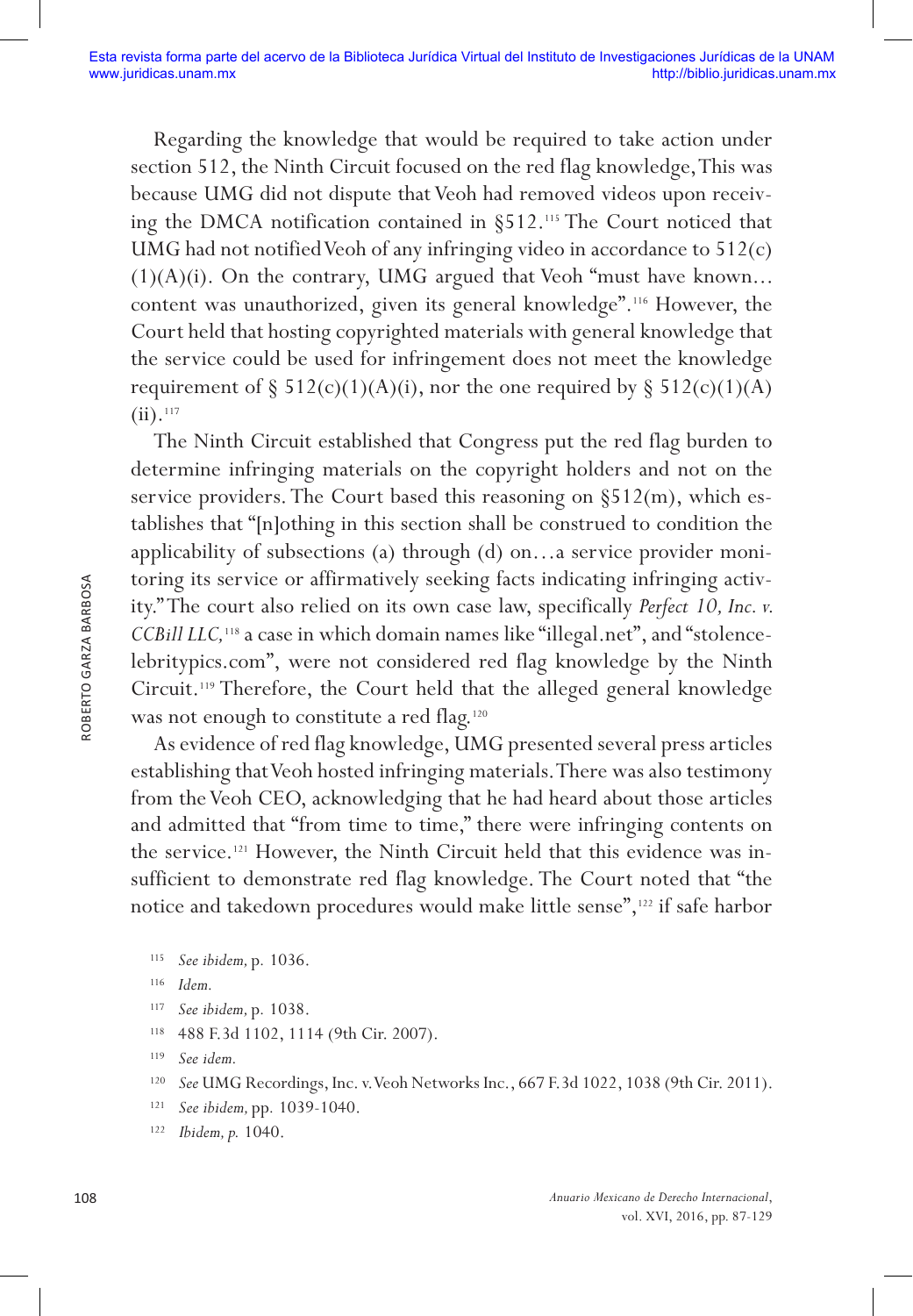could be nullified in this way. The Court also rejected as red flag evidence, an e-mail sent by the CEO of a copyright holder stating that several materials were on the Veoh service without authorization.123 The Court noted that this informal e-mail came from a copyright holder and therefore was subject to the take-down notice notification requirements established by section  $512(c)(1)(A)(i)$ .<sup>124</sup> Moreover, it noted that even if that e-mail would be actual knowledge or red flag knowledge, the answering e-mail by Veoh executives indicated that they would take down the materials immediately and that UMG was unable to demonstrate that the materials were not taken down.125 The Ninth Circuit also rejected an e-mail coming from a user who was not a copyright holder as evidence to create red flag knowledge. The court held that UMG was unable to show that the defendant did not take down the infringing materials at issue.<sup>126</sup>

Even with this favorable outcome, Veoh did not obtain attorney's fees, and expenses incurred in litigation sent the company to bankruptcy.<sup>127</sup>

## **IV.** Proposed Actions

### **1.** *Analyzing Current Trends and The Big Problem*

This part of the article identifies what I consider the biggest challenge that technological, statutory and case law developments have posed on copyrights. Chapter one revisited cases involving the interpretation and evolution of judicial created principles such as contributory infringement, vicarious infringement, as well as fair use, citing the cases of *Sony*, *Napster,* and *Grokster*. However, technology involved in those cases has evolved into more developed and convenient ways of copying, distributing, and obtaining copyrighted materials. Having installed *peer to peer* software could be troublesome for many, besides the risk of facing large statutory damages in a possible lawsuit. In this regard, new and more user-friendly platforms

<sup>125</sup> *See idem.*

<sup>123</sup> *See idem.*

<sup>124</sup> *See idem.* 

<sup>126</sup> *See idem.* 

<sup>127</sup> *See ibidem, p.* 1050. *See also* Lital Helman and Gideon Parchomovsky, *op. cit.*, p. 1208.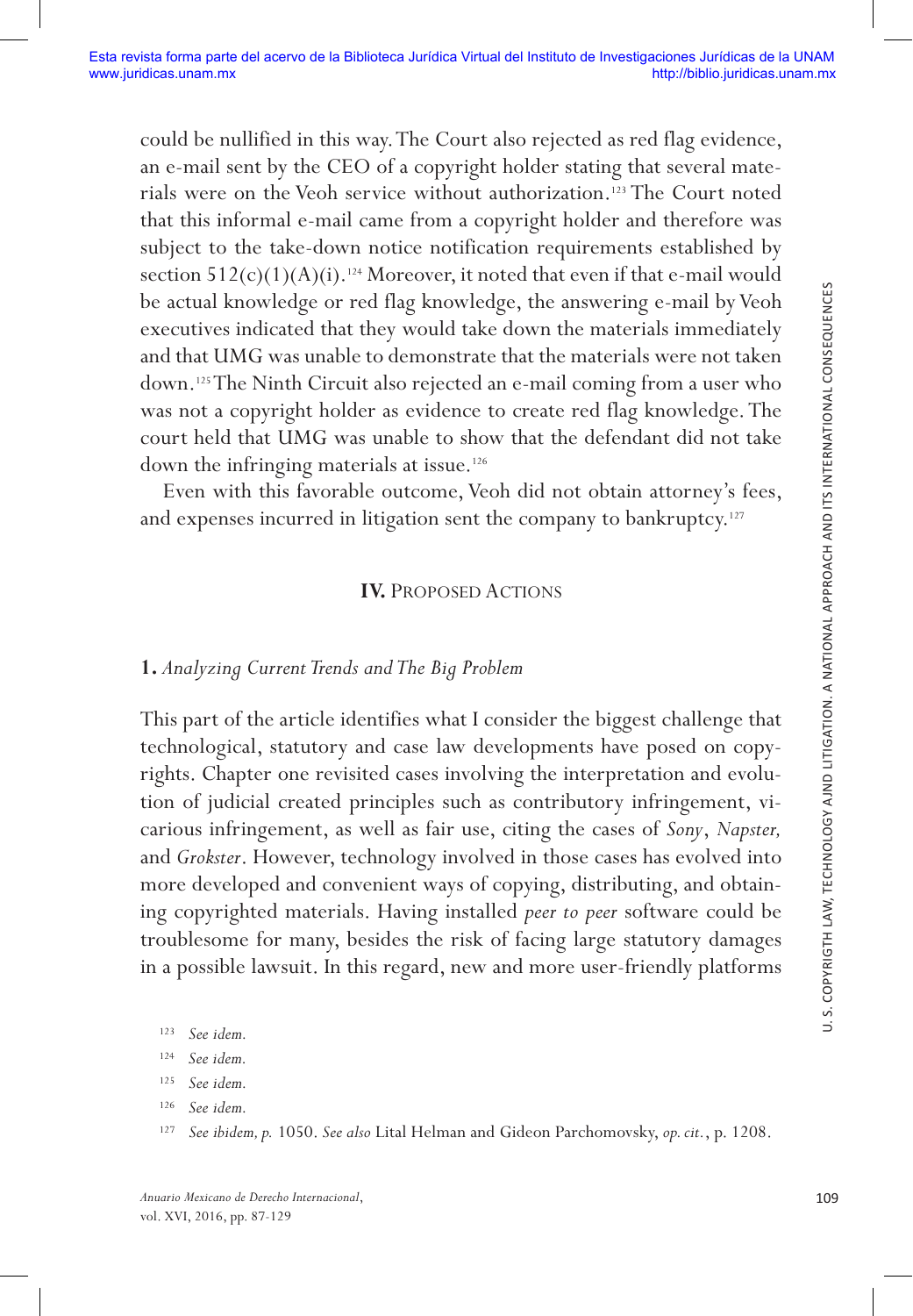have emerged. A user may find it easier to get a video or a song from services like *YouTube* or *Grooveshark* rather than installing *peer to peer* software. Additionally, there are platforms involving authorized distribution of copyrighted works like *iTunes,* the first platform making authorized recordings available over the Internet. This has been very convenient, even for those users initially attracted by *Napster,* because before *iTunes* they could not find a place that made authorized recordings available.<sup>128</sup>

Many users may prefer authorized services over unauthorized ones. In this regard, platforms like *iTunes*, *Netflix*, *Spotify* or similar ones are a good response to new technologies. However, infringement is still pervasive; *peer to peer* technology has evolved into *BitTorrent* technology, offering greater speeds and still posing a very serious concern, which now also includes large movie files.<sup>129</sup>

Nevertheless, the sharing of music or videos is not the main problem. The big issue is the pervasive number of unauthorized works available in services like *YouTube*, or even the mere existence of a service called *Grooveshark*. The latter is considered an abuse of §512 safe harbor. It is a service focused on music files for users to upload, as with *YouTube*. However, it has been alleged that employees of the company offering the service Escape Media Group, Inc. have uploaded thousands of music files following orders of their employers.130 The site contains millions of songs and has millions of subscribers, obtaining revenue from advertising, subscription to its plus service, and from mobile apps.<sup>131</sup> While it has obtained a license from EMI, it has not been authorized by UMG, VMG, or Sony, and yet it offers music recordings from all of these companies and others.

<sup>128</sup> *See* Menell, Peter S., "This American Copyright Life: Reflections on Re-Equilibrating Copyright for the Internet Age," *UC Berkeley Public Law Research Paper,* No. 2347674, (April 4, 2014), *http://ssrn.com/abstract=2347674*, p. 23.

<sup>129</sup> *See* Ren, Patience, "The Fate of Bit Torrent John Does: A Civil Procedure Analysis of Copyright Litigation," *Hastings Law Journal*, vol. 64, 2013, p. 1343, 1350.

<sup>130</sup> *See* Digital Music News LLC v. The Superior Court of Los Angeles County, 2014 Cal. App. LEXIS 422, 6 (2014). *See also* Menell, Peter S., "Jumping the Grooveshark: A Case Study in DMCA Safe Harbor Abuse", *SSRN Working Paper Series*, (December 21, 2011), *http://ssrn. com/abstract=1975579*, p. 2. UMG Recordings, Inc. v. Escape Media Group, Inc. 2013 N.Y. App. Div. LEXIS 2642 (2013).

<sup>131</sup> *See* Menell, Peter S., *op. cit.*, p. 1.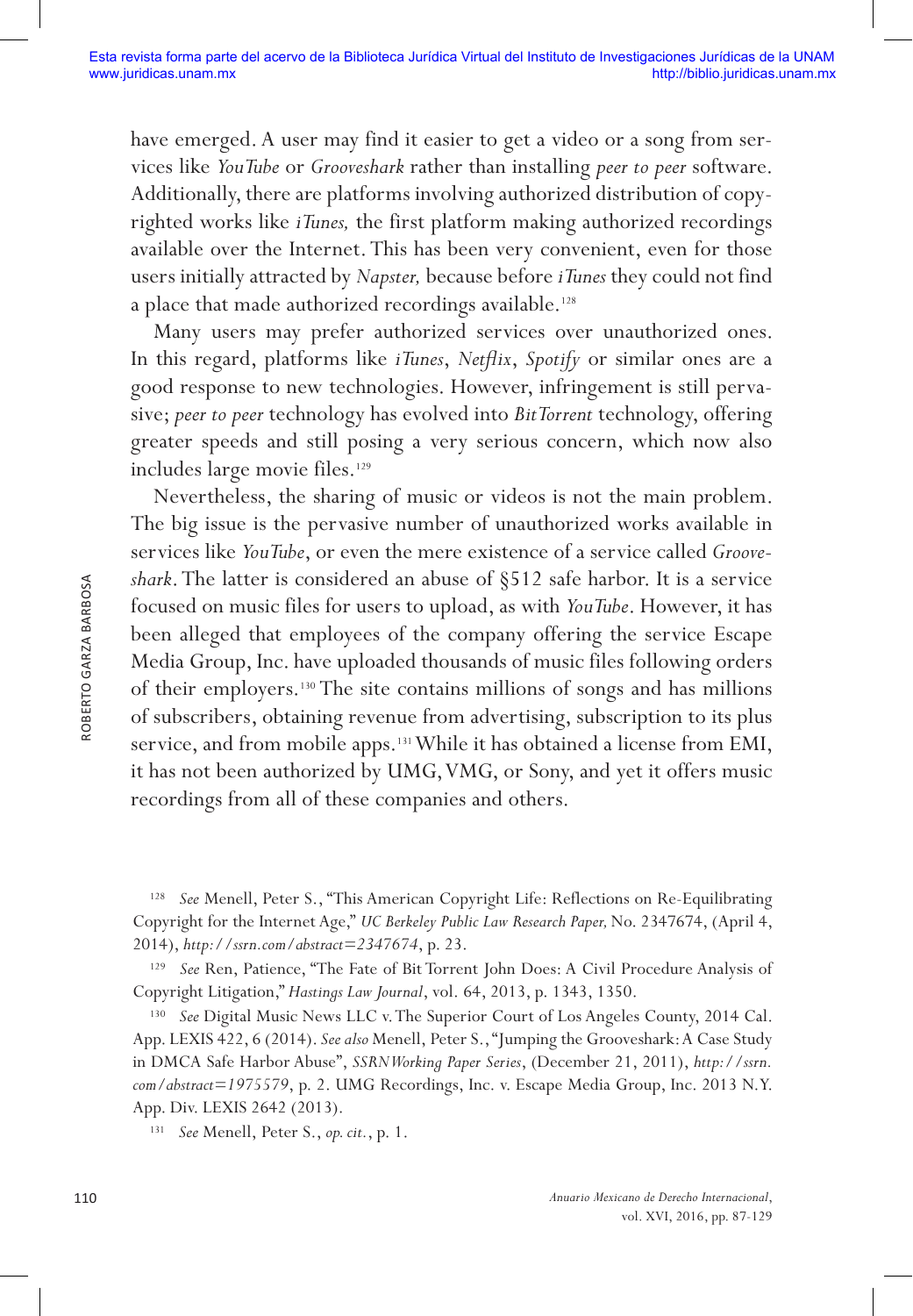The service is also characterized by offering free access to infringing copies of every "song in the world".132 Nonetheless, it is disturbing to realize that, at the beginning, an action taken by a copyright holder against this obviously infringing site was not based on the Copyright Act of 1976; instead it was a common law copyright action filed in a New York state court.133 The argument was that among those infringing files were recordings done prior to February 15, 1972, not covered by the federal Copyright Act, but by the New York common law copyright.134 The statutory provision on this regard establishes that "[w]ith respect to sound recordings fixed before February 15, 1972, any rights or remedies under the common law or statutes of any State shall not be annulled or limited by this title until February 15, 2067. The preemptive provisions... shall apply... after February 15, 2067".<sup>135</sup> Therefore, the plaintiff argued that a common law copyright infringement is not subject to the safe harbor provisions established by section 512 of the federal Copyright Act.136 Even if the Court of Appeals accepted this interpretation,<sup>137</sup> this action is a call for reformation of the outdated DMCA safe harbor provisions.

<sup>132</sup> *See* Silver, Joseph, "A Shark-Proof Cage for Interactive Streaming Music Services? Testing the Limits of the DMCA Safe Harbor Immunity in the Era of Grooveshark", *SSRN Working Paper Series*, (October 6, 2013), *http://ssrn.com/abstract=2335563*, p. 2

<sup>133</sup> *See* UMG Recordings, Inc. v. Escape Media Group, Inc. 2013 N.Y. App. Div. LEXIS 2642 (2013).

<sup>134</sup> *See ibidem,* pp*.* 3, 4.

<sup>135</sup> Copyright Act, 17 U.S.C. §301(C).

<sup>136</sup> *See* UMG Recordings, Inc. v. Escape Media Group, Inc. 2013 N.Y. App. Div. LEXIS 2642, 4 (2013).

<sup>137</sup> *See ibid,* p*.* 8. As a result of the discovery that took place at the state action, plaintiff obtained evidence showing that Escape Media Group, Inc., and several of its employees, including its director illegally uploaded more than 4,053 plaintiff's protected works into the Grooveshark website. *See* UMG Recording, Inc. v. Escape Media Group, Inc., 2014 U.S. Dist. LEXIS 137491, p. 55. (2014). As a result, plaintiff decided to file an action based on the infringement of the federal Copyright Act. The action was filed at the District Court for the Southern District of New York. The District Court held defendants liable for copyright infringement and also for contributory and vicarious infringement. *See id*, pp. 57-70. The DMCA safe harbor did not insulate defendants from liability. In a different litigation, this time filed by Capitol Record, LLC. and EMI Music, the same defendant Escape Media Group, Inc. was held liable for the infringement of plaintiffs' common law and federal copyrights. Capitol Records, LL.C. v. Escape Media Group, Inc. 215 U.S. Dist. LEXIS 38007 (2015). The site was finally shut down. However, the argument I propose continues the same, DMCA safe harbor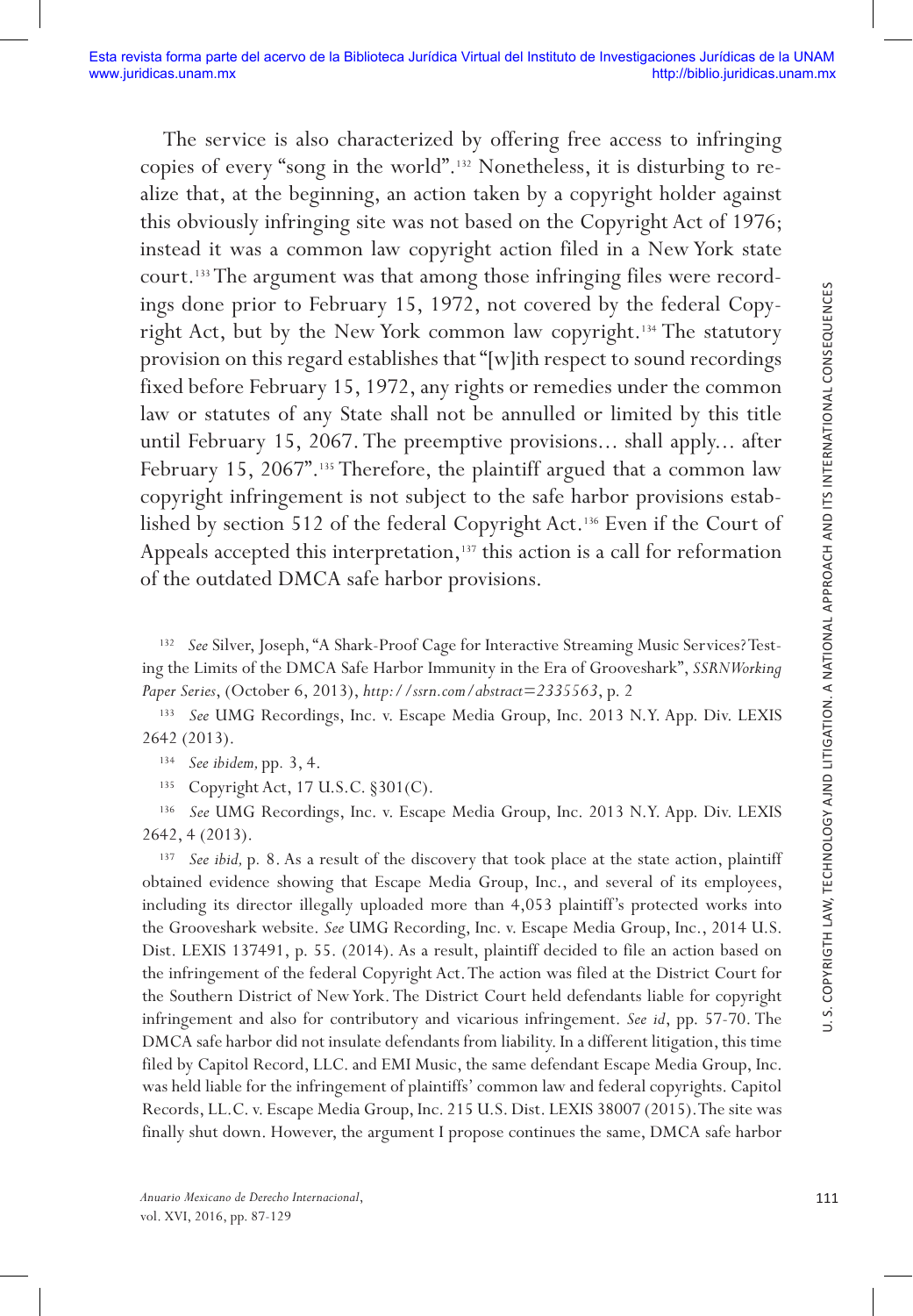As the previous analyzed cases show, a judicial reinterpretation of the confusing statutory terms seems unlikely. This is contrary to cases involving judicial created principles, where the judiciary has taken an active role interpreting those principles. For instance, in *Grokster*, the Supreme Court heard the case and established that the Ninth Circuit misinterpreted *Sony* because it read its limitations on liability "to mean that whenever a product is capable of substantial lawful use, the producer can never be held contributorily liable for third parties' infringing use of it…even when actual purpose to cause infringing use is shown…unless the distributors had 'specific knowledge of infringement...".138 The Supreme Court used different reasoning than the Ninth Circuit, taking into consideration the purpose of the service, and holding that Grokster was liable because its unlawful objective was "unmistakable".139 In this regard, one may wonder whether the purpose of Grooveshark is also "unmistakable". Nonetheless, in *Grokster*, the Supreme Court was analyzing the scope of contributory infringement liability, which invokes a different standard than the statutory limitation of liability argued in *YouTube*, *Veoh*, or *Grooveshark*.

Common law doctrines like secondary liability developments are unlikely to guide DMCA safe harbor cases.<sup>140</sup> Both are different issues, probably each irrelevant for the interpretation of the other.<sup>141</sup> However, even if *Grokster* was not a service provider and section 512 was not invoked, some have found it similar to *YouTube* in the sense that both cases involve the liability of an enterprise for infringement of its clients.142 I would not accept that assumption completely, because in *Grokster*, the defendant could not be held liable for direct infringement, and in the case of *YouTube*, the videos were hosted on its servers and therefore the defendant could be held liable for both, direct infringement and secondary liability. While it is true that the Second Circuit cited *Grokster* in its *YouTube* ruling, it did so in order to reject the plaintiff's argument establishing that Congress had included the

- <sup>138</sup> Metro-Goldwyn Mayer Studios Inc. v. Grokster, Ltd 545 U.S. 913, 934 (2005).
- <sup>139</sup> *See ibid,* pp. 937, 940.
- <sup>140</sup> *See* Monseau, Susanna, *op. cit.*, p. 103.
- <sup>141</sup> *See idem.*
- <sup>142</sup> *See* Robins, Martin B., *op. cit.*, p. 18.

ROBERTO GARZA BARBOSA

**ROBERTO GARZA BARBOSA** 

regime, enabled this abusive site. However, discovery proceedings to gather evidence, probed helpful to solve these cases.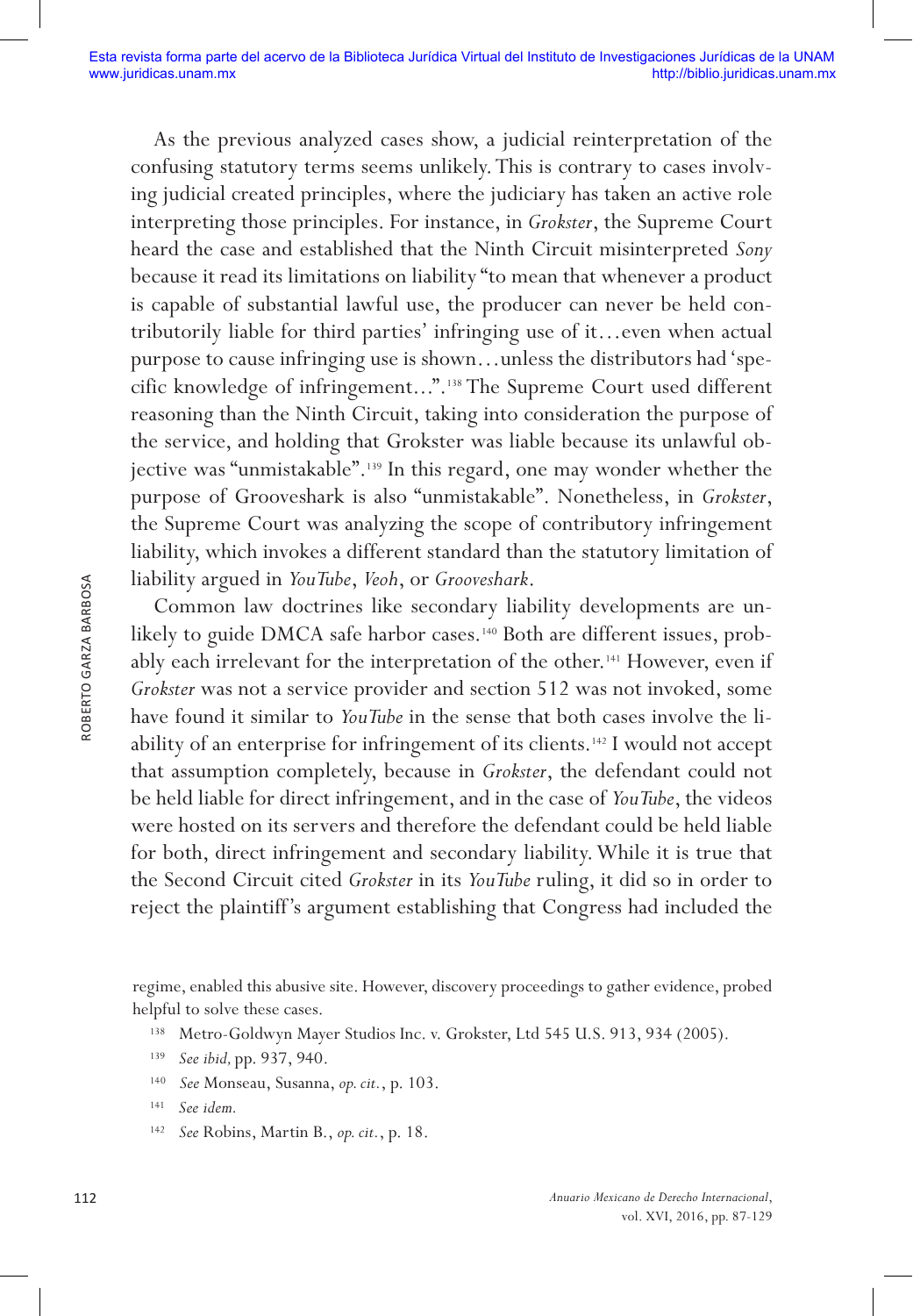vicarious liability doctrine on subsection  $512(c)(1)(B)$ .<sup>143</sup> This would make me think that courts will probably not use a common law principle to guide DMCA interpretation.

Still, the Second Circuit accepted the application of the common law doctrine called willful blindness to DMCA section 512 cases in certain circumstances, holding that since the statute does not mention said doctrine, then the interpretation is that it did not abrogate it.<sup>144</sup> Since the case was settled, the District Court did not issue a new resolution on remand nor did the case reach the Supreme Court on certiorari. As I mentioned before, both resolutions, the District Court and the Second Circuit were criticized as rewriting the statute, misinterpreting legislative history, and also having an uncertain result for copyright holders and also for Internet service providers.

The resulting problem is an open door allowing infringing services to grow up at the expense of copyright holders. While popular among users, the outcome will be less production of new copyrighted materials like song recordings. New artists may find it more difficult to make a living based on the sale of their recordings, or even to get funding from the music industry to produce a single recording.<sup>145</sup> Since Napster, the music industry is facing challenging economic times, and contract terms between recording labels and artists are less favorable to artists than before, to the point that some of them have gone bankrupt.146 While the cost of distributing music recordings has decreased with Internet technology, the cost of producing good "compelling content" remains high.147 So, artists seem to suffer the worst

<sup>143</sup> *See* Viacom International, Inc. v. YouTube, Inc., 676 F.3d 19, 36-38 (2nd Cir. 2012).

<sup>144</sup> *See* Viacom International, Inc. v. YouTube, Inc., 676 F.3d 19, 35 (2nd Cir. 2012).

<sup>145</sup> *See* Menell, Peter S., *op. cit.*, p. 38.

<sup>146</sup> *See ibidem,* pp. 38, 46-50, explaining difficulties of new artists and less favorable terms in their contracts with music labels, even less favorable when the distribution of the recordings is through online services like iTunes, and others. *See also* Mascetti, Jaquelyn L., "Going for Broke in the Music Industry: Aligning the Code with the Interests of Recording Artists", *American Bankruptcy Institute Law Review*, vol. 19, 2011, p. 185, discussing the cases of several successful singers that filled bankruptcy and the effects of bankruptcy procedures over the contracts they had entered into before with music labels. *See also* Lemley, Kevin Michael, "Protecting Consumers from Themselves: Alleviating the Market Inequalities Created by Online Copyright Infringement in the Entertainment Industry", *Albany Law Journal of Science & Technology*, vol. 13, 2003, pp. 613, 625, noting annual losses of recording labels since Napster.

<sup>147</sup> *See ibidem,* p*.* 42.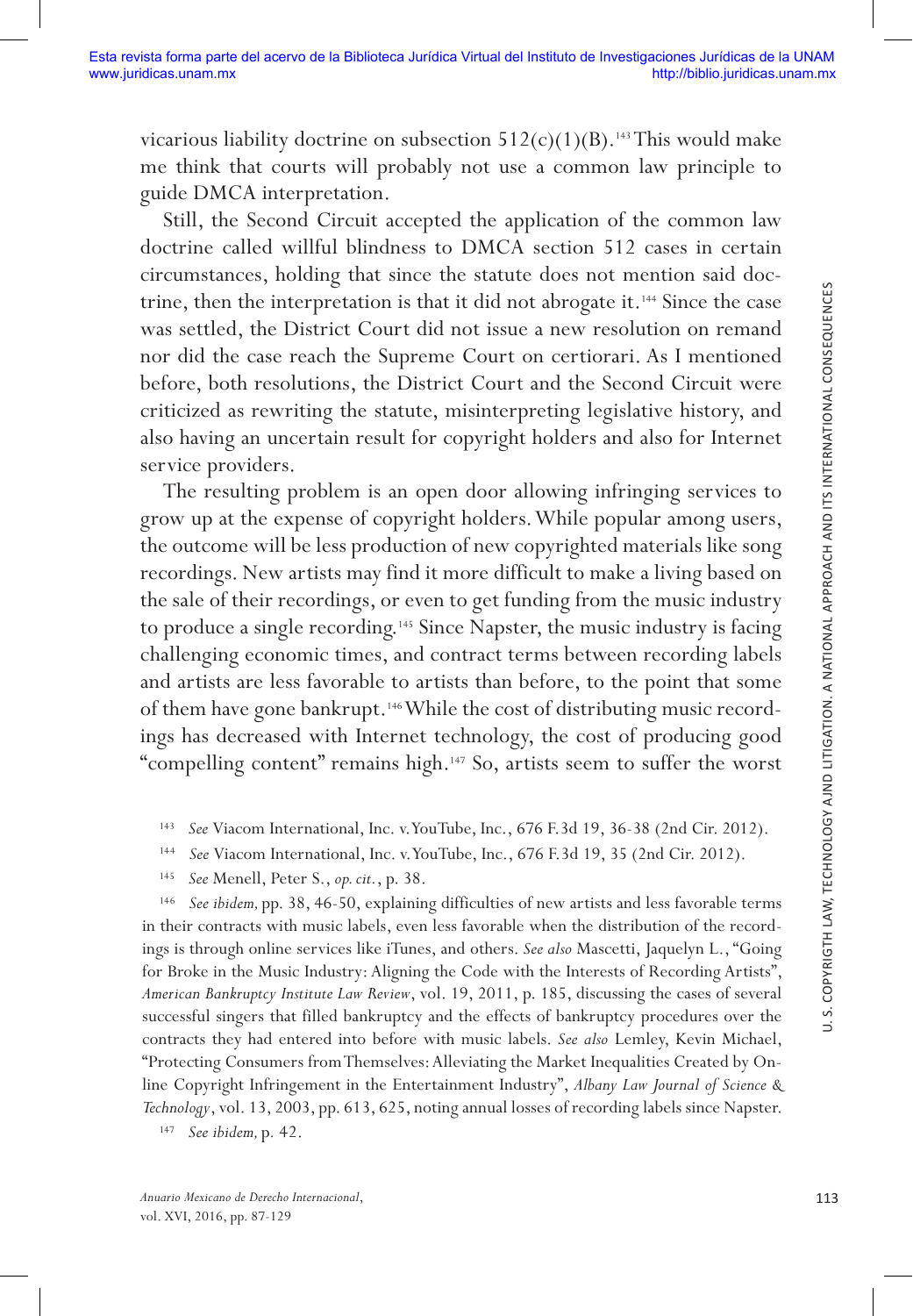part, being pressure on two sides, from recording labels with disadvantageous contact terms and also from infringing sites making money at the expense of their recordings.

# **2.** *Ineffective Approaches*

A judicial precedent to properly interpret the troubled DMCA safe harbor provisions is desirable. However, it is unlikely that a future case will reach the Supreme Court for the reinterpretation of statutory provisions. What litigation in *YouTube* and *Veoh* proved is that two different circuits are heading in the same direction. Both of those cases should have been significant enough to reach the Supreme Court. If neither of them was reviewed by the Supreme Court, it would seem unlikely that a future DMCA safe harbor case attract the attention of Supreme Court. The alternative is a legislative change on the statute to rebalance the safe harbor regime. However, any attempt to change the equation may suffer important opposition. The following trends have proven unsuccessful to deter or stop infringement, and have furthermore raised serious opposition and public outrage about copyrights in general.

#### **A.** *The SOPA and the PIPA*

Prior attempts of statutory reform have faced serious opposition and eventually have failed, e.g. the SOPA,<sup>148</sup> and the PIPA.<sup>149</sup> Both bills targeted foreign infringing Internet websites, those registered under foreign domain names, hosted in servers abroad, beyond jurisdiction of U.S. courts.<sup>150</sup> With only slight differences, both bills established that upon an action filed by the Attorney General, a court may order a measure directed to Internet service providers in order to prevent access by their consumers located within the U.S., to infringing foreign sites.151 Other measures included were: in rem

<sup>148</sup> Stop Online Privacy Act. H.R. 3261, 112th Cong. (2011).

<sup>149</sup> Protect IP Act. S. 968, 112th Cong. (2011).

<sup>151</sup> *See* H. R. 3261, 112th Cong. §102 (e)(2)(A)(i) (2011). *See also* S. 968, 112th Cong. § (2011).

<sup>150</sup> *See* Band Jonathan, "The SOPA-TPP Nexus", *American University International Law Review*, vol. 28, 2012, p. 31, 33.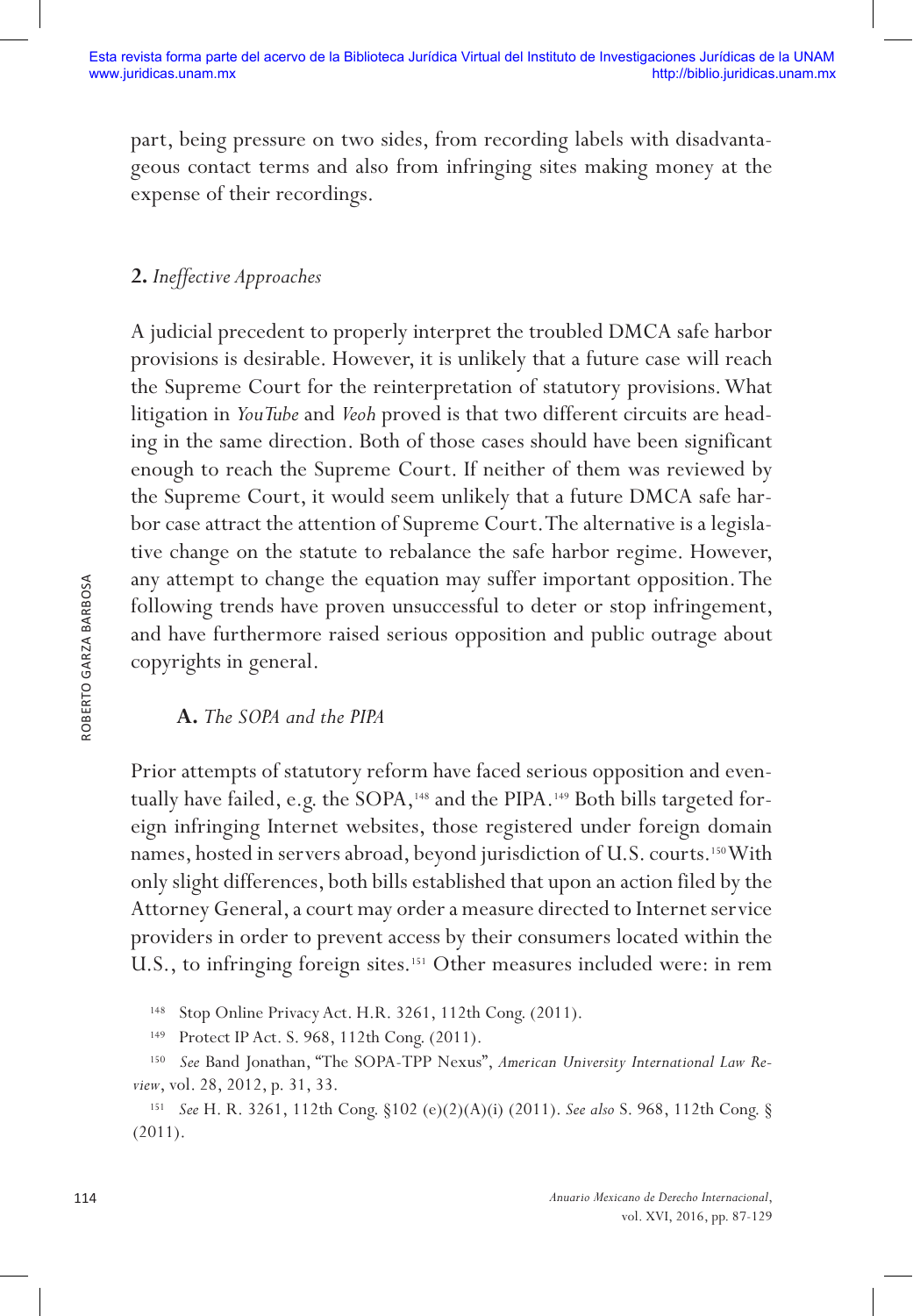actions against foreign infringing domain names; judicial orders preventing domain systems to resolve the IP address of foreign infringing sites, so the user's browser would not connect to the it; search engines would disable access to foreign infringing sites; payments systems like Visa or MasterCard would not process payments to foreign infringing sites; also, advertising would not be installed in those foreign infringing pages.<sup>152</sup>

The bills received criticism for several reasons. For instance, although supposed to target only foreign sites, they also included U.S. sites.<sup>153</sup> In addition, a small amount of infringing materials within a site would be enough to block the entire site, in which a case the DMCA safe harbor provisions would be inapplicable.154 Domain name blocking would present security issues due to unencrypted communications and even those measures would be useless if consumers would use foreign domain name numbers to circumvent the blockage.<sup>155</sup> Moreover, payment systems would have to suspend their services to alleged infringing sites within five days after notification from the rights holder, without a judicial declaration of infringement, which could represent a due process concern.<sup>156</sup> Criticisms also included in rem provisions, extraterritorial application of U.S. law, excessive expansion of copyright, and the suppression of free speech.<sup>157</sup>

Both bills finally failed. There were several factors that contributed to their failure. Among them, were protests of popular service providers and their numerous users, scholarly criticism, and also a White House statement against the bills: "while we believe that online piracy by foreign websites is a serious problem that requires a serious legislative response we will not support legislation that reduces freedom of expression, increases cybersecurity risk, or undermines innovative global Internet."158 This general opposition and concerns about the proposals had international influence

<sup>152</sup> *See* Band, Jonathan, *op. cit.*, p. 33. Analyzing several provisions of proposed bills.

<sup>155</sup> *See idem.* 

<sup>156</sup> *See idem.*

<sup>157</sup> *See idem. See also* Menell, Peter S., *op. cit.*, p. 77.

<sup>158</sup> Espinel, Victoria et al., "Combating Online Piracy while Protecting an Open and Innovative Internet," *https://petitions.whitehouse.gov/response/combating-online-piracy-while-protecting-open-and-innovative-internet*, (last visited September 3, 2014).

<sup>153</sup> *See ibidem,* p. 35.

<sup>154</sup> *See idem.*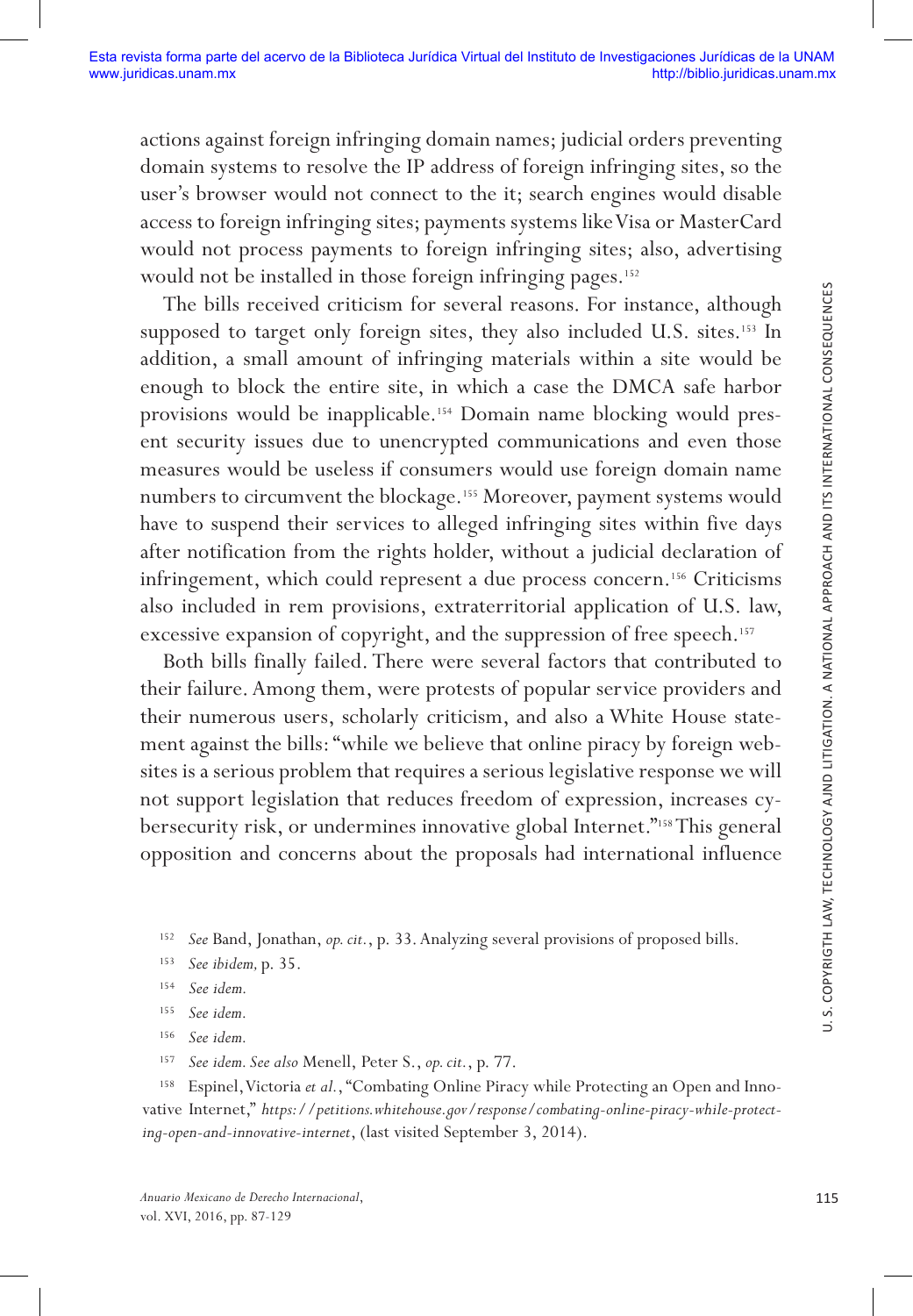and greatly influenced the failure of a different proposal, this time in the international arena, the ACTA.159

#### **B.** *The ACTA*

ACTA negotiations were different than previous international IP treaties that are well known today. To illustrate this point it is worth considering that the Berne Convention, the Agreement on Trade-Related Aspects of Intellectual Property Rights (TRIPs) and the World Intellectual Property Organization (WIPO) Internet treaties of 1996 were publicly negotiated under the umbrella of an international organization like the WIPO or in the TRIPs case, the World Trade Organization (WTO). However, ACTA has a different history; it was secretly negotiated until related documents were posted on *WikiLeaks*,<sup>160</sup> one of the many controversies related to this failed proposal. Stricter enforcement measures, frequently tagged as draconian, without exceptions like fair use, caused this proposal to face great opposition.<sup>161</sup>

Since TRIPs agreement negotiations under Uruguay Round, IP exporting countries moved the negotiating table from WIPO to WTO. The complaint about WIPO several years ago was that IP protection was weak or even nonexistent in developing countries.<sup>162</sup> WIPO was not considered as a solution because its one nation, one vote policymaking process gave developing countries control over the agenda, including discussions about any proposal.<sup>163</sup> Therefore IP holders pressured their governments and managed to move the negotiating table to WTO, where noncompliance countries may face commercial retaliatory measures under its Dispute Settlement Understanding.164 Still, the role of WIPO was important under the TRIPs scheme, as were teaching and helping developing countries to implement

<sup>160</sup> *See* Ayoob, Emily, "The Anti-Counterfeiting Trade Agreement," *Cardozo Arts & Entertainment Law Journal*, vol. 28, 2010, p. 175, 180.

<sup>161</sup> *See* Kaminski Margot, "The Origins and Potential Impact of the Anti-Counterfeiting Trade Agreement (ACTA)", *Yale Journal of International Law*, vol. 34, 2009, pp. 247 and 248.

<sup>162</sup> *See* Ryan, Michael P., *Knowledge Diplomacy. Global Competition and the Politics of Intellectual Property*, Washington, Brookings Institution Press, 1998, p. 91.

<sup>159</sup> *See* Band, Jonathan, *op. cit.*, p. 46.

<sup>163</sup> *See idem.* 

<sup>164</sup> *See ibidem,* pp*.* 71-77.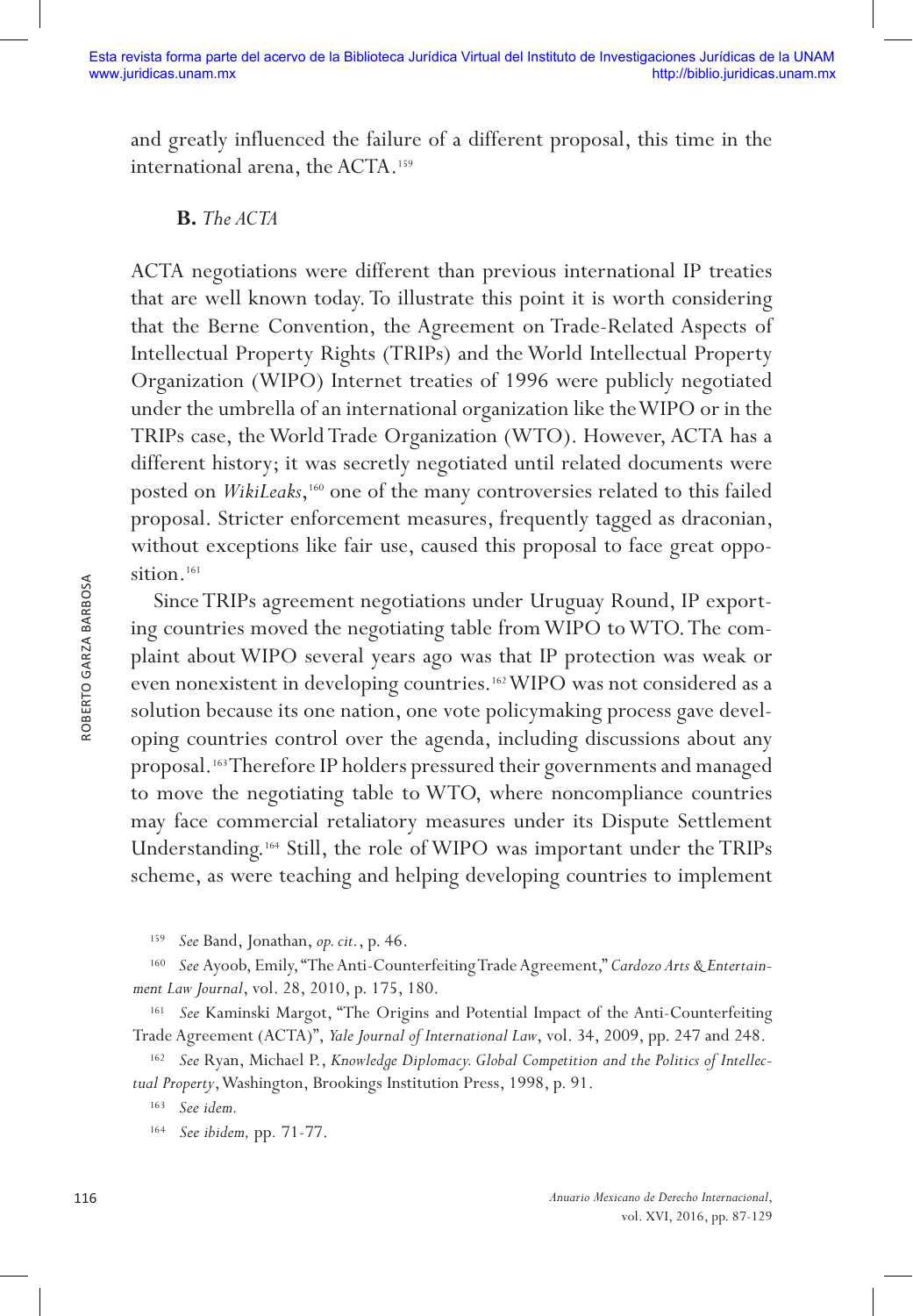TRIPs agreement.165 Yet this trend did not end here; copyright holders have pressed for even more convenient negotiating conditions, and WTO was not the forum to negotiate the ACTA. On the contrary, it was negotiated outside any international organization with the subsequent lack of checks and balances in the negotiation process, lack of any recording system, and also lack of publicity for the negotiation process.<sup>166</sup> Those conditions generated a draft obviously lacking any degree of legitimacy, a perfect target for opposition and criticism.

There were about five known drafts, the last one less ambitious than the first one.<sup>167</sup> Even in this last draft, terms were wider than those in the TRIPs agreement and included, among other things: broader border measures; statutory damages; criminal procedures against infringement without any economic advantage, instead of TRIPs "commercial scale" requirement; mandatory attorney's fees instead of the permitted approach under TRIPs; requirement of service providers to disclose information of infringing users; circumvention measures in similar terms to those in DMCA.168 The scope of all ACTA provisions were obviously broader than those included in any intellectual property international treaty, however a major concern was that the treaty terms as written would require member states to criminalize activities like file sharing and also would require searching infringing files in laptops or mobile devices at borders or airports, which could then result in criminal prosecution.<sup>169</sup>

It was suggested that countries participating in the negotiating table were those less likely to object to the proposed provisions.<sup>170</sup> However, countries like Brazil, China and India did not participate in negotiations and openly opposed the proposal.<sup>171</sup> Another legitimacy problem would be the fact that these ACTA standards would make their way into bilateral

<sup>168</sup> *See ibidem*, pp. 397-414,

<sup>169</sup> *See* McManis, Charles R., "The Proposed Anti-Counterfeiting Trade Agreement (ACTA): Two Tales of a Treaty", *Houston Law Review*, vol. 46, 2009, pp. 1235, 1246.

See Weatherall, Kimberlee, "Politics, Compromise, Text and the Failures of the Anti-Counterfeiting Trade Agreement", *Sydney Law Review*, vol. 33, 2011, p. 229, 236.

<sup>171</sup> *See ibidem,* p. 235

<sup>165</sup> *See ibidem,* p*.* 125.

<sup>166</sup> *See* Kaminski, Margot E., "An Overview and the Evolution of the Anti-Counterfeiting Trade Agreement", *Albany Law Journal of Science & Technology*, vol. 21, 2011, pp. 385, 390.

<sup>167</sup> *See idem.*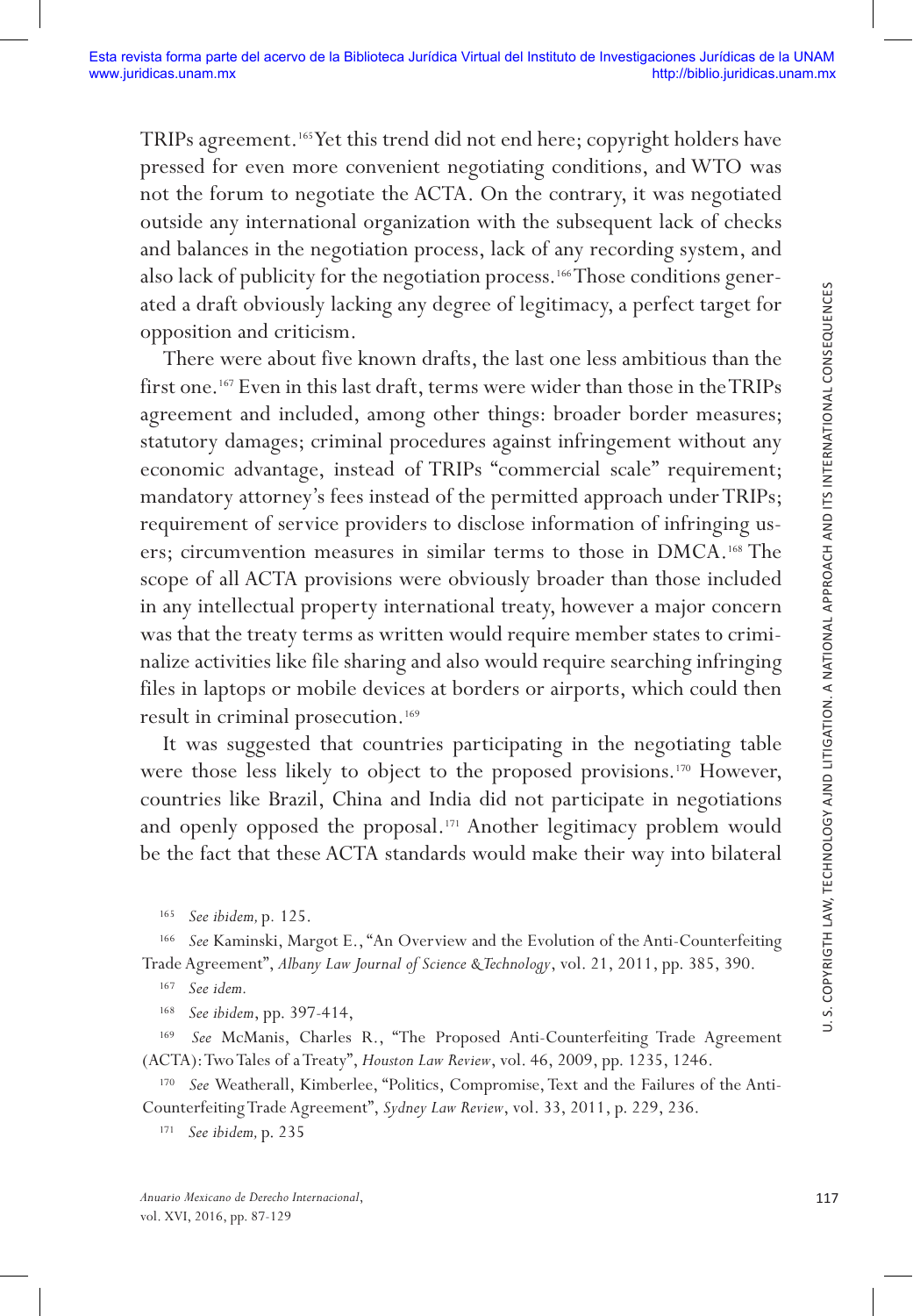treaties and countries that would have to make major changes in their internal law in order to comply with these standards were not seated at the negotiations table.172

Finally, ACTA was rejected by the European Union Parliament; a voting of 478 against and 39 in favor showed how strong the opposition was.173 Declarations given by European Parliament President Martin Schultz, also voiced concerns about the proposal: "the rejection was driven by the concern that ACTA is too vague, leaving the room for abuses and raising concerns about its impact on consumer's privacy, civil liberties, on innovation and the free flow of information... ACTA was negotiated by a group of industrialized countries in a process that provoked complaints for its lack of transparency".174 After this rejection, eight countries signed the agreement anyway: Australia, Canada, Korea, Japan, New Zealand, Morocco, Singapore, and the United States.<sup>175</sup> However, ratification processes stalled for good in all countries but Japan; therefore, the sixth ratification required to put the agreement into force never occurred.<sup>176</sup>

#### **3.** *Questionable Litigation*

Litigation efforts have not always been directed at big companies. Suing a multimillion dollar enterprise is not quite the same as suing a 12-yearold honor roll student or a 66-year-old retired nurse.<sup>177</sup> Those are only two examples of suits among thousands directed against *peer to peer* users

<sup>172</sup> *See ibidem,* pp*.* 235 and 236.

<sup>173</sup> *See* Kirwin, Joe, *"*European Parliament Overwhelmingly Votes to Reject ACTA", *BNA World Intellectual Property Report*, vol., 2012, p. 9.

<sup>174</sup> *Idem.* 

<sup>175</sup> *See* Office of the United States Trade Representative, "Anti-Counterfeiting Trade Agreement," *http://www.ustr.gov/acta*, (last visited September 3, 2014).

<sup>176</sup> *See* Flynn Sean M. *et al.*, "The U.S. Proposal for an Intellectual Property Chapter in the Trans-Pacific Partnership Agreement", *American University International Law Review*, vol. 28, 2012, pp. 105, 111.

<sup>177</sup> *See* Witt, Amanda M., "Burned in the USA: Should the Music Industry Utilize its American Strategy of Suing Users to Combat Online Piracy in Europe?", *Columbia Journal of European Law,* vol. 11, 2005, pp. 375, 381, describing the record industry strategy of suing pee-to-peer users between 2003 and 2005; by May 2005 the recording industry had filed suits against nearly 10,000 users.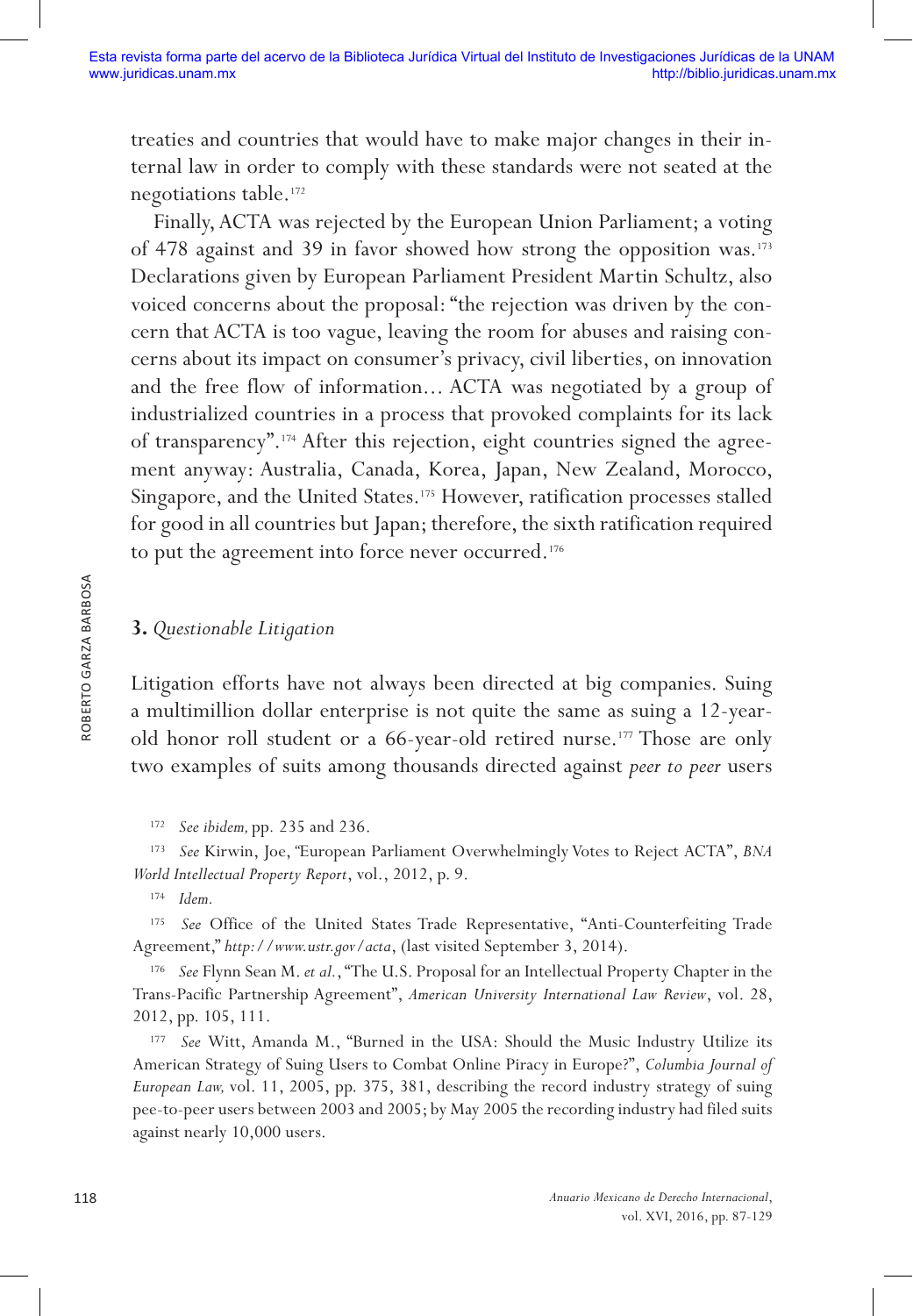for copyright infringement. Public opinion recognizes how large statutory damages can be when a jury extends a \$1.92-million-dollar verdict against an individual who shared twenty-four songs.178 By 2008, about 30,000 users have been threatened with lawsuits by the recording industry. This kind of litigation has not only proven unsuccessful to deter copyright infringement, but also has been the seed of strong opposition to any initiative favoring copyright holders, similar to those mentioned above, from statutory reform to an international treaty.

*Peer to peer* technology has evolved since *Napster* or *Grokster* and communications are now more efficient. A new protocol has emerged, under which files do not come from a single computer but are fragmented in packs coming from different computers, and users do not have the option let them have materials downloaded, without allowing the uploading of contents they already have in their computers.<sup>179</sup> So, all users allow the uploading. This highly popular *peer to peer* protocol known as *BitTorrent* mandates simultaneous uploading and downloading of files in multiple packs, often described as a torrent or swarm.<sup>180</sup> Although the transfer of files is more stable and speedy, this method of exchanging files has legal consequences. If an individual wants to download a song or other protected work, the file would come from different users and not just from one user as before.

Since this *BitTorrent* protocol sets simultaneous sharing from different sources, many users could be engaged jointly in acts of infringement. As a result, the so-called John Doe litigation has increased dramatically. Defendants, named John Does, are originally identified only by their IP addresses.181 Then a District Court issues a subpoena requesting Internet service providers to identify those users based only on the IP addresses provided.<sup>182</sup> After obtaining the names, supposedly for the purpose of serving the defendants, plaintiffs will use the names and private information in order to obtain monetary settlements from prospective defendants.183 Each action is against a large number of defendants, reaching in some cases hundreds or

See Lunney, Jr., Glynn S., "Copyright, Private Copying and Discrete Public Goods", *Tulane Journal of Technology & Intellectual Property*, vol. 12, 2009, pp. 1 and 2.

<sup>179</sup> *See* Ren, Patience, *op. cit.*, p. 1352.

<sup>180</sup> *See ibidem,* p*.* 1353.

<sup>181</sup> *See ibidem,* p*.* 1348.

<sup>182</sup> *See idem.* 

<sup>183</sup> *See idem.*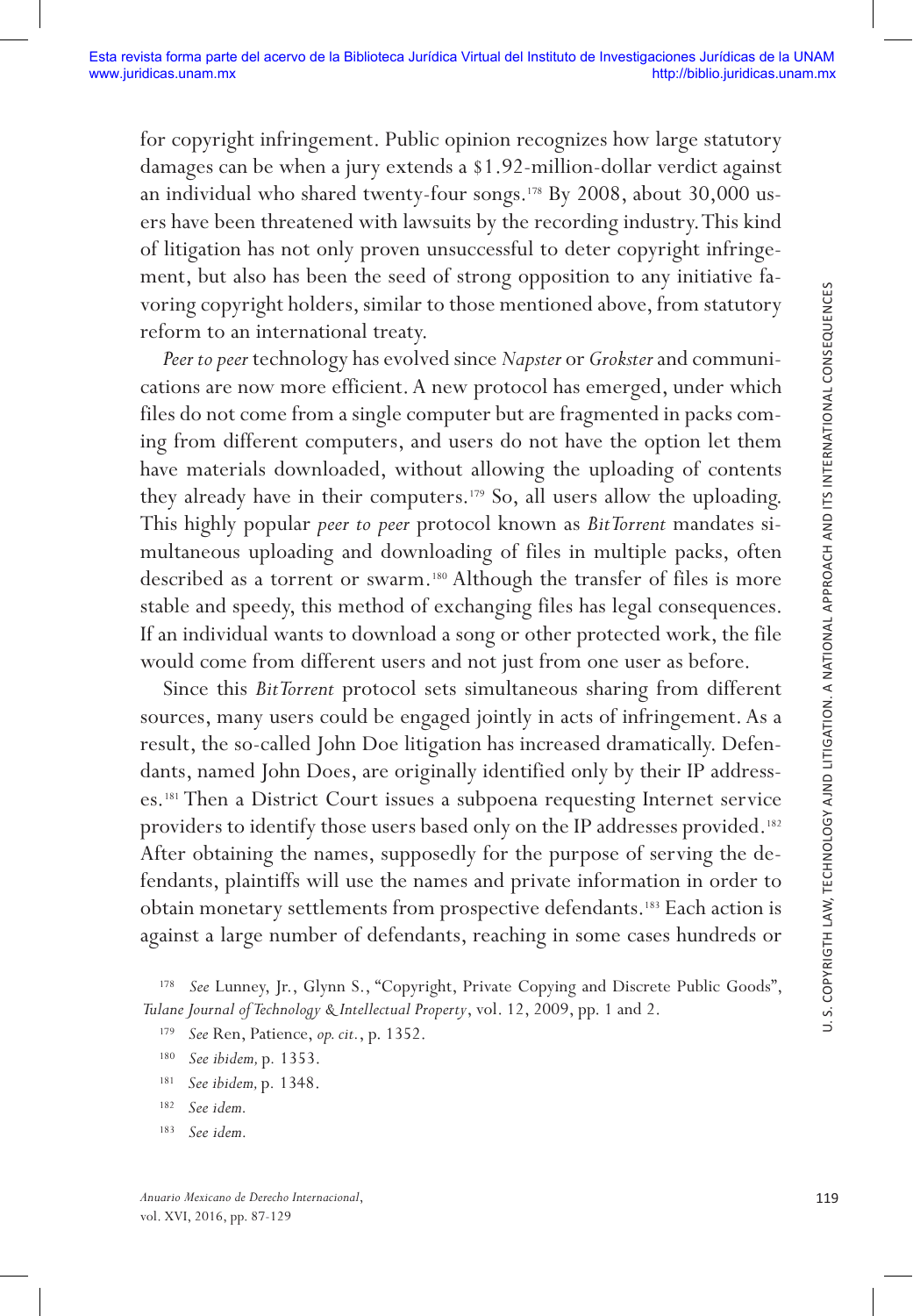even thousands of IP addresses.184 Even copyright holders of pornographic movies use these tactics, and individuals often accept to settle in order to avoid the embarrassment of being exposed on trial as sharing pornographic materials or just to avoid the odds of litigation.<sup>185</sup> Even grandmothers unaware of wireless securing have been accused of sharing pornographic copyrighted materials.186

These cases are composed by two legal inquiries; the first is related to discovery and the second to the joinder of defendants. Under the first point, John Doe subpoenas are directed to third parties in order to learn the name of an alleged *peer to peer* infringer, and are based on rule 26(d) (1) of the Federal Rules of Civil Procedure. This rule precludes discovery unless a conference between parties is held in order to arrange discovery planning.187 Since the plaintiff does not even known the name of the defendant, just his IP address, then the route is to file for a subpoena according to rule 45 of the Federal Rules of Civil Procedure in order to obtain the name from the defendant's Internet service provider. Courts have broad discretionary powers and circuits are split over the standard required to grant the subpoena.<sup>188</sup> For instance, the Ninth Circuit has developed the good cause standard, and other circuits have developed their own standards as well, like the *Notaro* standard or the reasonableness standard.<sup>189</sup>

The second legal inquiry in these cases is the joinder of defendants. The legal standard in order to put several defendants in one proceeding is established by rule 20(a)(2) of the Federal Rules of Civil Procedure, which allows several defendants to join in one action if: "(A) any right to relief is asserted against them jointly, severally, or in the alternative with respect to or arising out the transaction, occurrence or series of transactions or occurrences; and (B) any question of law or fact common to all defendants

<sup>184</sup> *See idem.* 

<sup>185</sup> *See* Menell, Peter S., *op. cit.*, p. 32.

<sup>187</sup> *See ibidem,* p. 1355. *See also* Malibu Media, LLC v. John Does 1 through 13, 2012 U.S. Dist. LEXIS 94705, at 8 (E.D. Cal. 2012).

<sup>189</sup> *See ibidem*, p. 1355. *See also* Malibu Media, LLC v. John Does 1 through 13, 2012 U.S. Dist. LEXIS 94705, at 9 (E.D. Cal. 2012). *See also* Panoff*,* Jesse N., "Rescuing Expedited Discovery from Courts & Returning It to FRCP 26(d)(1): Using a Doctrine's Forgotten History to Achieve Legitimacy", *Arkansas Law Review*, vol. 64, 2011, pp. 651, 661.

<sup>186</sup> *See* Ren, Patience, *op. cit.*, p. 1349.

<sup>188</sup> *See ibidem*, p. 1355 -1356.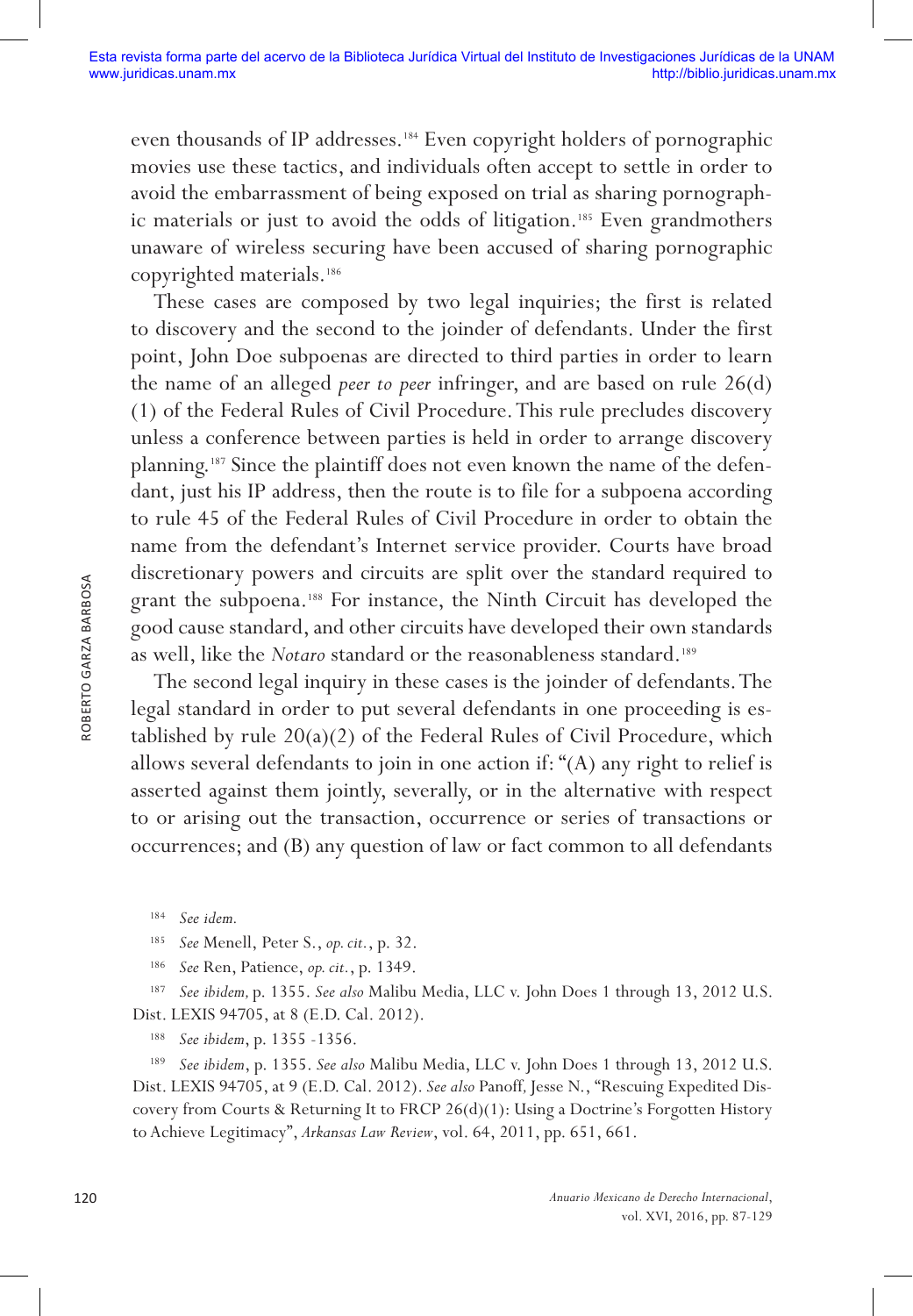will arise in the action".190 In the case of *BitTorrent* protocol, this is particularly easy since all defendants are arguably sharing the same protected work in the so-called swarm or torrent. Therefore, defendants are allegedly incurring in infringement together in the same series of transactions with copyrighted materials. However, courts are also in split on the procedure, and have developed several tests in order to determine joinder, like the "same transaction test" or even an extra requirement called "fundamental fairness".<sup>191</sup> In this regard, even privacy concerns have arisen.<sup>192</sup> Other concerns are related to IP addresses, e.g. several individuals having access to the same IP, or public IP addresses in coffee shops, or users having unsecured wireless networks.<sup>193</sup> At present, the result is uncertain, but it is illustrative to quote a judge's opinion about this kind of litigation. In no other copyright case, have I read a judge describe the plaintiff's legal tactics as an "extortion scheme." An excerpt from his opinion reads as follows:

The Court is familiar with lawsuits like this one. These lawsuits run a common theme: plaintiff owns a copyright to a pornographic movie; plaintiff sues numerous John Does in a single action for using BitTorrent to pirate the movie; plaintiff subpoenas the ISPs to obtain identities of these Does; if successful, plaintiff will send out demand letters to the Does; because the embarrassment, many Does will send back a nuisance-value check to the plaintiff. The cost to the plaintiff: a single filing fee, a bit of discovery, and stamps. The rewards: potentially hundreds of thousands of dollars. Rarely do these cases reach the merits... The Court will not idly watch what is essentially an extortion scheme, for a case that plaintiff has no intention to bringing to trial…[i]f Malibu desires to vindicate its copyright rights, it must do it the old-fashioned way and earn it.<sup>194</sup>

This is not the only case where a court has found inappropriate the use of court's subpoena powers in order to obtain the defendants' personal information with no intention to litigate, but rather to force monetary settle-

<sup>190</sup> Fed R. Civ. P. 20(a)(2).

<sup>191</sup> *See* Ren, Patience, *op. cit.*, pp. 1366 and 1367.

See Rosen, Amy, "The Big Lawsuits Keep on Coming: An Analysis of Extortive Pornographic "Trolling Lawsuits" and Preventive Approaches," *Journal of the Patent and Trademark Office Society*, vol. 95, 2013, p. 165, 191.

<sup>193</sup> *See ibidem,* p. 192.

<sup>194</sup> Malibu Media, LLC v. John Does 1 through 10, 2012 WL 5382304, at, 3-4 (C.D. Cal. 2012).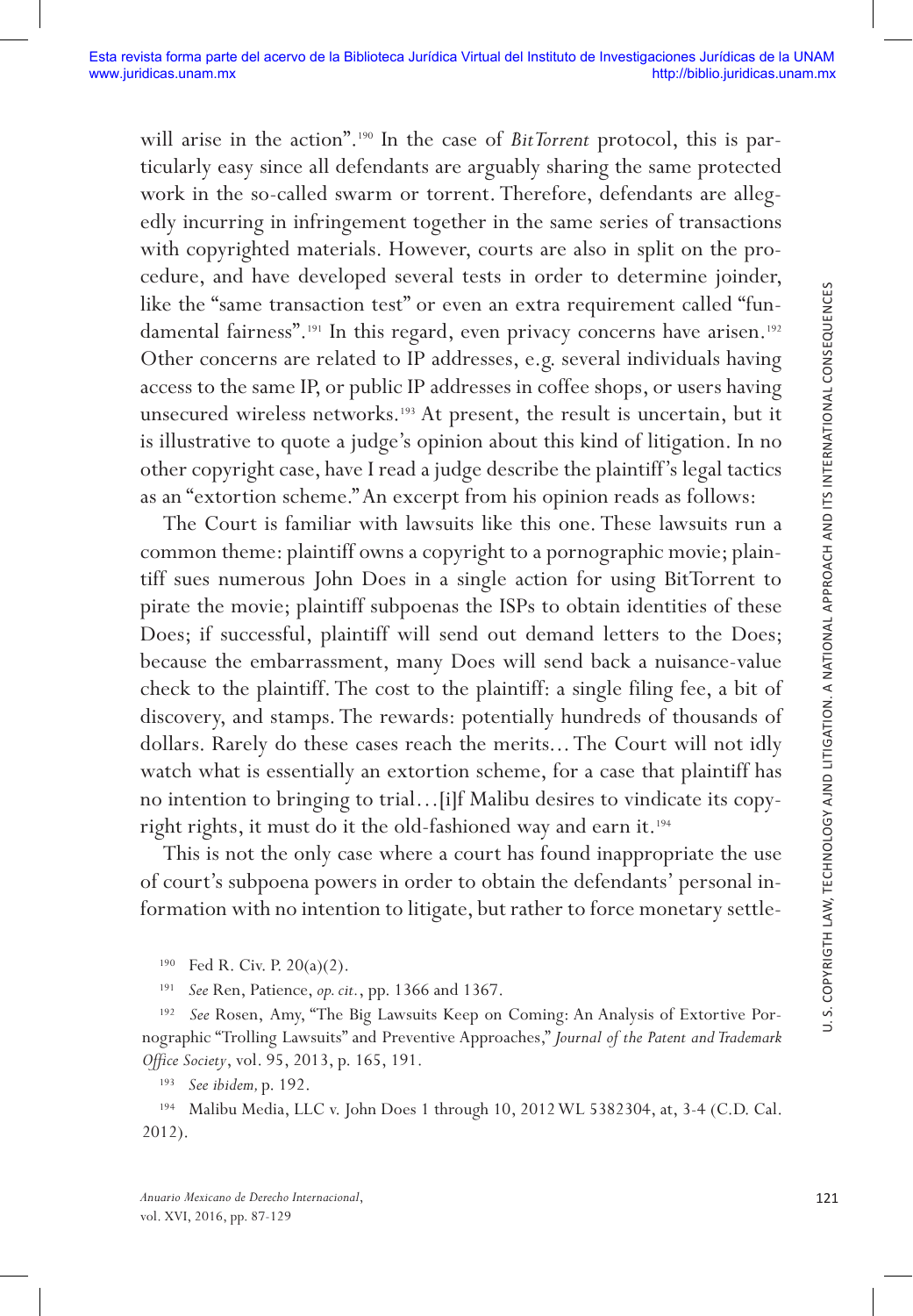ments. In some cases, courts have initiated sanction procedures under rule 11 of the Federal Rules of Civil Procedure. In *Raw Films v. Does 1 through 32,* the District Court for the Eastern District of Virginia, Richmond Division held that: "plaintiffs' conduct in these cases indicates an improper purpose for the suits... the joinder of unrelated defendants does not seem to be warranted by existing law or a non-frivolous extension of existing law... the Court, therefore, will direct the plaintiff and its counsel to show cause why the conduct specifically described in this Memorandum Order has not violated Rule  $11(b)$ ".<sup>195</sup> It is important to note that purposes and strategies of the adult movie industry are different than those of the music recording industry. While the adult film industry system was labelled as an "extortion scheme" by judges, the purpose of the music industry is to deter copyright infringement.<sup>196</sup> As a result of the negative publicity and unsuccessful deterrence results, the Recording Industry Association of America (hereinafter RIAA) has stopped these lawsuits.<sup>197</sup> However, the pornography industry continues this trend, and negative public opinion about those actions still reach the recording industry, which after all, started the trend of suing individuals by filing what it is recognized as the first copyright John Doe case.<sup>198</sup>

## **4.** *Getting Back to the Basics. Proposed Approach*

What I propose is very simple: a legislative change to apply section  $512(c)$  $(1)(A)(ii)$  containing the red flag knowledge: "in the absence of such actual knowledge, is not aware of facts or circumstances from which infringing activity is apparent…." Certainly, its reading alongside section 512(m)(1), which establishes that service providers are not conditioned to monitor contents to seek for infringing activities, should be limited in order to avoid courts interpreting red flag knowledge from the statute. These basic

<sup>195</sup> Raw Films v. Does 1 through 32, 2011 U.S. Dist. LEXIS 114996, at 7 (E.D. Va. 2011).

<sup>196</sup> *See* Ren, Patience, *op. cit*., p. 1347.

<sup>197</sup> *See idem.* 

<sup>198</sup> *See* Natividad, Kim F., "Stepping It Up and Taking It to the Streets: Changing Civil & Criminal Copyright Enforcement Tactics", *Berkeley Technology Law Journal*, vol. 23, 2008, pp. 469, 473. Describing Capitol Records, Inc. v. Thomas (citation omitted), as the first John Doe case, in which defendant was a Native American, single mother of two.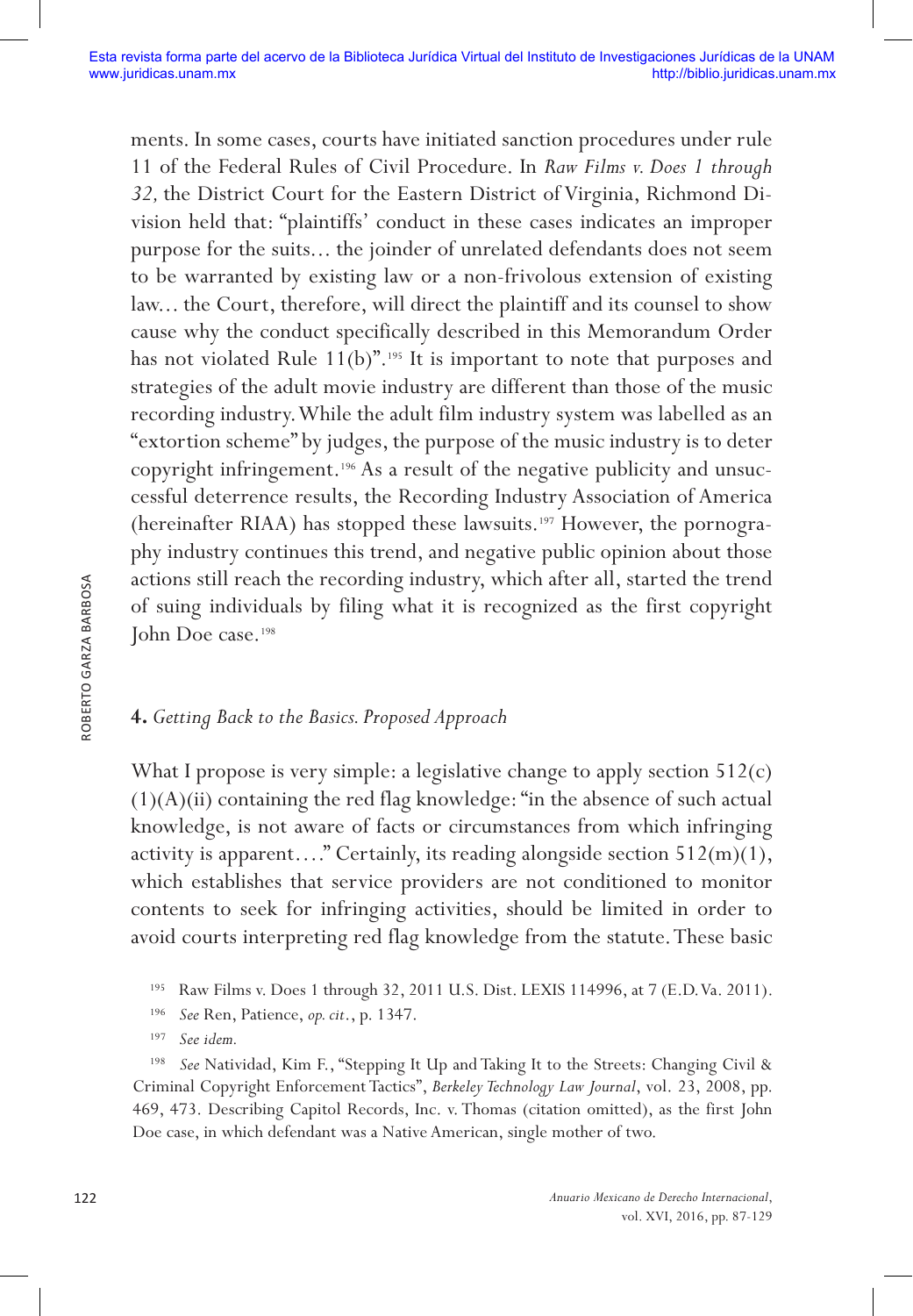changes would remove from DMCA's safe harbor those services whose business model is based on copyright infringement and yet are currently covered by the safe harbor.

As mentioned before, section 512 establishes two different ways to get the knowledge that would take away the safe harbor protection if the service provider takes no action. The first one is the take-down notification made by copyright holder, which is established by section  $512(c)(1)(A)(i)$ . The problem, as previously analyzed, is that courts have deemed this way of obtaining knowledge as the only one, eliminating section  $512(c)(1)(A)$ (ii) from the statute. While Congress did enact the later red flag knowledge into the statute, several factors, such as its interaction with section 512(m) (1), have made courts ignore it. Negotiations during the legislative process, including different positions from several interest groups, resulted in confusing or apparently contradictory provisions.<sup>199</sup> Although it has been argued that Copyright holders were trying to win in litigation what they had already have lost in Congress,<sup>200</sup> Congress must have added section  $512(c)(1)(A)(ii)$  into the statute with the intention of making it applicable. Besides the intent of Congress to include safe harbor provisions, or courts failure to interpret statutory terms, there is another important factor that begs for statutory revision. During the nineties, when the bill was introduced in Congress, the boundless scope of present Internet capabilities could not be foreseen.

Internet access and capabilities were different in the nineties. At that time, users had to access Internet through dial-up connections with restricted capacities. Internet speed was slower, computers and mobile devices were quite limited compared to today's equipment, and compression software was inadequate. The kind of service providers Congress must have had in mind were like those in *Religious Technology Center v. Netcom On-line Communication Services, Inc*,<sup>201</sup> a decision rendered in 1995. One of the service providers was the operator of an online bulletin containing discussion forums, where one of its users allegedly committed direct copyright infringement by uploading a manuscript containing literary criticism and

<sup>199</sup> *See* Imfeld Cassandra and Smith Ekstrand, Victoria, *op. cit.*, p. 312.

<sup>200</sup> *See* Reichman, Jerome H. *et al.*, *op. cit.*, p. 994.

<sup>201</sup> 907 F. Supp. 1361 (N.D. Cal. 1995).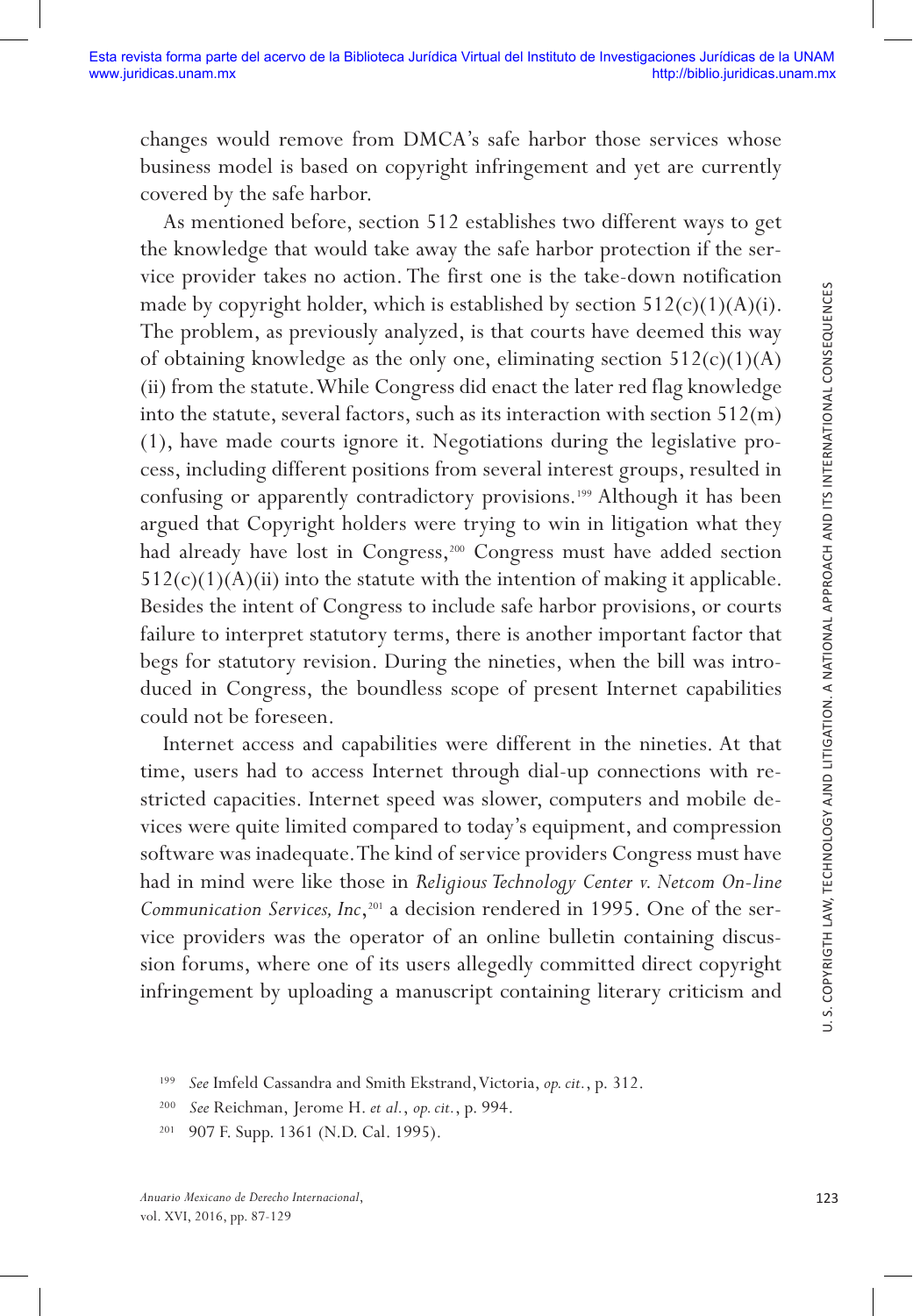fragments of a work; the other defendant was the Internet service provider who gave the operator of the online bulletin access to Internet.<sup>202</sup>

An online discussion forum of the nineties or an Internet service provider hosting that forum are very different services from what Internet providers can offer today. Downloading a song or a high definition movie in 1998 would have taken hours or even days. Today, the same uploading or downloading of copyrighted works can be accomplished in seconds or a few minutes. This new technological power automatically increases the number of protected works on stage. Therefore, the take-down-notice approach does not represent the same burden today as in 1998. Problems arise when a given Internet service provider, well aware of this gap in the law, designs its business model at the expense of protected works.

Evolution in technology does not always cause the law to evolve at the same rate. This is especially true in the case of DMCA's safe harbor provisions that were the product of legislative will. Other statutory provisions were originally created by case law and later recognized and incorporated into the statute, allowing, in this way, natural judicial evolution. When Congress incorporates a principle originating in case law into a statute, this will usually be interpreted as recognition of the principle behind it, without the intention of freezing it in the statute. However, when judges interpret DMCA's safe harbor, they are more cautious. This is not a judiciary creation like the fair use defense, incorporated in section 107 of the Copyright Act. As a result, those principles have been frozen in a way incapable of easy adaptation to new technologies.

One approach to statutory revision would be to import knowledge definitions from judicially created contributory infringement doctrine, allowing those definitions to evolve in future cases. However, this approach would undoubtedly suffer great opposition and could create more confusion about the scope of the safe harbor. Nevertheless, in cases where the record clearly shows an "unmistakable" unlawful objective,<sup>203</sup> it could prove effective to apply this approach. As another option, the statutory change could establish a test in order to determine knowledge, or to detect a business model based on copyright infringement. Since any chosen approach

<sup>202</sup> *See ibidem,* p*.* 1365.

<sup>203</sup> *See* Metro-Goldwyn Mayer Studios Inc. v. Grokster, Ltd 545 U.S. 913, 937, 940 (2005).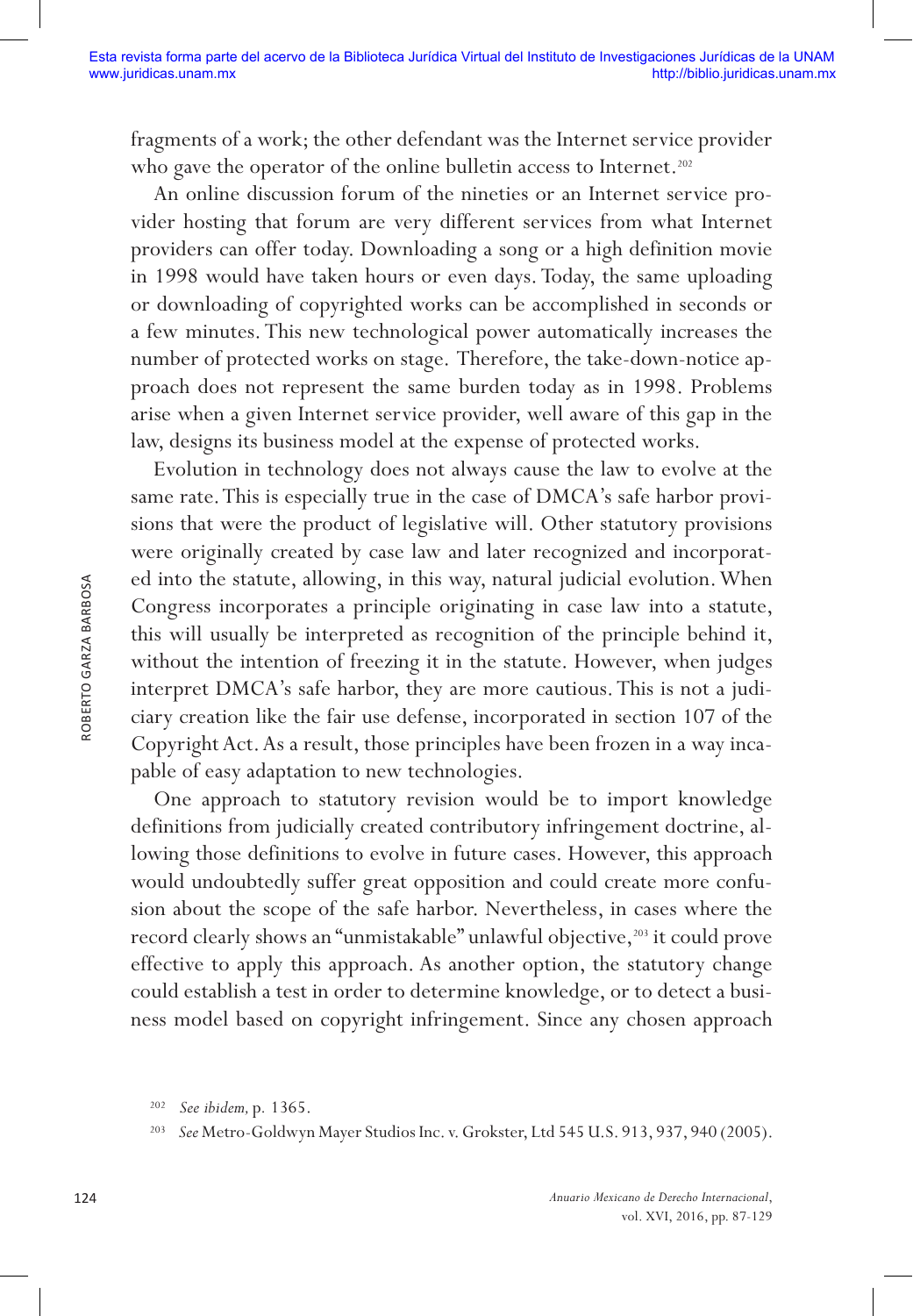would suffer great opposition, something should be offered in exchange for its acceptance.

 In order to overcome great opposition and the failure of the proposal, I suggest that copyright holders stop using all the ineffective approaches described above. This include not to intend any other draconian initiative like SOPA, PIPA, or a secretly international proposal like the ACTA, criminalizing sharing activities by users. Also, it is suggested to avoid litigation against private individuals engaged in noncommercial sharing like those described above. The John Doe litigation extortion schemes must be avoided. What I propose here is not to target private individuals or users but big companies.

In order to have DMCA's safe harbor reviewed, I would even suggest the establishment of a reasonable limit on statutory damages in cases where the defendant is an individual infringing protected works with no commercial purposes, like those in the previously mentioned cases. A monetary judgment raising over one or two million dollars against an individual sharing only a limited number of songs seems unreasonable, when at the same time a safe harbor is protecting from liability a big enterprise like Grooveshark with a business model based on copyright infringement. The proposal in this sense is not about reducing statutory damages in any way, but only to consider "innocent infringement".

Section 504 of the Copyright Act establishes actual damages and profits, and also statutory damages. A copyright holder may choose actual damages and profits or statutory damages. In the case of statutory damages, the sum ranges from \$750 to \$30,000 for each infringed work.<sup>204</sup> However, if the infringement was committed willfully, the sum can reach \$150,000 for each infringed work. For innocent infringers, the statute only establishes \$200 for each infringed work: "[if] infringer was not aware and had no reason to believe that his her acts constituted an infringement of copyright, the court in its discretion may reduce the award of statutory damages to a sum of not less than \$200."205 However, section 402 of the Copyright Act precludes an innocent infringement defense if the phonorecord of a sound recording has the copyright notice in accordance with such section. For music files, the issue is that section 402 refers only to phonorecords, defined by section 101 as "material objects." In a case concerning this is-

<sup>204</sup> *See* 17 U.S.C. §504(c)(1). <sup>205</sup> *See id* §504(c)(2).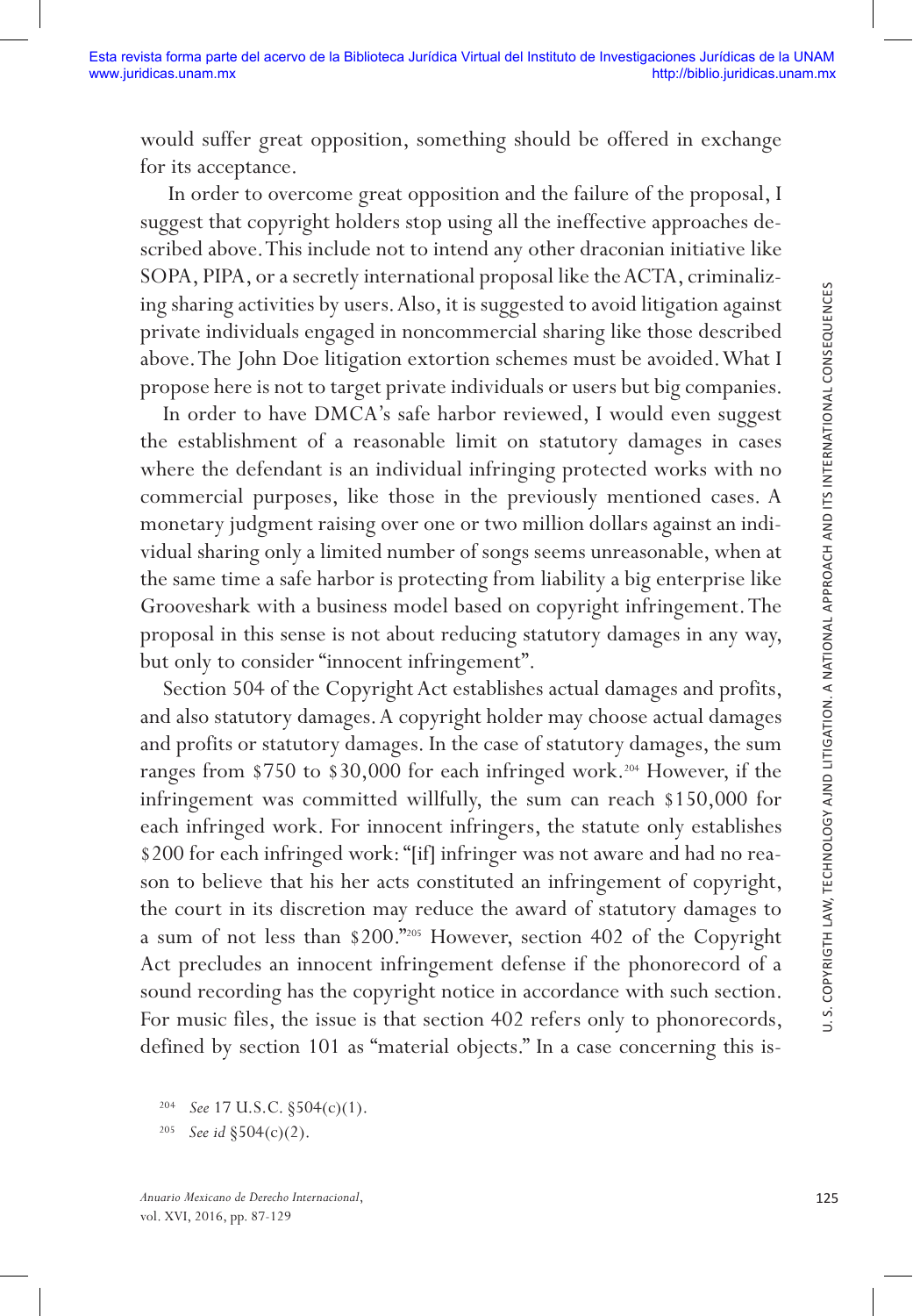sue, the Supreme Court denied certiorari; however, the dissenting opinion written by Justice Alito is illustrative:

I would grant the petition to consider the question whether 17 U.S.C. §402(d) applies when a person is found to have engaged in copyright infringement by downloading digital music files... In this case, a 16-year-old was found to have infringed... digital music files. The District Court held that there were genuine issues of fact on whether she qualified as an innocent infringer, but the Court of Appeals reversed concluding that another provision... foreclosed the innocentinfringer defense as a matter of law... There is a strong argument that §402(d) does not apply in a case involving the downloading of digital music files. This provision was adopted... well before digital music files... a person who downloads a digital music file generally does not see any material object bearing a copyright notice.<sup>206</sup>

Having this issue clarified by Congress would not jeopardize the whole copyright notice regime. Furthermore, a small change, focused simply on file sharing cases would be reasonable, since there is no material object in a sound file. Obviously, this revision would not benefit any enterprise engaged in commercial activity. It would merely limit awards containing huge statutory damages against individuals that have shared only a few files.

The actual safe harbor regime, needs a revision. A proposal should be as subtle as the one here proposed, simply redefining the red flag knowledge contained in section  $512(c)(1)(A)(ii)$ .

#### **V.** Conclusions

Copyright is important to encourage learning and new creative works. Copyright law has evolved alongside technology. However, the purpose of copyright has not changed due to these current trends. If no change is made, then at one point, we will be left with large popular web platforms offering dated content and only a few new works. Therefore, legislation referring to red flag knowledge needs to be rewritten to make it applicable to the copyright needs of today.

<sup>206</sup> Whitney Harper v. Maverick Recording Company, 131 S.Ct. 590, 590-591 (2010).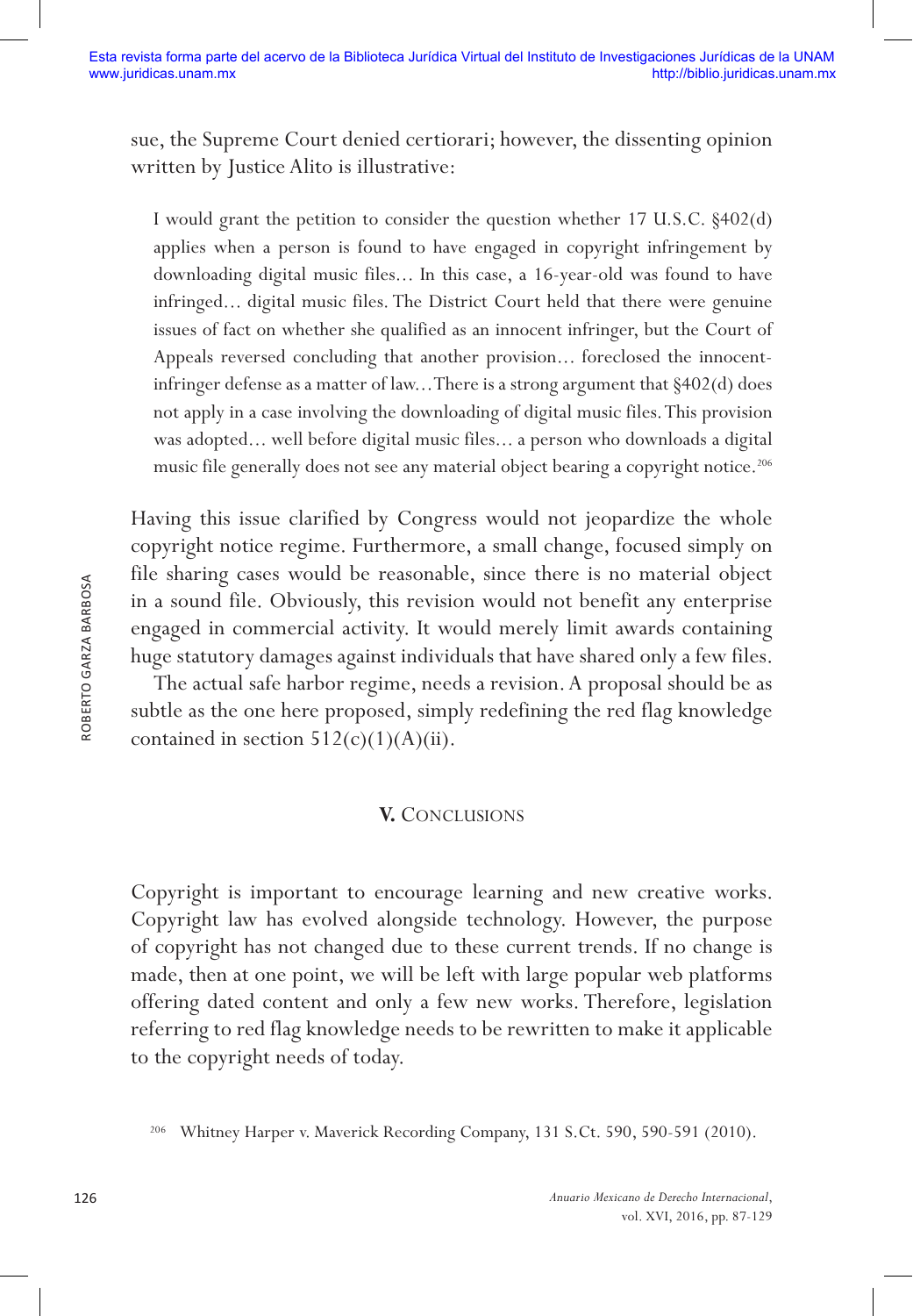## **VI.** Bibliography

- Arsham, Bryan E., "Monetarizing Infringement: A New Legal Regime for Host of User-Generated Content", *Georgetown Law Journal*, vol. 101, 2013.
- Ayoob, Emily, "The Anti-Counterfeiting Trade Agreement", *Cardozo Arts & Entertainment Law Journal*, vol. 28, 2010.
- BAND, Jonathan, "The SOPA-TPP Nexus", *American University International Law Review*, vol. 28, 2012, p. 31.
- Castree, III, Sam, "Cyber-Plagiarism for Sale!: The Growing Problem of Blatant Copyright Infringement in Online Digital Media Stores", *Texas Review of Entertainment & Sports Law*, vol. 14, 2012.
- Chang, Liliana, "The Red Flag Test for Apparent Knowledge Under the DMCA §512(c) Safe Harbor", *Cardozo Arts & Entertainment Law Journal*, vol. 28, 2010.
- DRATH, Ross, "Hotfile, Megaupload, and the Future of Copyright on the Internet: What Can Cyberlockers Tell Us about DMCA Reform", *John Marshall Review of Intellectual Property Law*, vol. 12, 2012.
- Flynn, Sean M. *et al.*, "The U.S. Proposal for an Intellectual Property Chapter in the Trans-Pacific Partnership Agreement", *American University International Law Review*, vol. 28, 2012.
- Ginsburg, Jane C., Separating the Sony Sheep from the Grokster Goats: Reckoning the Future Business Plans of Copyright-Dependent Technology Entrepreneurs, *Arizona Law Review*, vol. 50, 2008.
- Hassanabadi, Amir, "Viacom v. YouTube –All Eyes Blind: The Limits of the DMCA in a Web 2.0 World", *Berkeley Technology Law Journal*, vol. 26, 2011.
- HELMAN, Lital and PARCHOMOVSKY, Gideon, "The Best Available Technology Standard," *Columbia Law Review*, vol. 111, 2011.
- IMFELD, Cassandra and SMITH EKSTRAND, Victoria, "The Music Industry and the Legislative Development of the Digital Millenium Copyright Act's Online Service Provider Provision", *Communication Law & Policy*, vol. 10, 2005.
- MASCETTI, Jaquelyn L., "Going for Broke in the Music Industry: Aligning the Code with the Interests of Recording Artists", *American Bankruptcy Institute Law Review*, vol. 19, 2011.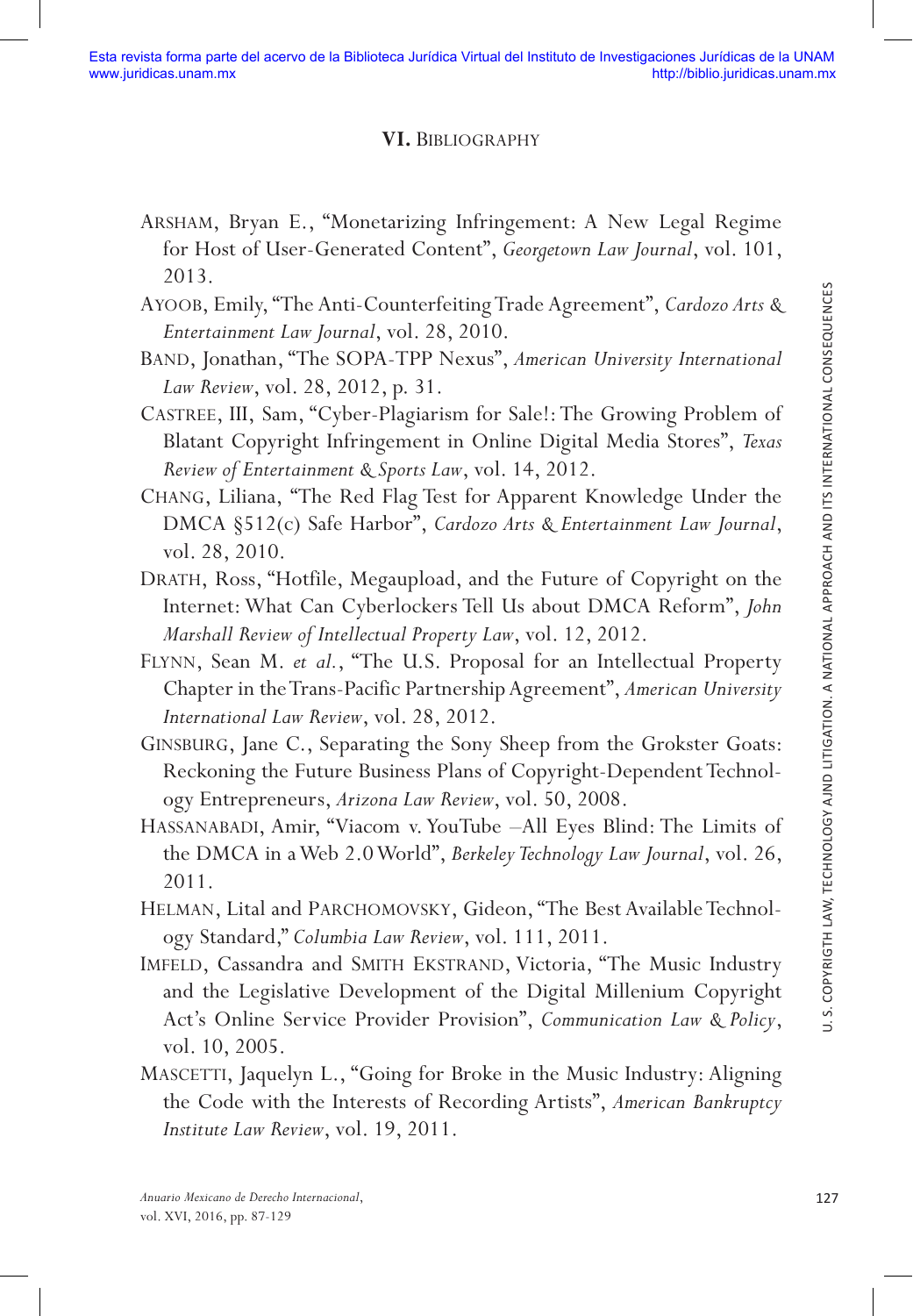- Mcmanis, Charles R., "The Proposed Anti-Counterfeiting Trade Agreement (ACTA): Two Tales of a Treaty", *Houston Law Review*, vol. 46, 2009.
- Menell, Peter S. and Nimmer, David, *"*Unwiding Sony", *California Law Review*, vol. 95, 2007.

———, "This American Copyright Life: Reflections on Re-Equilibrating Copyright for the Internet Age", *UC Berkeley Public Law Research Paper,*  No. 2347674, (April 4, 2014), *http://ssrn.com/abstract=2347674*.

- Murley, Diane, "What is all the Fuss about Library 2.0?", *Law Library Journal*, vol. 100, 2008.
- Natividad, Kim F., "Stepping It Up and Taking It to the Streets: Changing Civil & Criminal Copyright Enforcement Tactics", *Berkeley Technology Law Journal*, vol. 23, 2008.
- Nimmer, David, "Brains and other Paraphernalia of the Digital Age," *Harvard Journal of Law & Technology*, vol. 10, 1996.
- PANOFF, Jesse N., "Rescuing Expedited Discovery from Courts & Returning It to FRCP 26(d)(1): Using a Doctrine's Forgotten History to Achieve Legitimacy*,*" *Arkansas Law Review*, vol. 64, 2011.
- Kaminski, Margot, "The Origins and Potential Impact of the Anti-Counterfeiting Trade Agreement (ACTA)", *Yale Journal of International Law*, vol. 34, 2009, p. 247.
	- ———, "An Overview and the Evolution of the Anti-Counterfeiting Trade Agreement", *Albany Law Journal of Science & Technology*, vol. 21, 2011.
- KATYAL, Sonia K. and SCHULTZ, Jason M., "The Unending Search for the Optimal Infringement Filter", *Columbia Law Review Sidebar*, vol. 112, 2012.
- Kirwin, Joe, *"*European Parliament Overwhelmingly Votes to Reject ACTA", *BNA World Intellectual Property Report*, 2012.
- Lemley, Kevin Michael, "Protecting Consumers from Themselves: Alleviating the Market Inequalities Created by Online Copyright Infringement in the Entertainment Industry", *Albany Law Journal of Science & Technology*, vol. 13, 2003.
- Liebowitz, Stan, "MP3s and Copyright Collectives: A Cure Worse than the Disease?", in Takeyama, Lisa N. *et al.*, *Developments in the Economics of Copyright*, Cheltenham, Edward Elgar Publishing Limited, 2005.
- Litman, Jessica, "Lawful Personal Use", *Texas Law Review*, vol. 85, 2007.
- Lunney, Jr., Glynn S., "Copyright, Private Copying and Discrete Public Goods", *Tulane Journal of Technology & Intellectual Property*, vol. 12, 2009.